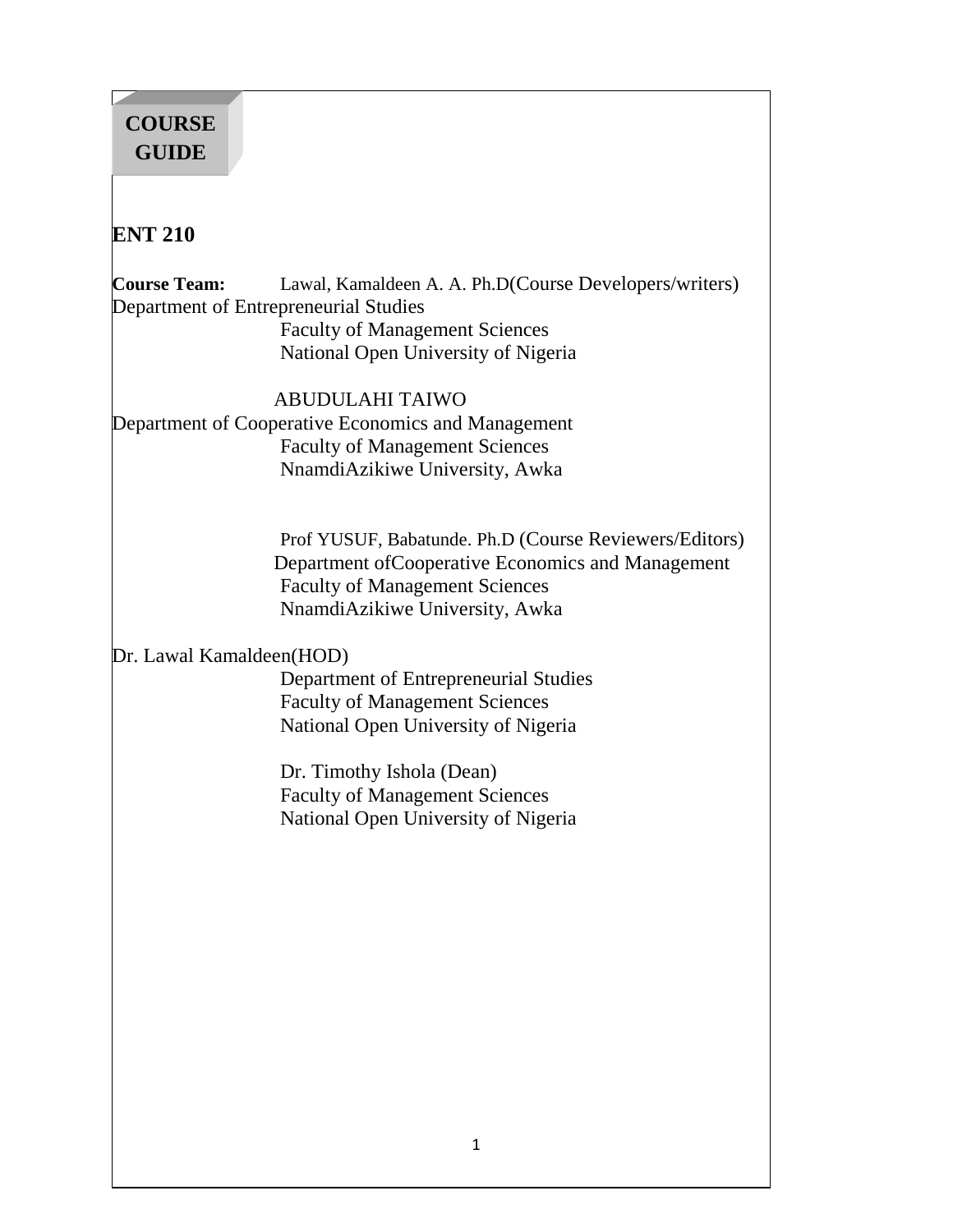

# **NATIONAL OPEN UNIVERSITY OF NIGERIA**

National Open University of Nigeria **Headquarters** University Village Plot 91 Cadastral Zone Nnamdi Azikiwe Expressway Jabi, Abuja.

Lagos Office 14/16 Ahmadu Bello Way Victoria Island, Lagos

e-mail: [centralinfo@noun.edu.ng](mailto:centralinfo@noun.edu.ng) URL: [www.noun.edu.ng](http://www.noun.edu.ng/)

Published by: National Open University of Nigeria

ISBN:

Printed: 2018

All Rights Reserved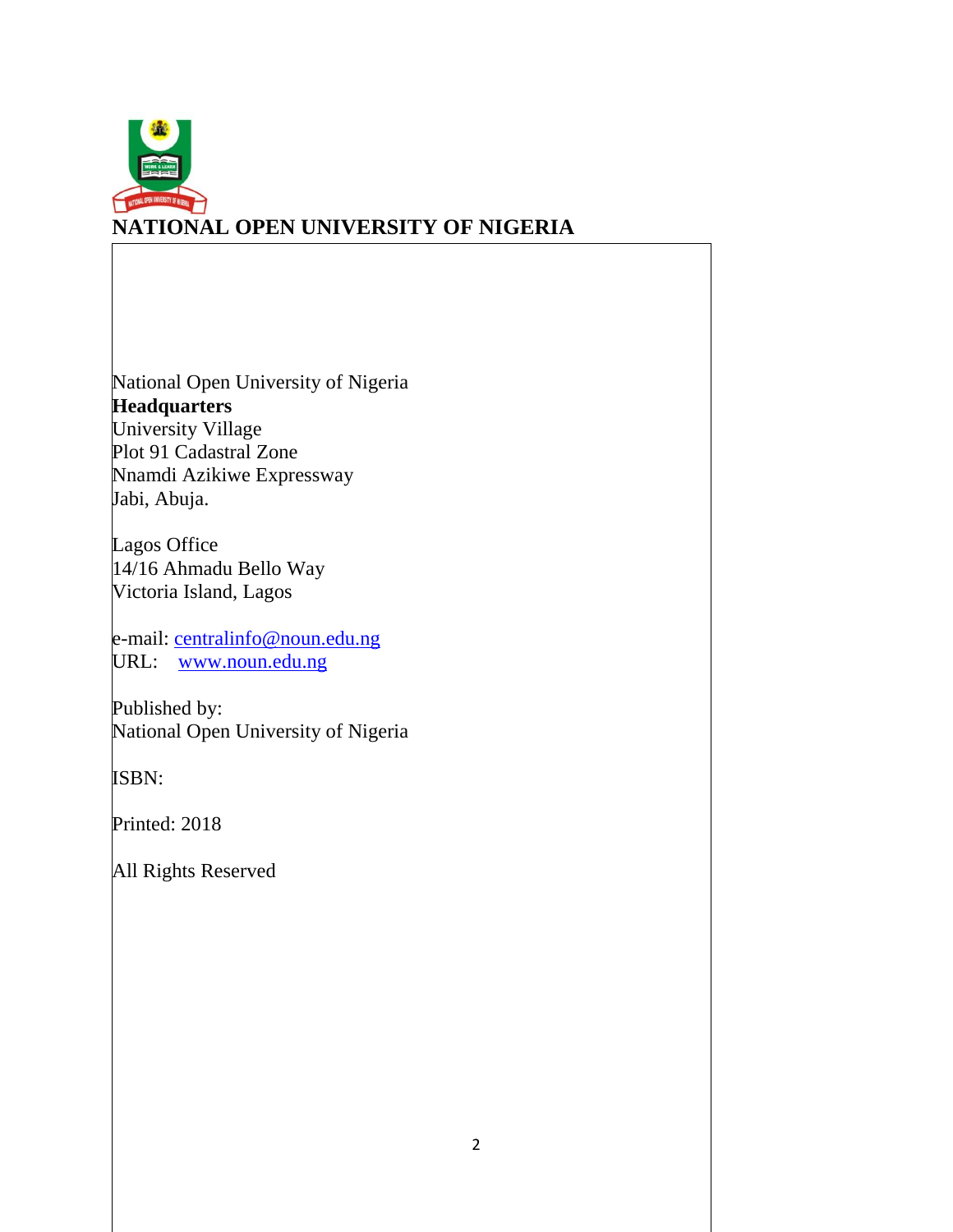# **CONTENTS PAGE**

# **Table of Contents**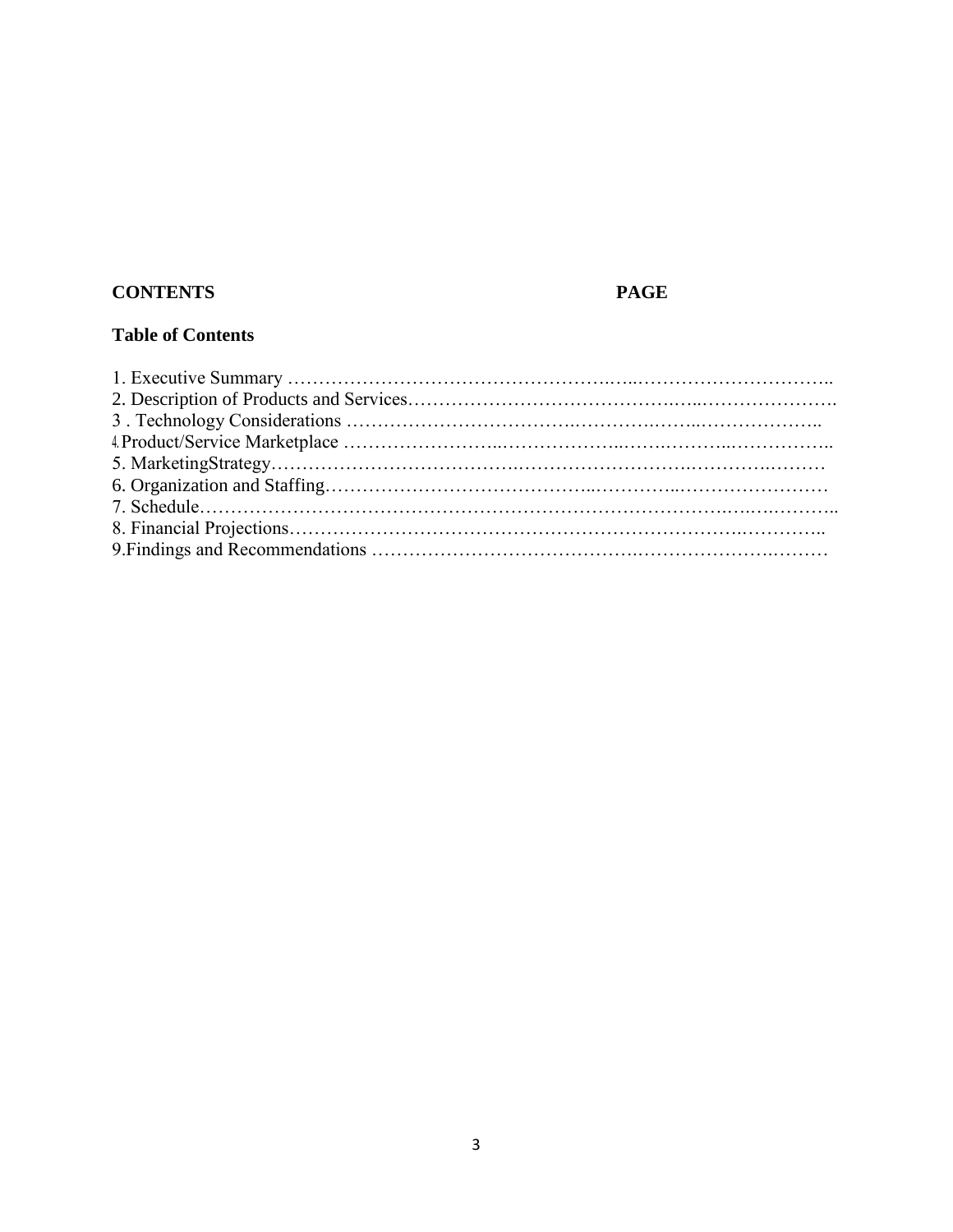# **INTRODUCTION**

Start up funding in Entrepreneurship is a 2 credit unit course for year two students of B.Sc. Entrepreneurship. The course is an independent presentation. It is compulsory for all students that intend to write their Bachelor's degree thesis in the session under consideration. Each student will present a paper on the topic approved by the supervisor. The presentation shall be within the time stipulated by the seminar panel (Academics staff, Coordinator and Facilitators). Students' assessment will be based on the demonstrated knowledge of the topic in relation to the relevant branch of cooperative management, comportment and communication skills. The course seminar presentation will normally be conducted in a conducive environment.

# **OBJECTIVES OF THE SEMINAR**

- 1. The objectives of the Course Seminar are to: Familiarize the students to appreciate and determine how to Source for funding in establishing business, problems and other the basic issues in small, medium and large scale Entrepreneurship.
- 2. Preparing viable business feasibility that will attract funding study under the following heading- a. Executive Summary,b. Description of Products and Services, c . Technology Considerations,d. Product/Service Marketplace, f. Marketing Strategy, g. Organization and Staffing,h. Schedule, i. Financial Projections, j. Findings and Recommendations.
- 3. Analysing and Preparing Business Feasibility Study Template and fill or work on for presentation see page 11-22
- 4. Analysing each major competitor in the business for start up see page 26
- 5.Develop the analytical skills of students in Business Plan Outline forstart up FundingEntrepreneurship research and field surveys
- 6. Develop the confidence of students in written and financial document project reporting skills of students to start up.
- 7. Develop competence in financial statistical analyses of data and public presentations skills in writing start up funding for academic papers.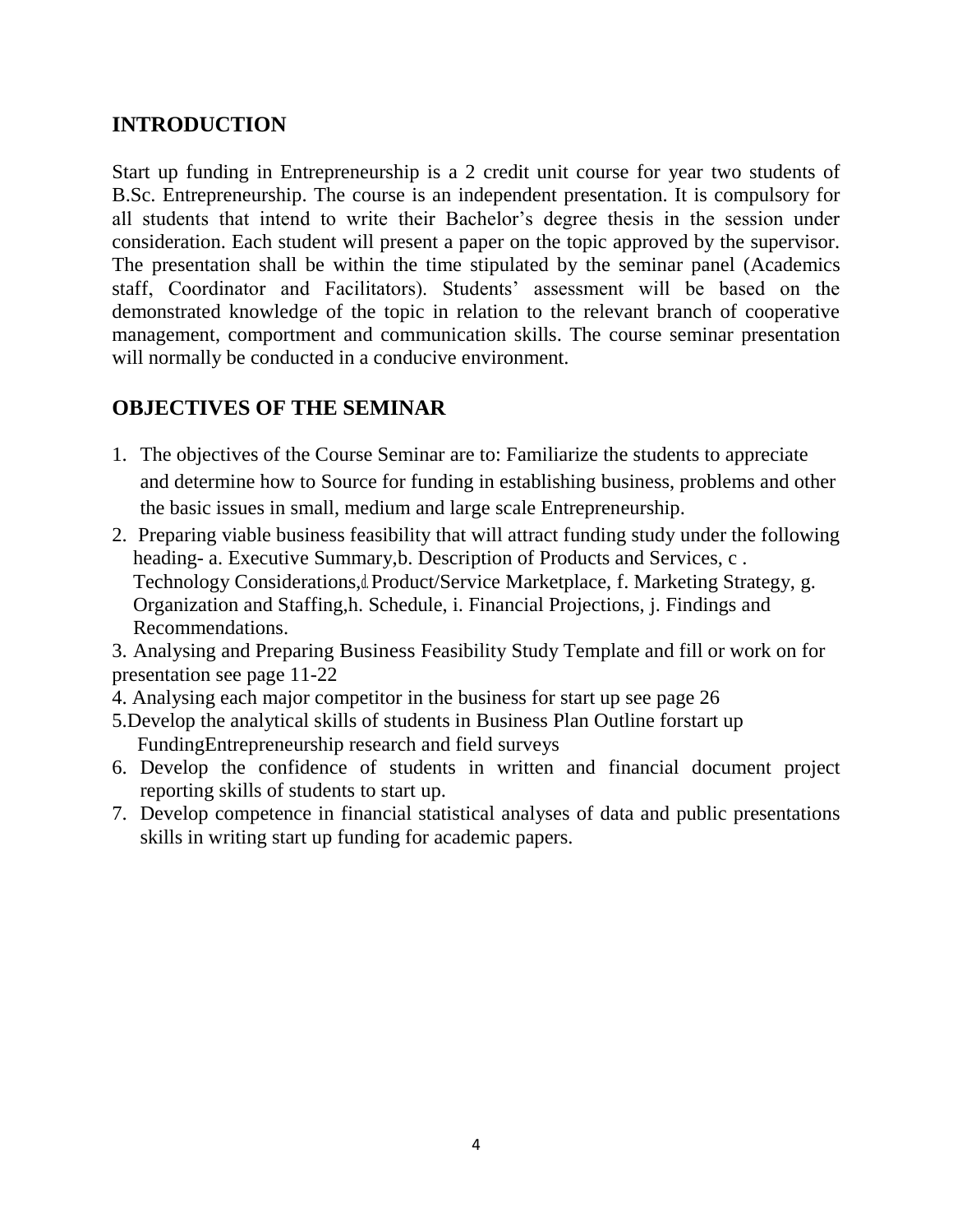#### **FEASIBILITY STUDY TEMPLATE**

#### **1. EXECUTIVE SUMMARY**

The executive summary provides an overview of the content contained in the feasibility study document. Many people write this section after the rest of the document is completed. This section is important in that it provides a higher level summary of the detail contained within the rest of the document.

Alan's Best Chocolates (ABC) is a leader in the sales of chocolates and confections throughout the United States. ABC's products are sold from 50 stores throughout the country and maintain a reputation for superior taste and quality. While ABC's sales have grown over the past 10 years, the rate of growth has slowed significantly. One key factor for this slowing growth rate is the shift in the marketplace to purchasing chocolates and confections online. While ABC maintains a web site, it is not capable of hosting an ecommerce platform for online sales. ABC's sales occur only in its brick and mortar facilities and the company is losing potential customers to competitors who provide online sales. The chocolate and confections marketplace is healthy and shows a continued growth trajectory over the next five to ten years. ABC is in a position to capitalize on this online marketplace by leveraging existing technologies, industry best practices, and an aggressive marketing and sales campaign to ramp up the company's growth projections for the foreseeable future.

#### **2. DESCRIPTION OF PRODCCTS AND SERVICES**

This section provides a high level description of the products and/or services which are being considered as part of the feasibility study. The purpose of this section is to provide detailed descriptions of exactly what the organization is considering so this information can be applied to the following sections of the document. It is important that this description captures the most important aspects of the products and/or services that the organization is considering as well as how it may benefit customers and the organization.

ABC is considering a move to create and provide an online platform from which to sell its existing product line. Until now ABC has only sold its products from its chain of brick and mortar facilities and has been limited to sales within the geographical regions where its stores reside. By doing so, ABC has not been able to capitalize on the growing trend of online sales within the chocolate and confections marketplace. By offering its products through an online platform, ABC can market its products to an entirely new market, increase revenue and growth projections, and allow customers to purchase our products from the convenience of their own homes.

There are no proposed changes to ABC's current product offerings as a result of this study. Online sales will include only current products and any changes to this product line must be considered outside of the purpose of this document.

#### **3. TECHNOLOGY CONSIDERATIONS**

This section should explain any considerations the organization must make with regards to technology. Many new initiatives rely on technology to manage or monitor various business functions. New technology may be developed internally or contracted through a service provider and always result in costs which must be weighed in determining the path forward.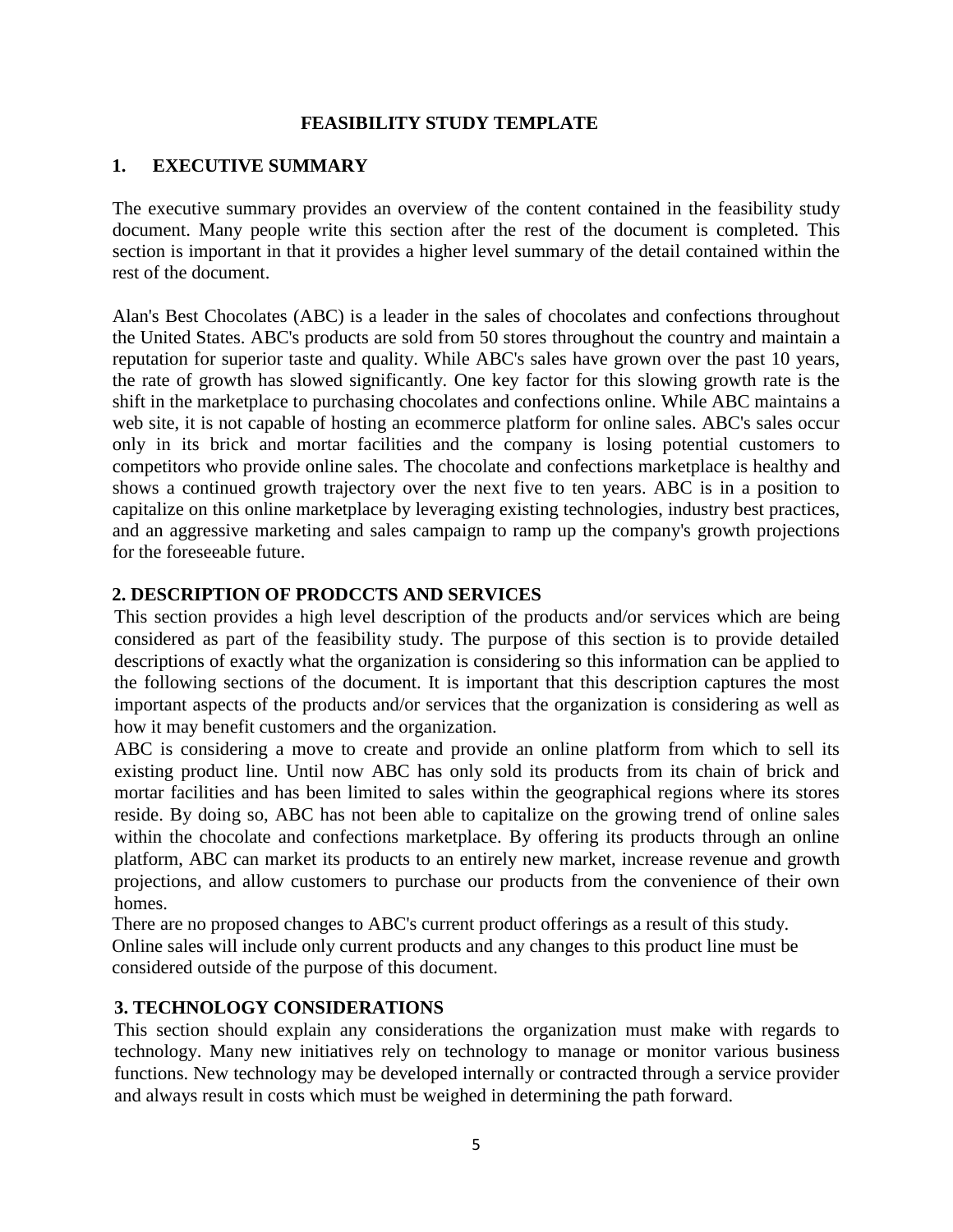Upgraded technological capability will be required for ABC to move toward offering an online marketplace from which customers may purchase our products. Customers demand a simple and easy way by which to conduct online transactions and it is imperative that all transactions are conducted in a secure manner. While ABC maintains a web site with product lists and descriptions, it does not currently allow for purchasing to be done online. This functionality must be integrated with our current web site to allow for secure purchases to be made. Additionally, new online marketing functionality must be considered in order to target existing and potential customers through methods such as e-mailing lists, promotional advertisements, and loyalty discounts.

While ABC maintains a small information technology (IT) group, the expertise does not currently exist internally to design build and implement the sort of extensive online platform required for this effort. Therefore the recommendation is to contract this work out of an internet marketplace provider who can work with ABC to meet its needs within the determined timeframe and budget. It should be noted that while ABC does not have this expertise internally, the technology exists and is in use throughout the marketplace which lowers the risk of this concept considerably.

ABC currently maintains a high speed internet connection, web server, and the latest, software. With the addition of an e-commerce portal it is expected that there will be an overall cost increase of 5 – 10% for web server operations and maintenance costs.

#### **4. PRODUCT/SERVICE MARKETPLACE**

This section describes the existing marketplace for the products and/or services the organization is considering. It may describe who the target market consists of for these products or services, who the competitors are, how products will be distributed, and why customers might choose to buy our products/services. Most marketplaces are dynamic *envi*ronments in which things change constantly. To enter a new marketplace blindly will usually result in an organization not fully understanding its role and not maximizing its resulting benefits.

The online marketplace for chocolates and confections has been thriving for many years. In FY20xx online chocolate sales accounted for approximately 20 million or 20% of total chocolate sales worldwide. While chocolates and confections are available in almost every store, our primary marketplace consists of specialty chocolates and confections. All of ABC's current major competitors already have an established online presence of at least 3-5 years. The top 3 competitors are currently: Smith's Chocolates, worldwide Candy, and Chocolate International. A large majority of ABC's customer base are returning customers and referrals from existing customers. By providing a more convenient means of purchasing our products online it is expected that we will retain these customers while conducting an online marketing campaign for new customers as well.

ABC will distribute online purchases via direct shipping from the nearest store location. This will allow ABC to provide timely shipping and eliminate the need for a central warehouse or facility from which to store and ship its products. Such a facility would require a significant capital investment as well as increased operation and maintenance costs. However, based on anticipated growth projections, ABC must ensure that all store locations maintain adequate inventories on hand to satisfy customer demand.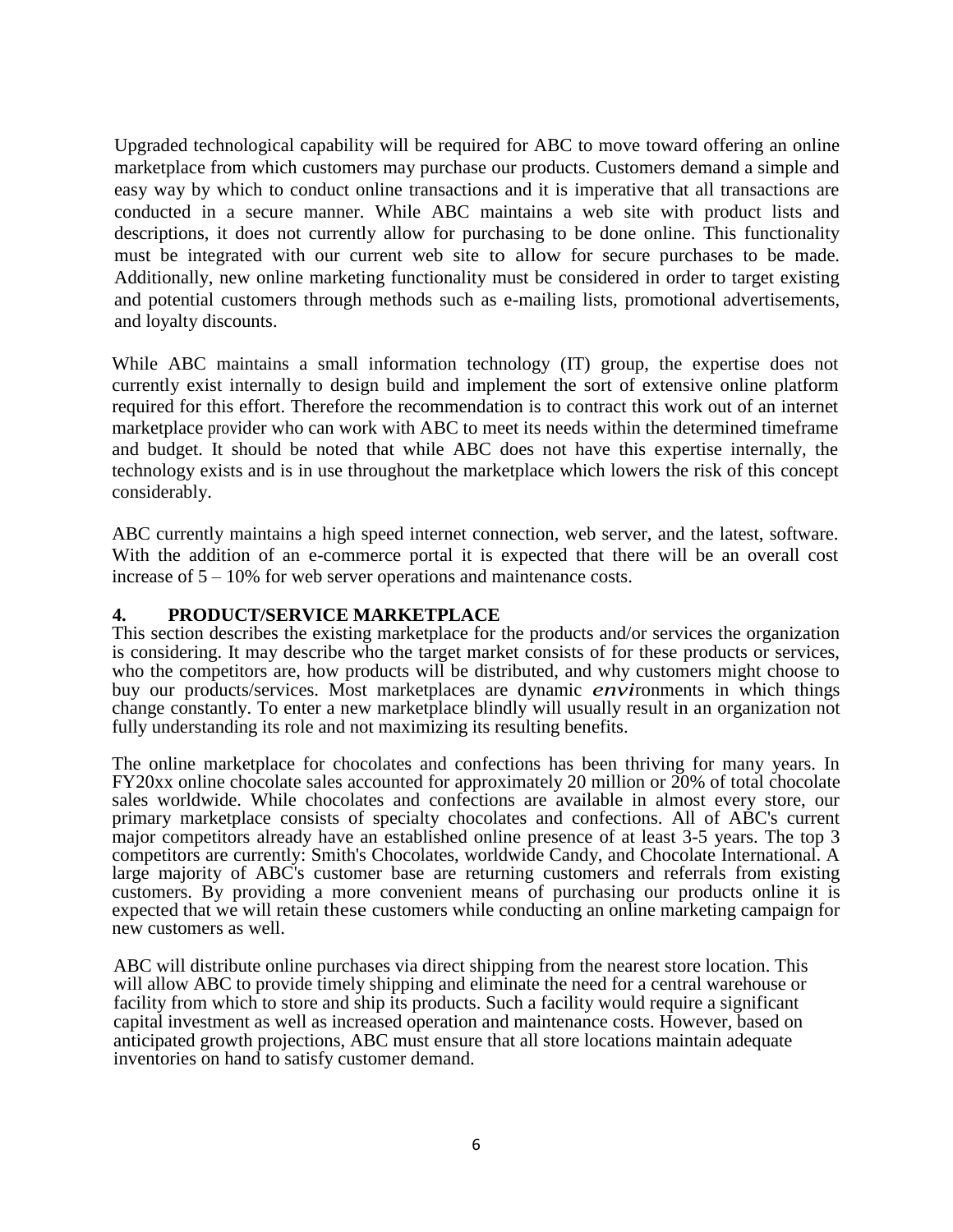#### **5. MARKETING STRATEGY**

This section provides a high level description of how the organization will market its product or service. Some topics which should be included are: how does an organization differentiate itself from its competitors; types of marketing the organization will utilize: and who the organization will target. Marketing efforts must be focused on the right target groups in order to yield the greatest return on investment.

In order to be successful, ABC must differentiate itself from competitors in order to appeal to customers in the online marketplace. To do this, ABC will utilize its practice of personalizing its product packaging which it currently offers in-store customers. Current competitors do not currently provide any personalization of packaging. Customers will have the ability to personalize messages on or inside of product packaging, request specific color based themes, or tailor packaging for special occasions or events.

ABC will implement a customer e mailing list in order to send product promotions, sales advertisements, and other special offerings to customers who register. Additionally. **ABC** will offer referral incentives to customers who refer our products to friends and **family** in order to provide additional incentives. ABC will also maintain a customer database in order to determine its target customer groups and geographical regions. ABC will research marketing intelligence providers to determine the benefits and costs of purchasing customer information for bulk email campaigns as well. Another important consideration of ABC's online marketing strategy is cost. Electronic marketing communication costs are very small in comparison to direct mail marketing which ABC currently utilizes. However, we expect the additional revenue from online sales to greatly outweigh these additional electronic marketing costs.

It is important to note that ABC's current marketing and sales staff will require training in online marketing and sales practices. This training will need to be contracted to a training provider as part of our startup costs and schedule.

### **6. ORGANIZATION AND STAFFING**

With many new products or services there may be a need for additional staffing or for an organization to restructure in order to accommodate the change. These are important considerations as they may result in increased costs or require an organization to change itspractices and processes.

The ABC online sales campaign is not anticipated to significantly affect the organizational structure of the company. There are, however, several staffing additions required to successfully implement the online sales campaign. All of these positions will work within existing departments and report to department managers.

Staffing Position #1: Online Sales Manager - this full time position will lead sales staff in identifying sales opportunities and converting these opportunities to actual sales. This person will report to ABC's Director of Sales and will work in ABC headquarters.

Staffing Position #2: Online Marketing Manager - this full time position will lead marketing staff in identifying target customer groups/markets and conducting online advertising/marketing efforts to maximize traffic to ABCs online marketplace. This person will report to ABC's Director of Marketing and will work in ABC headquarters.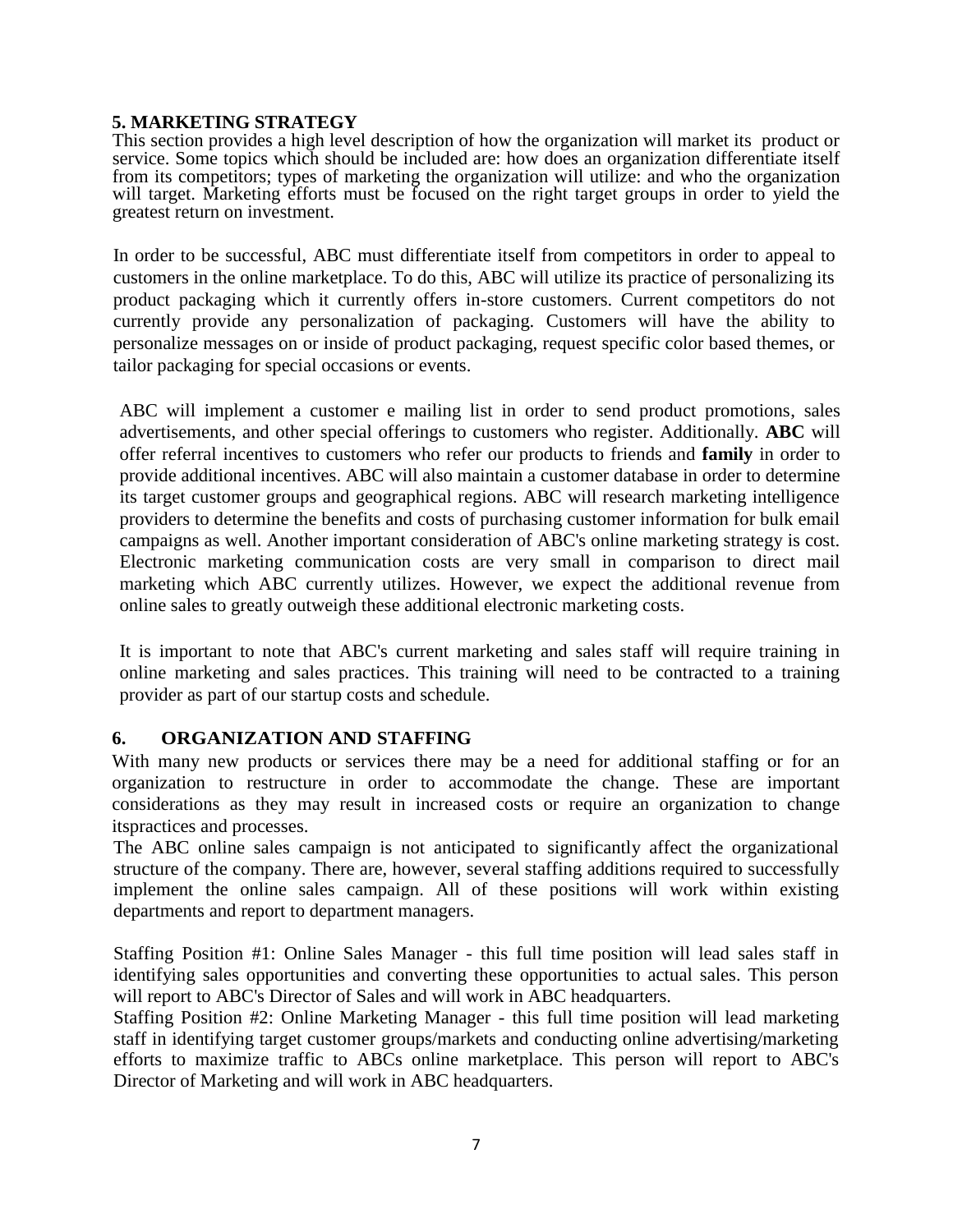# **7. SCHEDULE**

This section is intended to provide a high level framework for implementation of the product or service being considered. This section is not intended to include a detailed schedule as this would be developed during project planning should this initiative be approved. This section may include some targeted milestones and timeframes for completion as a guideline only.

The ABC online sales campaign is expected to take six months from project approval to launch of the e-commerce platform. Many of the foundations for this platform, such as highspeed internet and web server capability, are already available. The following is a high level schedule of some significant milestones for this initiative:

Jan 1, 20xx: Initiate Project February 1, 20 xx: Project kickoff meeting March 1, 20 xx: Complete online sales site design April 1, 20 xx: Complete testing of online sales site June 1, 20 xx: Complete beta testing trials of online sales site July 2, 20 xx: Go live with site launch Upon approval of this project a detailed schedule will be created by the assigned project team to include all tasks and deliverables.

# **8. FINANCIAL PROJECTIONS**

This section provides a description of the financial projections the new initiative is expected to yield versus additional costs. Financial projections are one key aspect of new project selection criteria. There are many ways to present these projections. Net present value (NPV), cost-benefit calculations, and balance sheets are just some examples of how financial projections may be illustrated. This section should also provide the assumptions on which the illustrated financial projections are based.

The financial projections for the addition of an online sales platform for ABC are highlighted in the table below. These figures account for projected online sales, additional staffing requirements, shipping, material, and insurance costs, contract support for IT and training needs, and web server and hosting costs.

The assumptions for these projections are as follows:

- In store sales projections remain unchanged
- All milestones are performed in accordance with the schedule
- All transactions are closed yearly with no carry-over to subsequent years.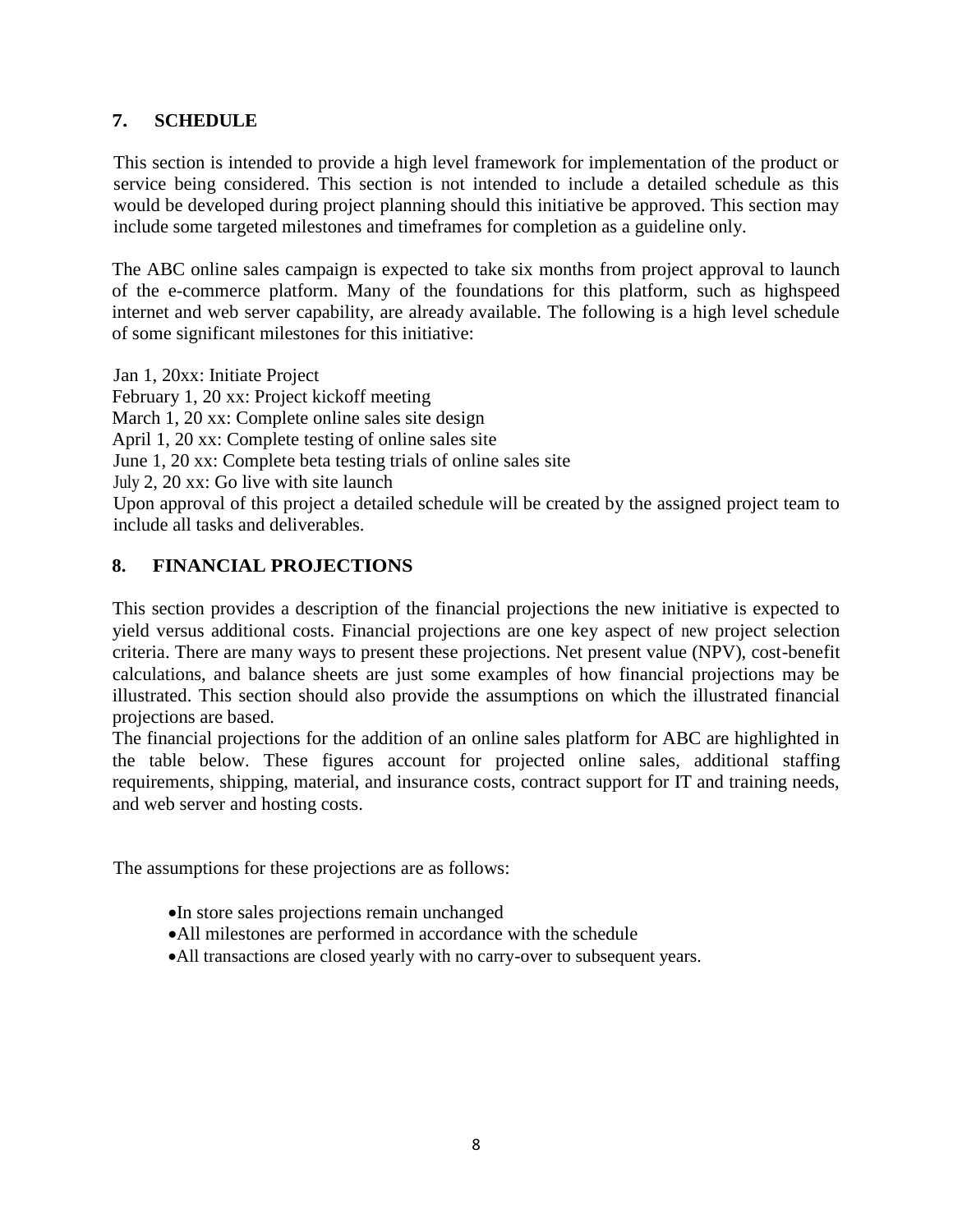| <b>Measure</b>                                                             | Year 1               | Year 2               | Year 3         | Year 4         | Year 5         | 5 <sup>5</sup><br>total<br>vear<br>Online |
|----------------------------------------------------------------------------|----------------------|----------------------|----------------|----------------|----------------|-------------------------------------------|
| <b>Online Sales Projection</b>                                             | N350,000             | N425,000             | N500,000       | N650,000       | N800,000       | N2,725,000                                |
| <b>Additional Staffing Costs</b>                                           | N <sub>160,000</sub> | N <sub>170,000</sub> | N200,000       | N235,000       | N255,000       | N1,020,000                                |
| Projected Materials,<br>Shipping, Insurance Costs                          | N42,000              | N58,000              | N70,000        | N78,000        | N84,000        | N332,000                                  |
| Additional Web Server and<br>IT Hosting/Maintenance                        | N22,000              | N25,000              | N30,000        | N35,000        | N40,000        | N <sub>152</sub> ,000                     |
| Training for sales and<br><b>Marketing Staff</b>                           | N75,000              | N <sub>0</sub>       | N <sub>0</sub> | N <sub>0</sub> | N <sub>0</sub> | N75,000                                   |
| Contract for Design, Build<br>and Implementation of<br><b>Online Store</b> | N <sub>100.000</sub> | N <sub>0</sub>       | N <sub>0</sub> | N <sub>0</sub> | N <sub>0</sub> | N100,000                                  |
| <b>Total Additional Costs for</b><br><b>Online Sales</b>                   | N399,000             | N253,000             | N300,000       | N348,000       | N379,000       | N <sub>1</sub> ,679,000                   |
| Cash Inflow                                                                | N49,000.00           | N172,000.00          | N200,000.00    | N302,000.00    | N421,000.00    | N1,046,000.<br>00                         |

**Extracted from:** Feasibility Study Template www.ProjectanagementDocs.com 2017

#### *FINDINGS AND RECOMMENDA TIONS*

This section should summarize the findings of the feasibility study and explain why this course of *action* is or is not recommended. This section may include a description of pros and cons for the initiative being considered. This section should be brief since most of the detail is included elsewhere in the document. Additionally, it should capture the likelihood of success for the business idea being studied.

Based on the information presented in this feasibility study, it is recommended that ABC approves the online sales initiative and begins project initiation. The findings of this feasibility study show that this initiative will be highly beneficial to the organization and has a high probability of success.

Key findings are as follows: *Technology:* 

- Will utilize existing technology which lowers project risk
- Ecommerce infrastructure will be contracted out to vendor which allows ABC to share
- Once in place this technology is simple to operate and maintain for a relatively low cost

#### *Marketing:*

- This initiative will allow ABC to reach large number of target groups electronically at a low cost
- ABC can expand customer base beyond geographic areas where stores are currently
- The marketplace for online chocolate and confection sales is in a steady state of growth
- ABC is able to differentiate itself from its competitors and will utilize incentive programs to target new consumers.

#### *Organizational:*

- Minimal increases to staffing are required with no changes to organizational structure
- No new facilities or capital investments are required

#### *Financial:*

Break-even point occurs early in the second year of operation

Five year projections show online sales accounting for 25 of total sales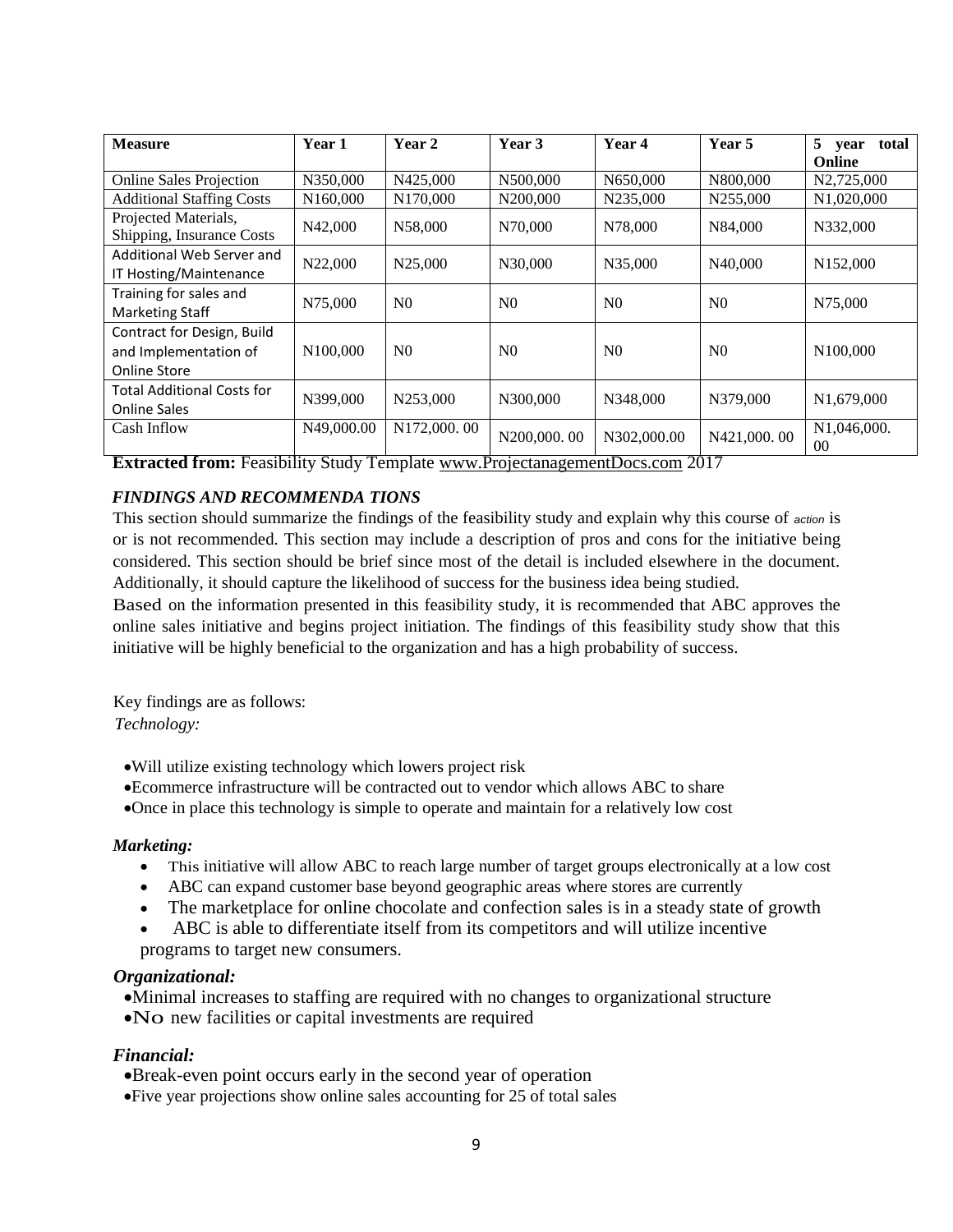• ABC will be in position to capture greater market share by maintaining both an in store and online presence.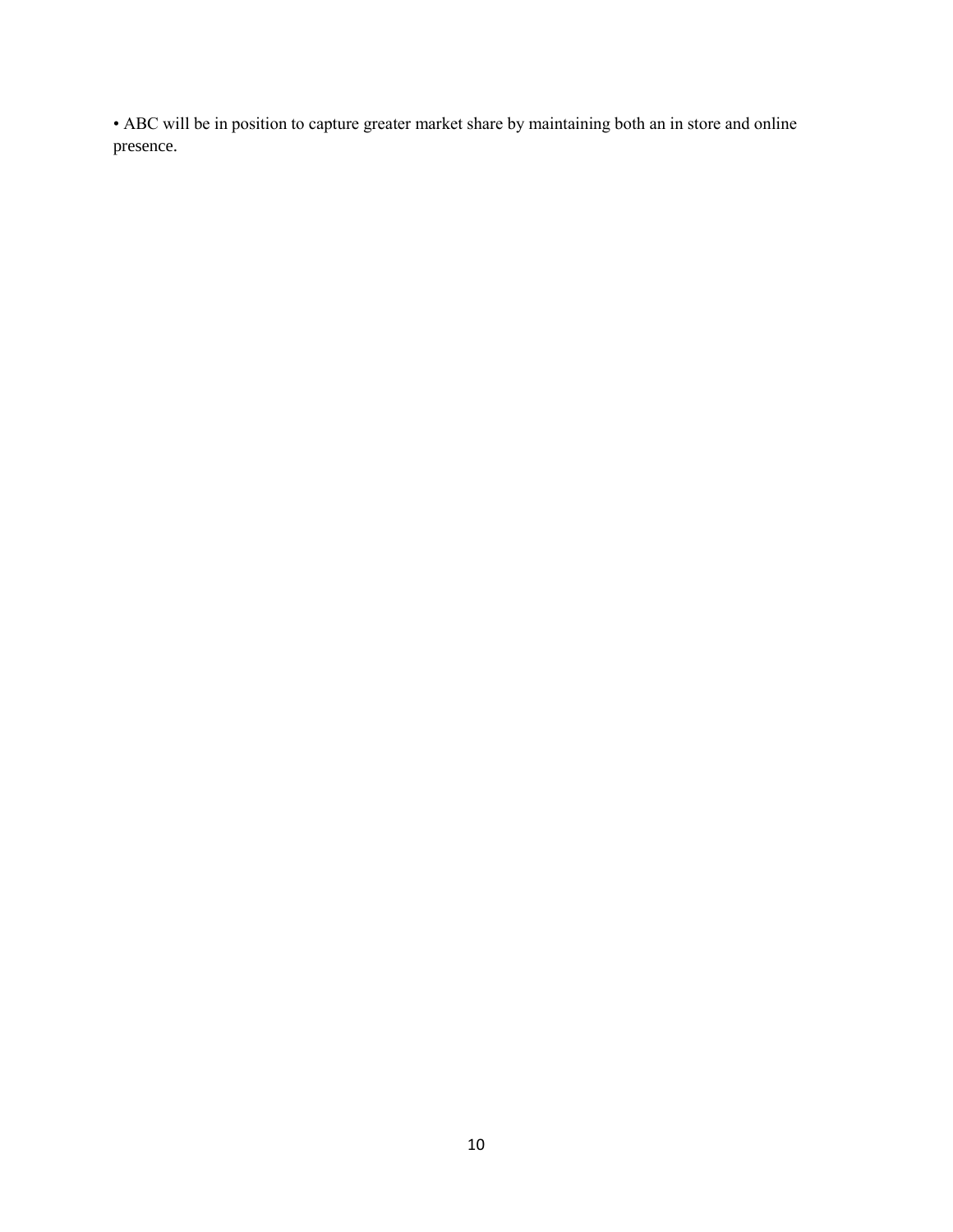#### **BUSINESS FEASIBILITY STUDY TEMPLATE**

#### YOUR BUSINESS IDEA

The following questions are designed to assist you in the development of your business idea, your vision for the future of the business and to detail the expertise that you bring to your new business venture. What are your reasons for wanting to start your own small business? -----------------------------

| What are your objectives for your business over the next twelve months? --------------------------------     |
|--------------------------------------------------------------------------------------------------------------|
| -------------------------------------<br>---------------------------------<br>---------------------------    |
|                                                                                                              |
|                                                                                                              |
|                                                                                                              |
|                                                                                                              |
|                                                                                                              |
|                                                                                                              |
|                                                                                                              |
| What are your objectives for your business over the following two years? ----------------------------------- |
|                                                                                                              |
|                                                                                                              |
|                                                                                                              |
|                                                                                                              |
|                                                                                                              |
|                                                                                                              |
|                                                                                                              |
|                                                                                                              |
|                                                                                                              |
| List all the products and/or services that you plan to provide at the commencement of the business -------   |
|                                                                                                              |
|                                                                                                              |
|                                                                                                              |
|                                                                                                              |
|                                                                                                              |
|                                                                                                              |
|                                                                                                              |
|                                                                                                              |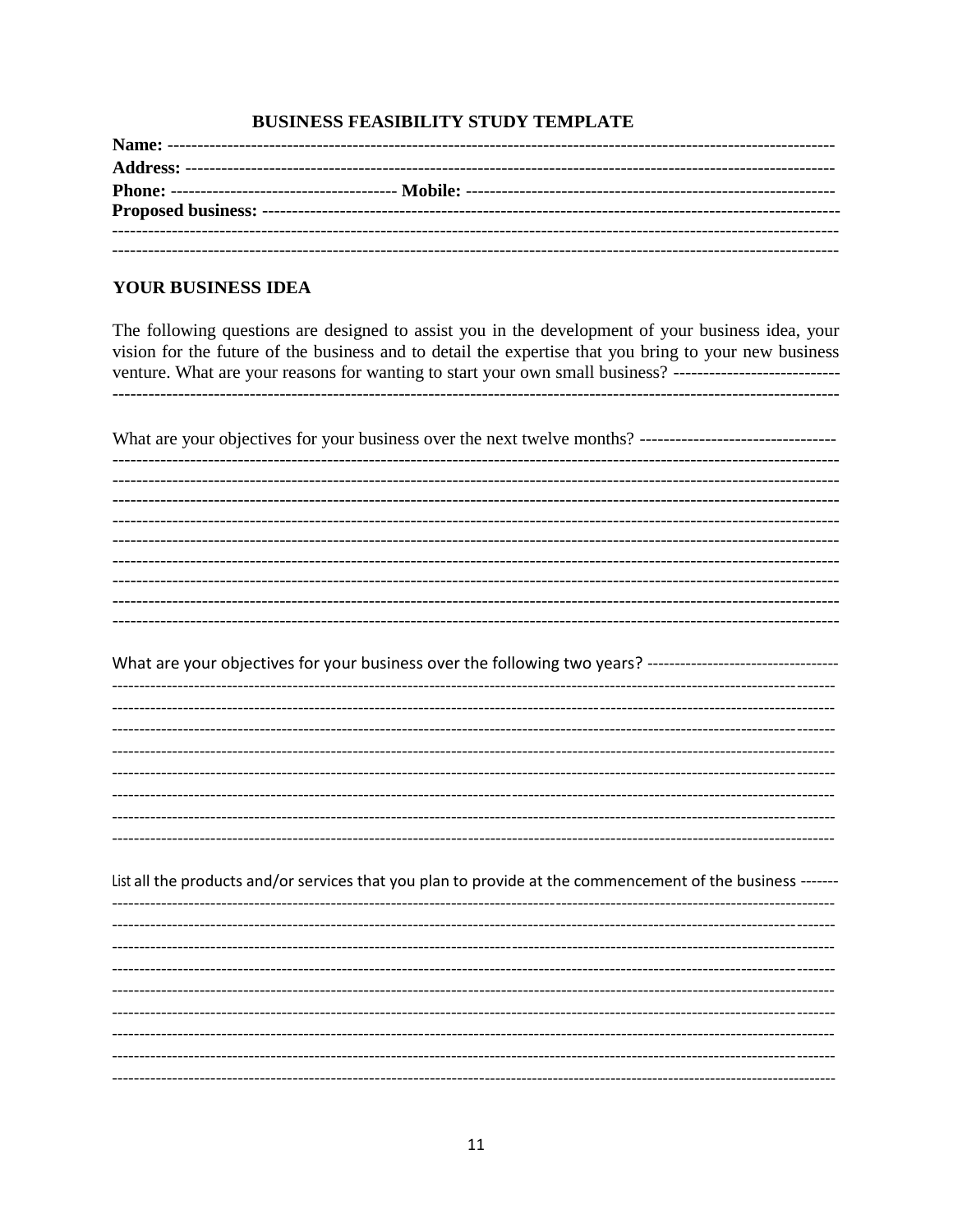| List all the products and/or services that you plan to provide in the future. --------------------------------- |
|-----------------------------------------------------------------------------------------------------------------|
| -------------------------------------                                                                           |
|                                                                                                                 |
|                                                                                                                 |
|                                                                                                                 |
|                                                                                                                 |
|                                                                                                                 |
|                                                                                                                 |
|                                                                                                                 |
|                                                                                                                 |
|                                                                                                                 |
|                                                                                                                 |
|                                                                                                                 |
|                                                                                                                 |
|                                                                                                                 |
|                                                                                                                 |
|                                                                                                                 |
|                                                                                                                 |
| -------------------------                                                                                       |
|                                                                                                                 |
|                                                                                                                 |
|                                                                                                                 |
|                                                                                                                 |
|                                                                                                                 |
|                                                                                                                 |
|                                                                                                                 |
|                                                                                                                 |
|                                                                                                                 |
|                                                                                                                 |
|                                                                                                                 |
|                                                                                                                 |
|                                                                                                                 |
|                                                                                                                 |
|                                                                                                                 |
|                                                                                                                 |
|                                                                                                                 |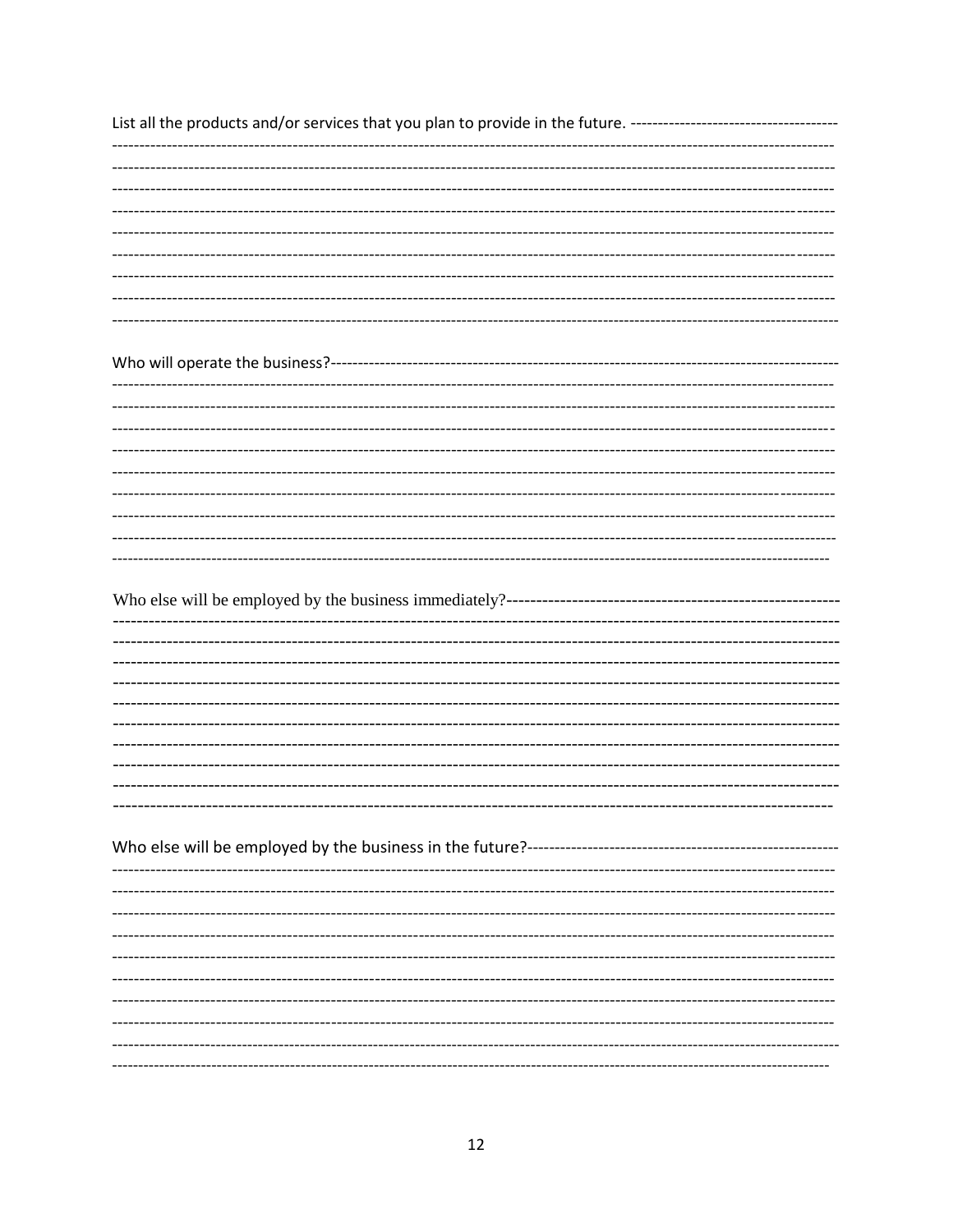# **FINANCES CAPITAL REQUIREMENTS**

This section will help you to calculate the amount of money you need to get your business underway. It also looks at your ability to gain finances and whom you will approach if finance is necessary.

List all the equipment that you will need for the business, e.g.: Plant and equipment fittings, tools, office furniture, and computer equipment. Already Own Approximate value

| <b>Total</b>      |                   |
|-------------------|-------------------|
| Need to acquire   | Approximate value |
| ----------------- |                   |
|                   |                   |
|                   |                   |
|                   |                   |
|                   |                   |
|                   |                   |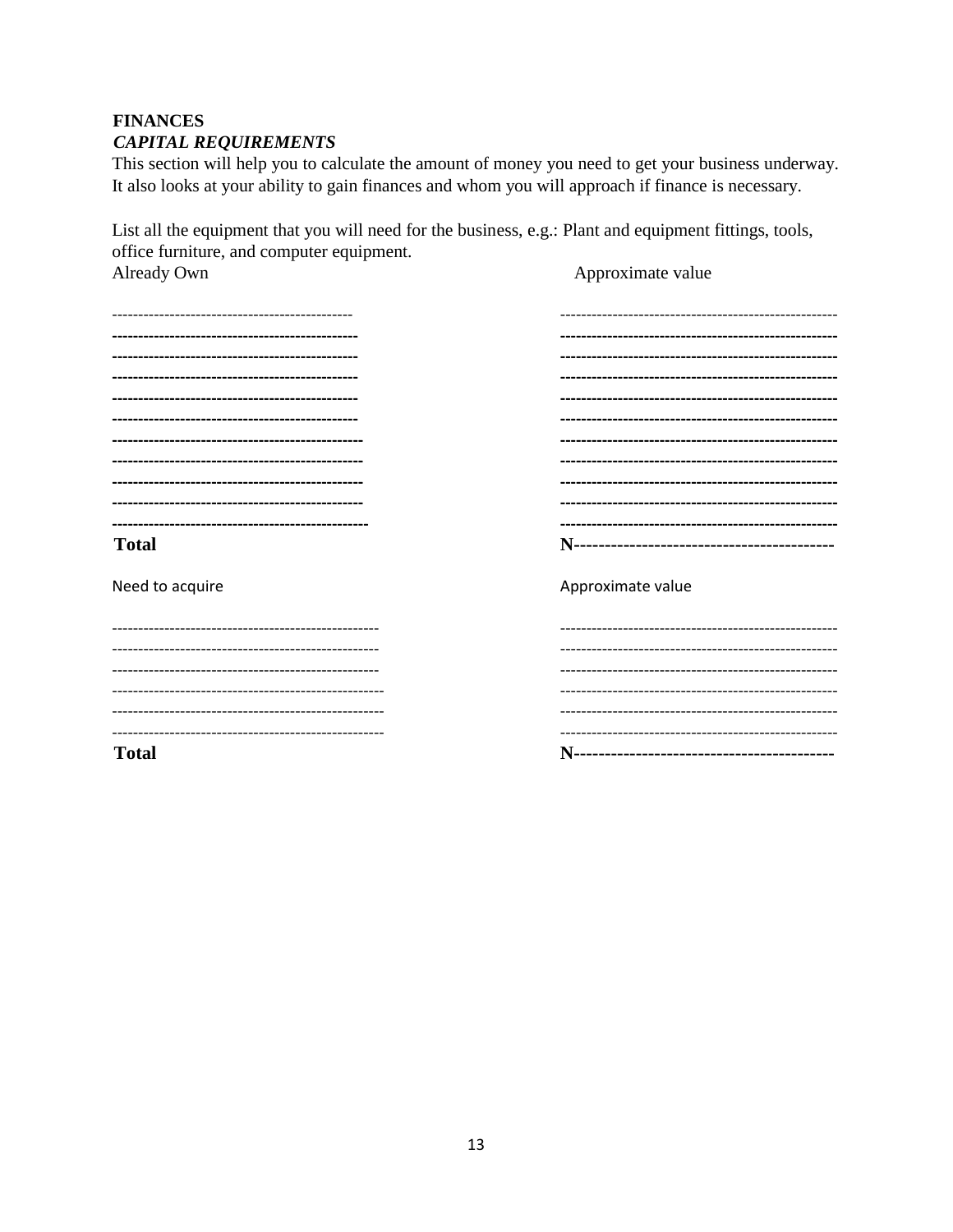#### **START UP EXPENSES**

| What are your Start Up Expenses?                                |                                      |
|-----------------------------------------------------------------|--------------------------------------|
| Complete the following checklist of Business start up expenses. |                                      |
| <b>Business Name</b>                                            | N---------------------------------   |
| Registration                                                    | N---------------------------------   |
| Insurance                                                       | N---------------------------------   |
| <b>Initial Stock</b>                                            | N----------------------------------  |
| Licences and Permits                                            | N---------------------------------   |
| Advertising and Promotion                                       | N---------------------------------   |
| Printing and Stationery                                         | N---------------------------------   |
| Lease/Bond                                                      | N---------------------------------   |
| Telephone (M o b i 1 e                                          | N---------------------------------   |
| Other                                                           | N---------------------------------   |
| Other                                                           | N---------------------------------   |
| <b>TOTAL</b>                                                    | -------------------------------<br>N |

What finance do you need to raise now? and how do you intend to raise the Finance?

- •Personal Income
- •Bank Loan
- •Cooperative Society
- $\bullet$ Family
- $\bullet$ Friends
- •Government & NGO grants
- Others

# POTENTIAL INCOME/TURNOVER

| Pricing Explain how you calculated the cost of producing your product/service ------------------------------ |
|--------------------------------------------------------------------------------------------------------------|
|                                                                                                              |
|                                                                                                              |
|                                                                                                              |
|                                                                                                              |
|                                                                                                              |
|                                                                                                              |
|                                                                                                              |
|                                                                                                              |
|                                                                                                              |
|                                                                                                              |
|                                                                                                              |
|                                                                                                              |
|                                                                                                              |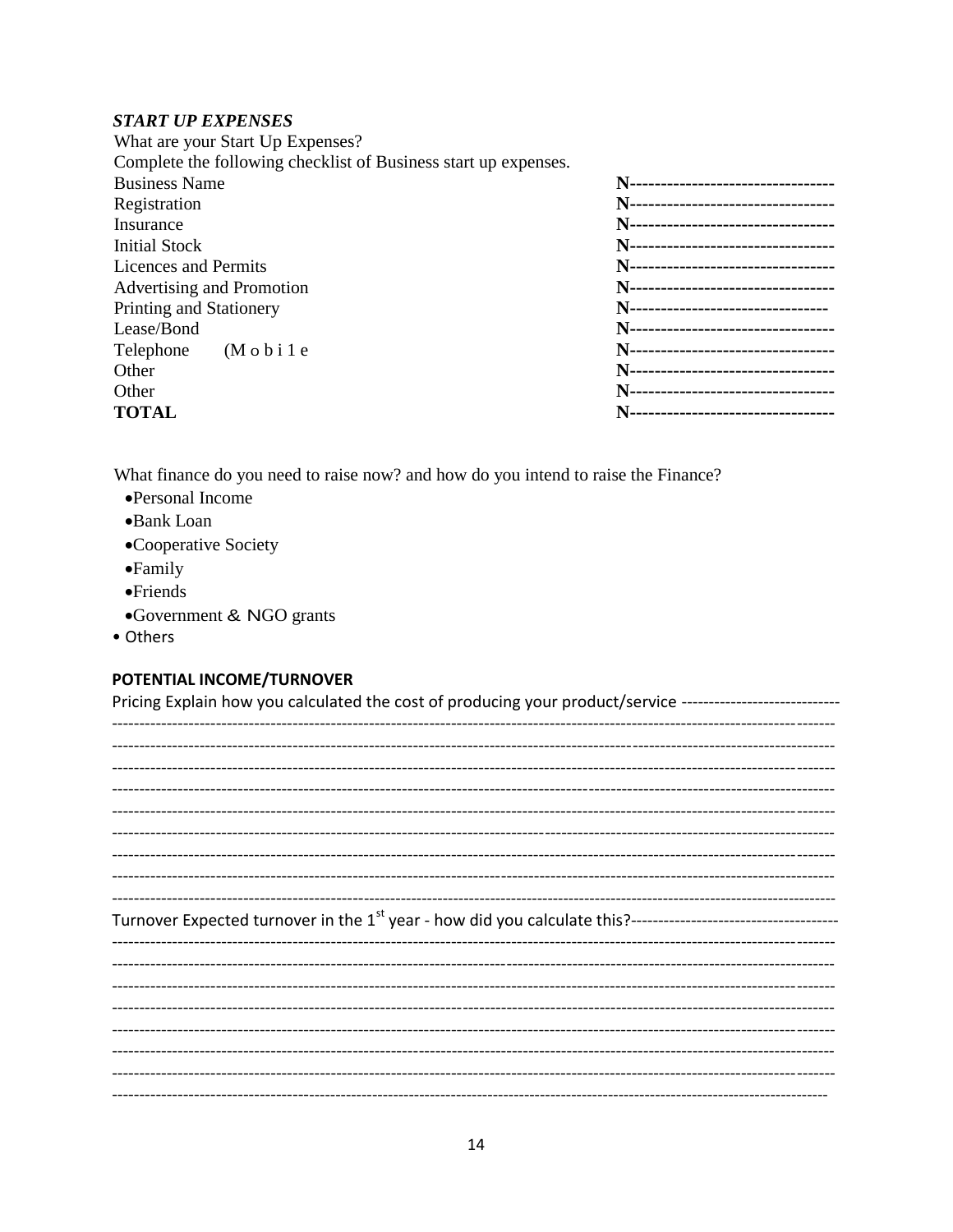# **WHAT EXPENSES WILL YOU INCUR OVER THE FIRST 12 MONTHS OF OPERATION**

Complete the following checklists of projected business expenses for the first 12 months of operation of your business.

| Accounting                                           | N---------------------------------- |
|------------------------------------------------------|-------------------------------------|
| Advertising                                          | N---------------------------------- |
| <b>Bank Charges</b>                                  | N---------------------------------- |
| Cleaning                                             | N---------------------------------  |
| Fuel, Light & Power                                  | N---------------------------------- |
| Insurance                                            | N---------------------------------- |
| Interest                                             | N---------------------------------  |
| <b>Internet Service Provider</b>                     | N---------------------------------- |
| Lease                                                | N---------------------------------- |
| Legal                                                | N---------------------------------  |
| Motor Vehicle - Fuel and Oil                         | N---------------------------------- |
| <b>Repairs and Maintenance</b>                       | N---------------------------------- |
| Postage                                              | N---------------------------------  |
| Printing                                             | N---------------------------------- |
| <b>Protective Clothing</b>                           | N---------------------------------- |
| Equipment                                            | N---------------------------------- |
| <b>Stock</b>                                         | N---------------------------------- |
| Raw materials                                        | N---------------------------------- |
| Rent/Bond                                            | N---------------------------------- |
| Stationery                                           | N---------------------------------- |
| <b>TOTAL</b>                                         | N---------------------------------- |
|                                                      |                                     |
| What are your current monthly financial commitments? |                                     |
| Rent/Mortgage                                        | N---------------------------------- |
| Personal loans                                       | N---------------------------------- |
| Schooling                                            | N---------------------------------- |
| Petrol                                               | N---------------------------------- |
| Car running                                          | N---------------------------------- |
| Food                                                 | N---------------------------------- |
| Clothing                                             | N---------------------------------- |
| Recreation                                           | N---------------------------------- |
| Medical                                              | N---------------------------------  |
| -Other                                               | N---------------------------------- |
| Other                                                | N---------------------------------- |
| Other                                                | N---------------------------------- |
| Other                                                | N---------------------------------- |
| <b>TOTAL</b>                                         | N---------------------------------- |
|                                                      |                                     |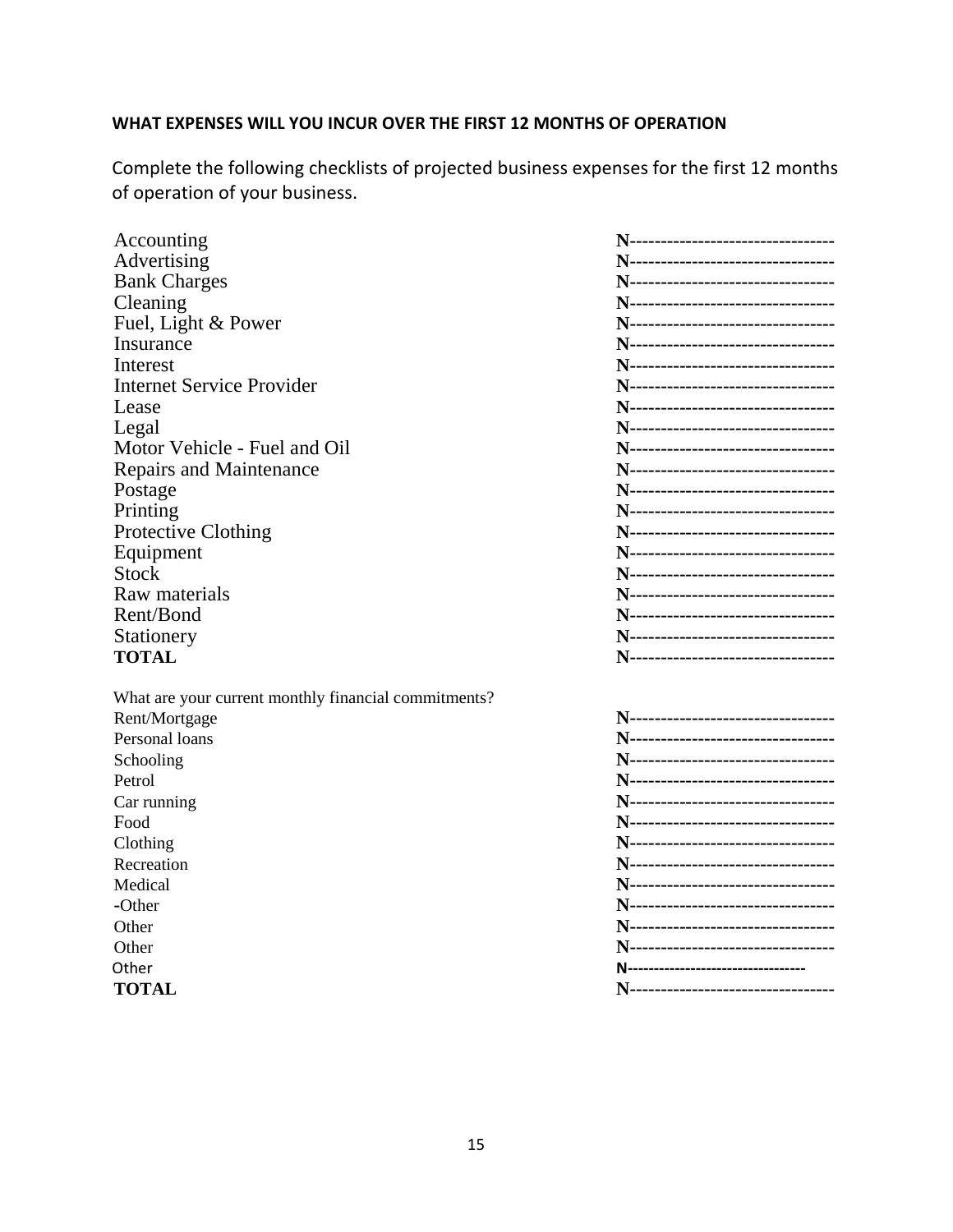#### *MARKET RESEARCH*

Market research involves collecting information about your market segment where they live, what their income is, what they spend their income on - anything about them that will help you ensure your product is attractive to them.

Market research will involve:

- Talking to people who are in similar fields jewellery
- Talking to your "target market" (i.e. people you believe will use/buy your product or service).
- Talking to people who have specialist knowledge of the industry you are entering.
- Sourcing written material specific to your area of interest.
- Gathering statistical data relevant to your area of interest.

Prepare your questions before you approach people. To find out about your target market you must be prepared to ask "hard questions" or exploratory questions that will give you a sound understanding of your target market, how they think and what will appeal **to** them. To ensure that the information gathered is relevant, select people who have detailed knowledge and experience in the industry sector you propose to enter. Ask targeted questions, designed to provide realistic feedback on your business idea. Accordingly questions should be framed to draw information on the positives and negatives of the industry sector you propose entering.

For a business to be successful there must be enough people who want to buy your product or service. You also need to ensure your product or service is accessible to the people who may want to buy it. It has to be available in the right places in the right quantities and presented in a way that will be attractive to your customer. The people you are aiming your product at are your "target market" or "market segment".

In the space below, write down the questions you will ask to identify your market segment e.g.

- 1. Why would you choose this product/service?
- 2. How would you describe most people who buy this product/service?
- 3. Where would you look to find this product/service?
- 4. What would you expect to pay for this product/service?
- 5. How often would you buy this product?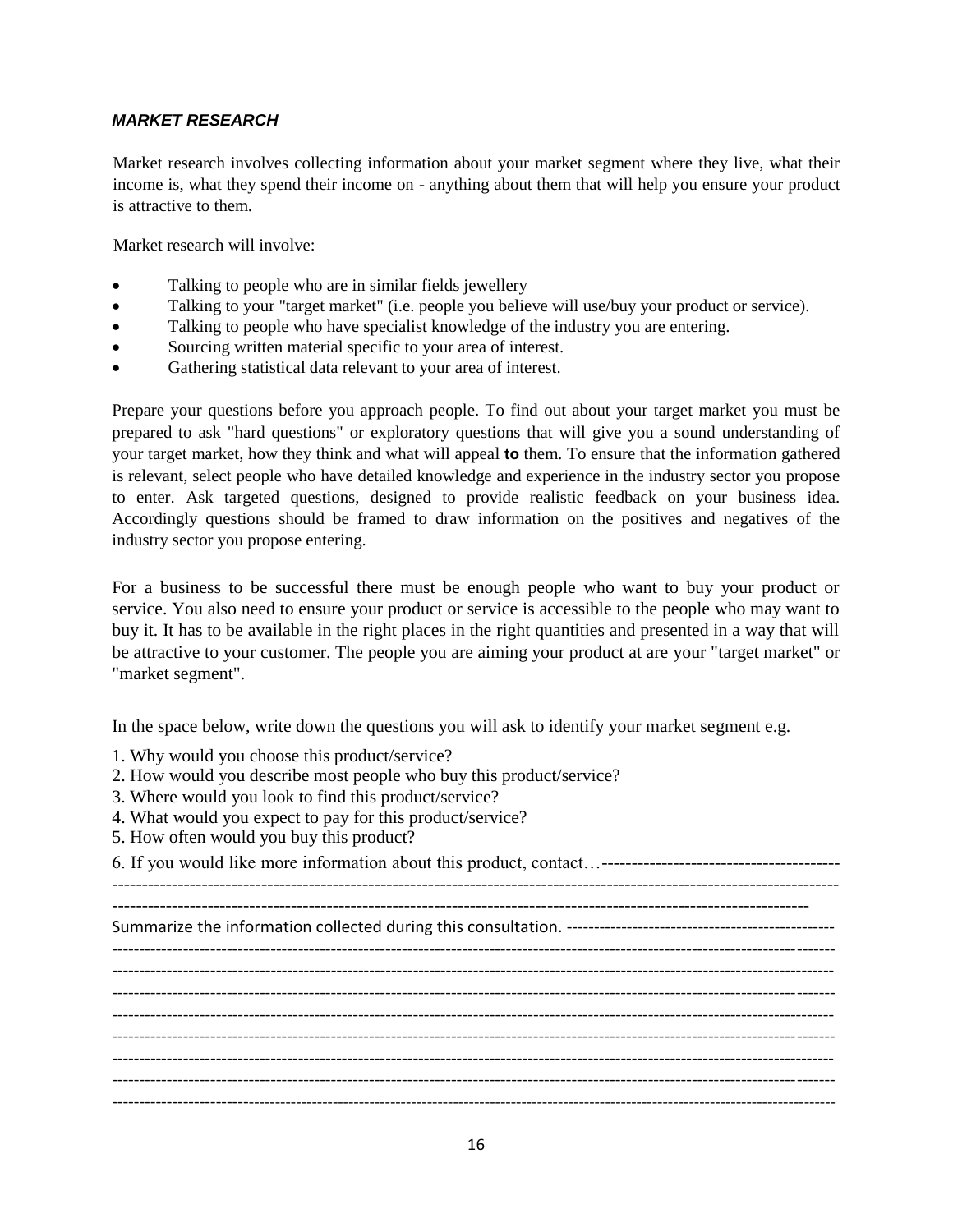Profile your prospective customer or "market segment" (i.e.:- where do they live? how much do they 

L. 

#### **SALES &DISTRIBUTION**

How will you sell your product or service? (e.g.: from home, production point, door to door,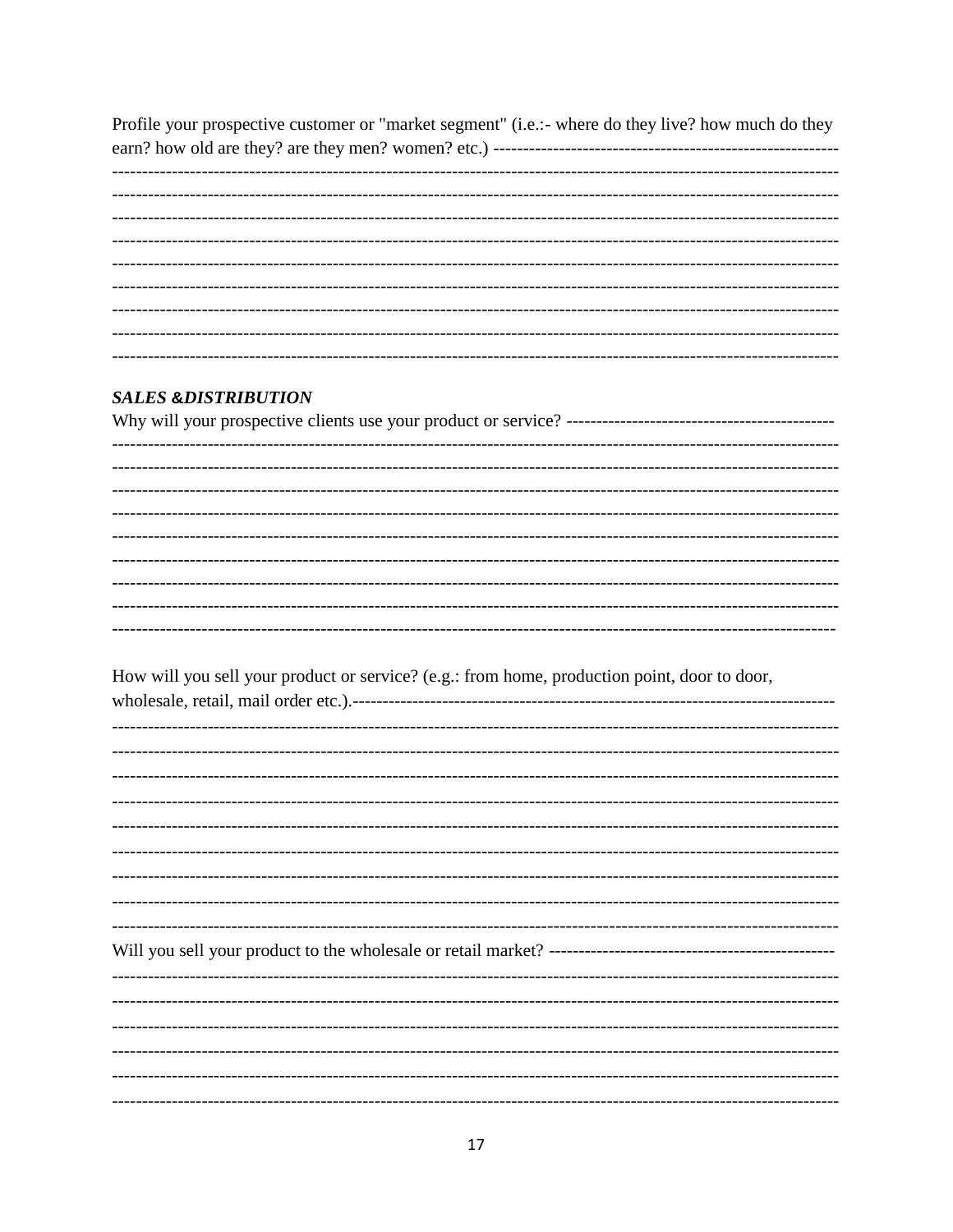| ______________________________                                                                                 |
|----------------------------------------------------------------------------------------------------------------|
|                                                                                                                |
| -------------------------------------                                                                          |
| Will you sell locally, regionally, statewide, nationally or internationally?---------------------------------- |
|                                                                                                                |
|                                                                                                                |
|                                                                                                                |
|                                                                                                                |
|                                                                                                                |
|                                                                                                                |
|                                                                                                                |
|                                                                                                                |
| -----------------------------------                                                                            |
|                                                                                                                |
|                                                                                                                |
|                                                                                                                |

#### **COMPETITION**

Find out if other businesses are providing the same or a similar product or service. To do this, look at ads in the local paper, check the phone book and talk to people.

If there are other businesses providing your product or service, then you need to establish very clearly that there is an unsatisfied demand in the marketplace which your business will target. It is important that you know your competition. Learn from what they do well, identify what you can do better.

Competition does not just come from businesses that are the same or similar to yours, you are competing for the dollars that people spend in that "market segment".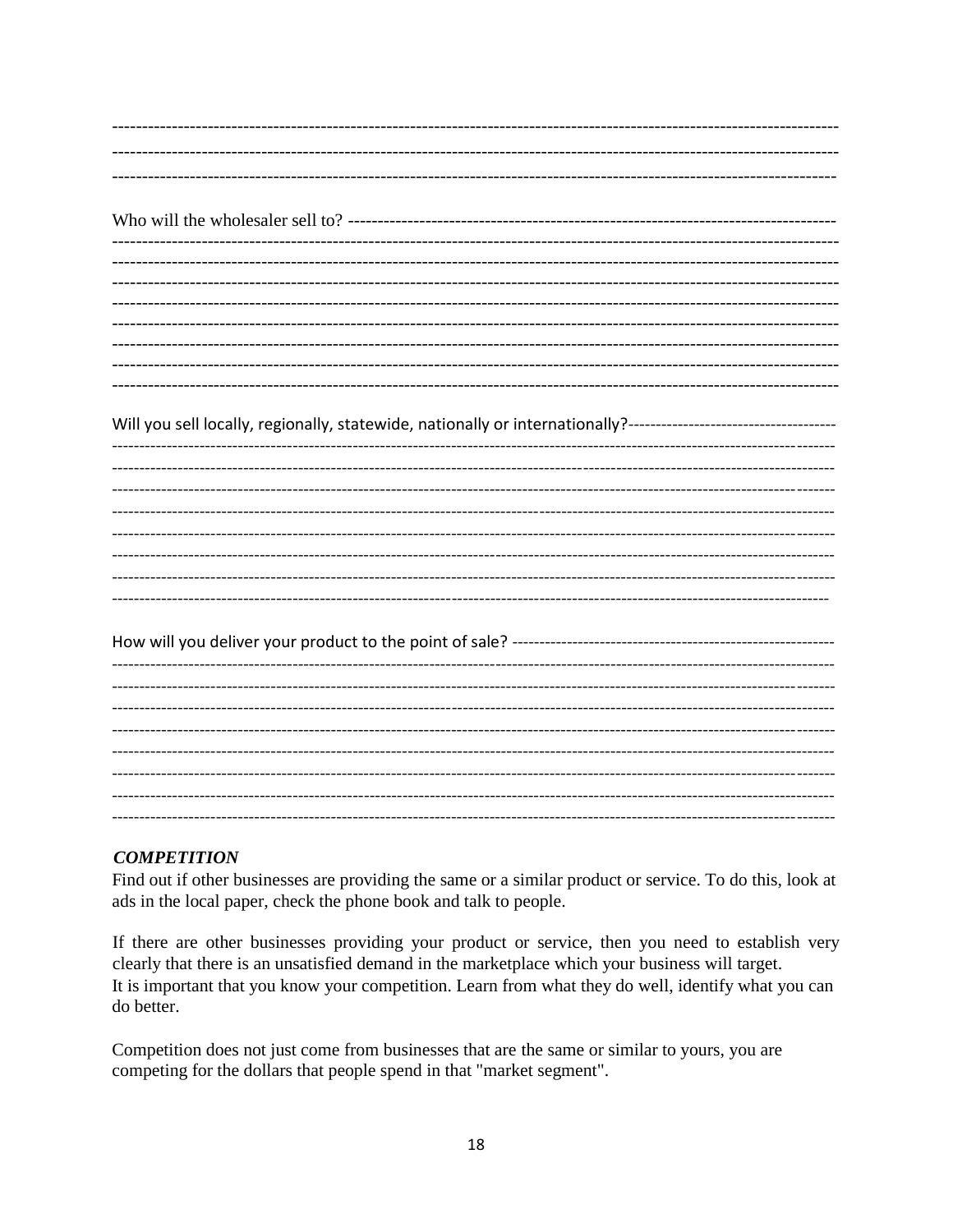#### Report your findings.

# 

What can you do better/differently? How does your business address unsatisfied market need? -----------

#### **GETTING STARTED**

Look in the phone book and/or local paper and talk to other people in the service or .industry to find out who provides the best service delivery or has the best equipment and follow up service. Consider terms, discounts, delivery time, maintenance contracts, second hand goods etc. Where will you obtain the equipment for your business?

- %Local suppliers.  $\bullet$
- Interstate.
- A nearby town.
- Overseas

Do you intend to buy, lease, hire purchase or rent the equipment for your business?

#### **STOCK**

When considering which supplier you will obtain your stock from, you need to first find out the reliability of that supplier, the credit terms they provide, the type and quality of the stock they distribute, the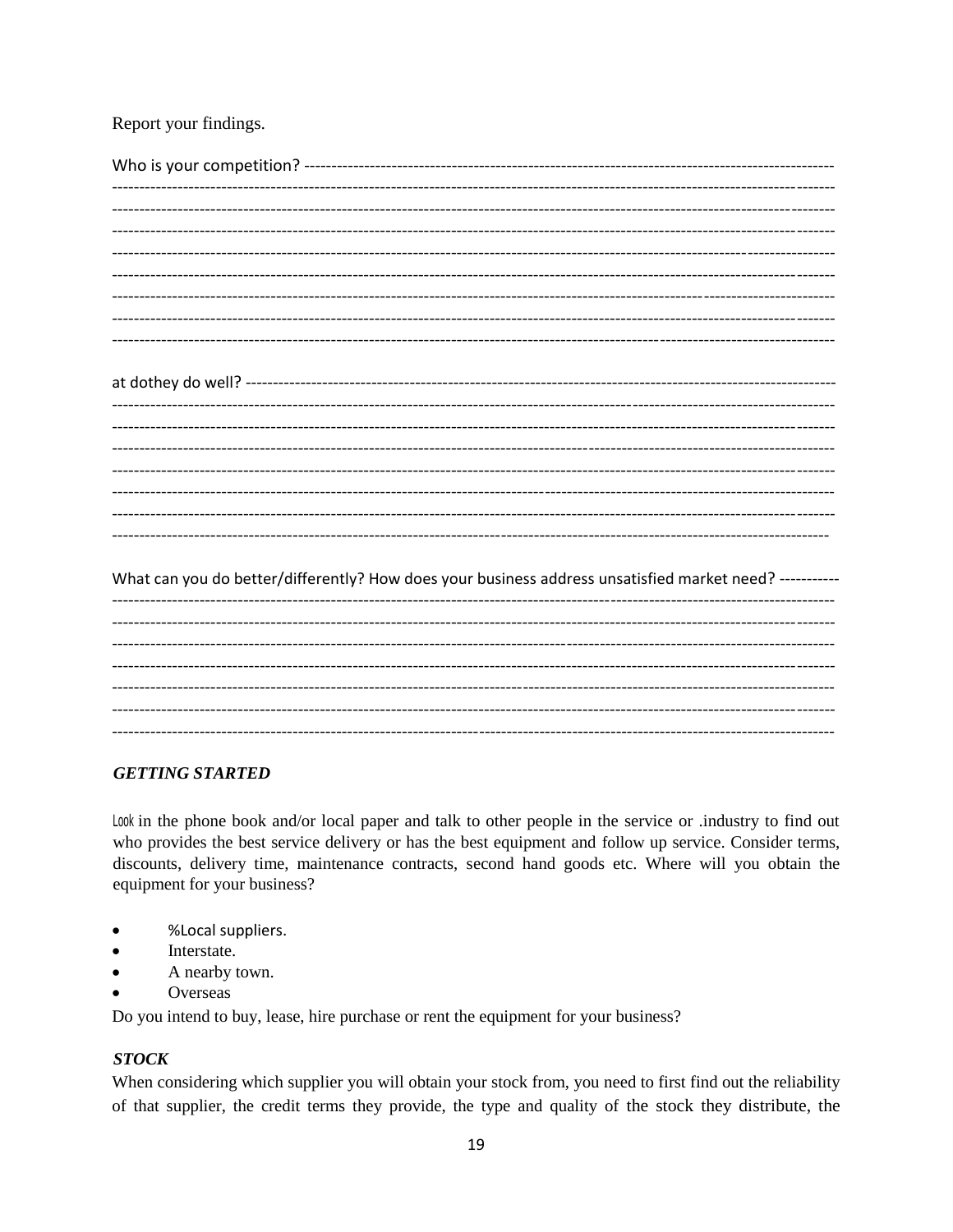consistency of supply, what follow up support and technical advice they provide.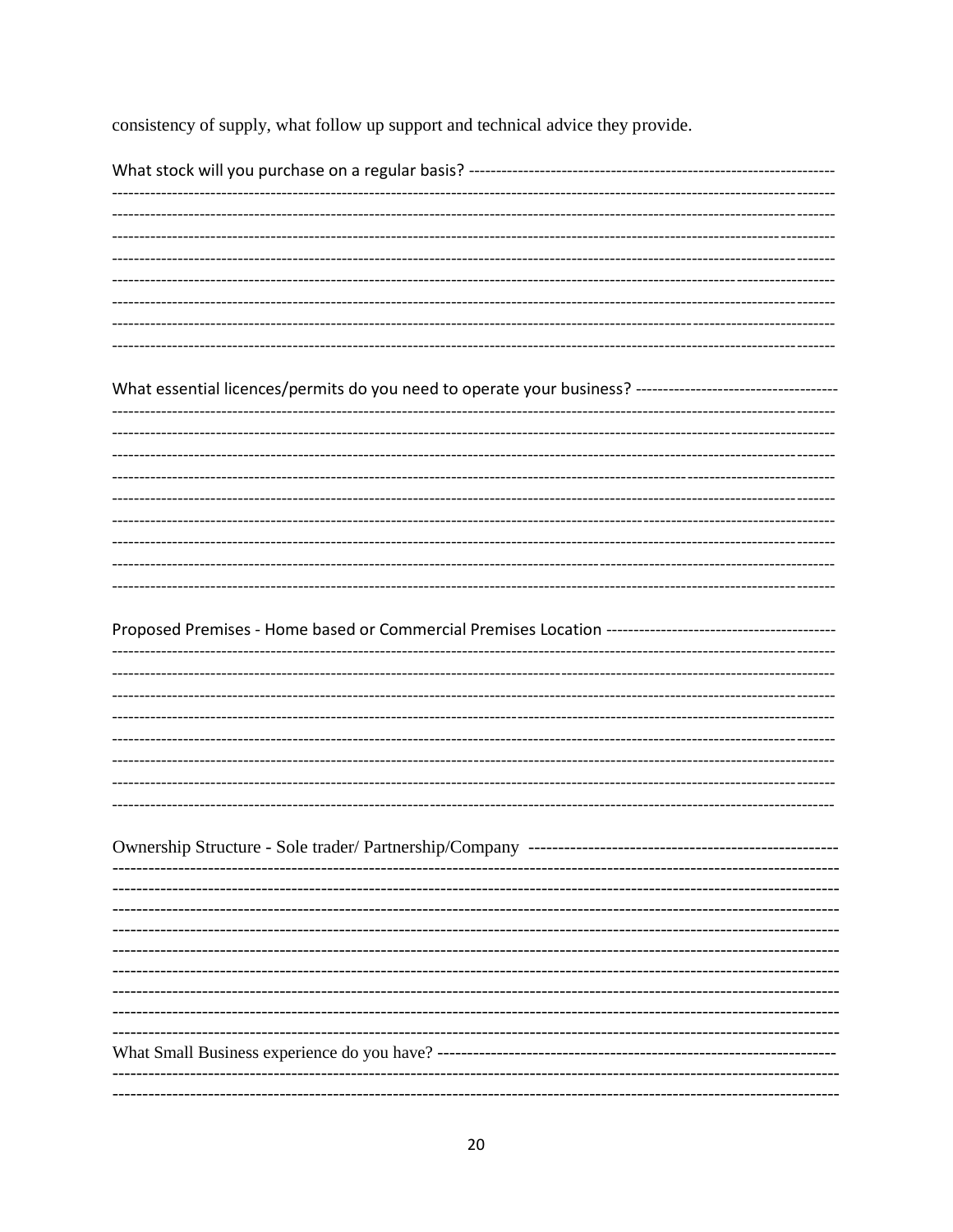What skills do you have now that will allow you to produce your proposed product or provide your

What skills do you need to gain to further develop your product or provide your service? ------------------

Tick areas that you currently hold business management skills in

- Bookkeeping
- Record Keeping
- Marketing
- **Personnel Management**
- **Time Management**
- Motivation
- Communication skills
- Planning and Goal Setting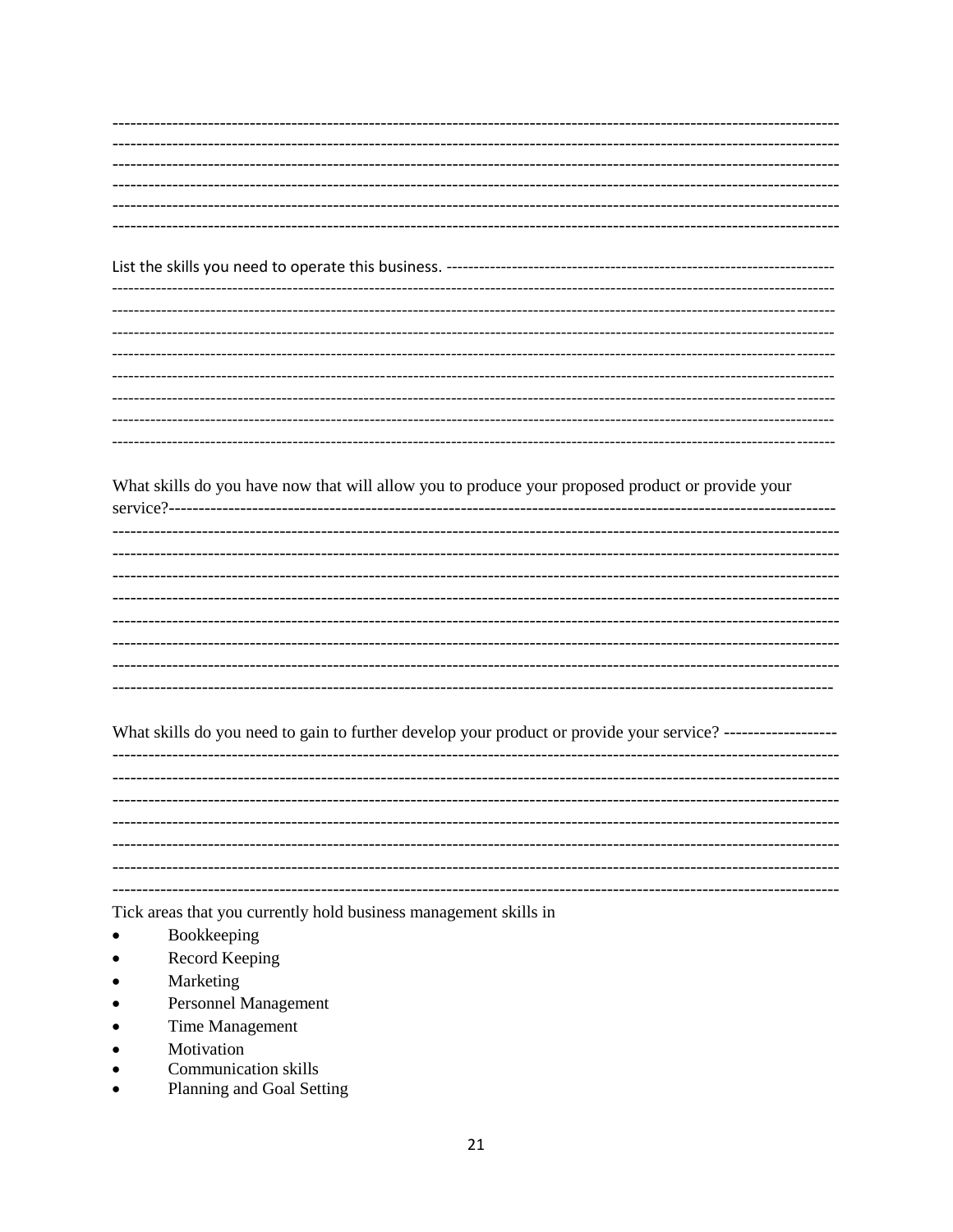- Insurance
- Business Licensing and regulation
- Customer Service
- Other

**Source:***Extracted from* © *RMIT 2003* 15; *V5 March 2005 YOUR BUSINESS IDEA*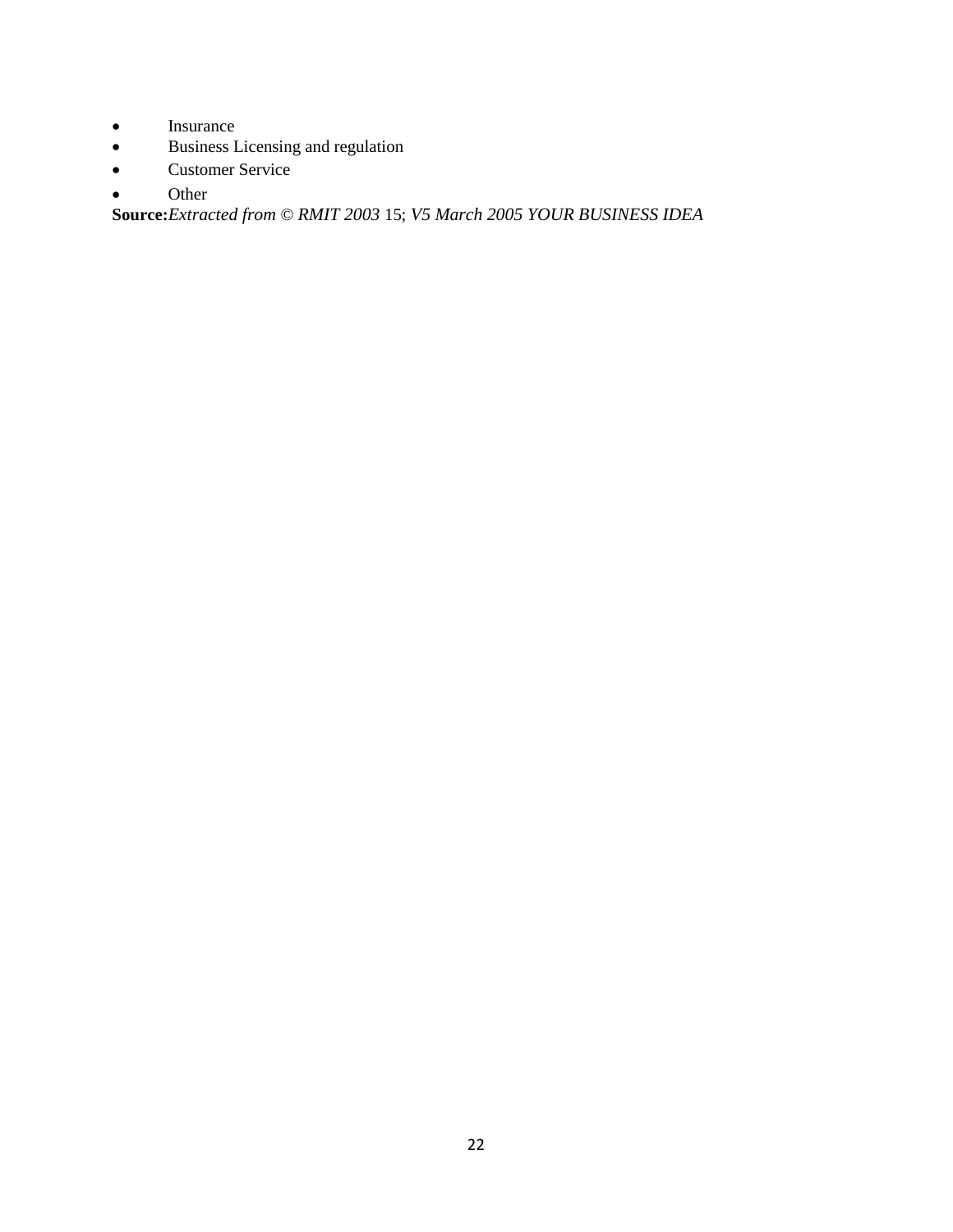#### **BUSINESS PLAN**

#### *Introduction*

The business plan consists of a narrative and several financial worksheets. The narrative template is the body of the business plan. It contains more than 150 questions divided into several sections. Work through the sections in any order that you like, except for the Executive Summary, which should be done last. Skip any questions that do not apply to your type of business. When you arc finished writing your first draft, you'll have a collection of small essays on the various topics of the business plan. Then you'll want to edit them into a smooth-flowing narrative.

The real value of creating a business plan is not in having the finished product in hand; rather, the value lies in the process of researching and thinking about your business in a systematic way. The act of planning helps you to think things through thoroughly, study and research if you are not sure of the facts, and look at your ideas critically. It takes time cow, but avoids costly, perhaps disastrous, mistakes later. It typically takes several weeks to complete a good plan. Most of that time is spent in research and re-thinking your ideas and assumptions. But then, that's the value of the process. So make time to do the job properly. And finally, be sure to keep detailed notes on your sources of information and on the assumptions underlying your financial data.

#### **WHY DO YOU NEED A BUSINESS PLAN?**

This is a valid question asked by all operators when planning to establish a small business and it vital from the very outset that you see the importance of preparing a business plan, 00 matter how small your proposed venture is. The four most important reasons for having a plan are:

- **a. The Business Plan is a Roadmap:** without clear direction (goals, strategy and plans) for your business, how are you going to achieve your vision for the venture? How .ill you know what the potential for your business is likely to be in Year I, and beyond that to Years 2 and 3? 'The most important function of the plan is that it is your document; it clarifies and structures your ideas, formalizes your financial plans and maps out how y0U will market and then manage the business. You develop the plan for yourself first, not for others; but of course it has many other uses such as being a requirement when seeking funding, or serving as a communication tool for informing stakeholders about your proposals. It is really important to understand that you should never develop your plan solely for others, do it for yourself because it will help you to maximize your potential for success.
- **b. The Business Plan is** necessary **for Investors/Lenders:** it is unlikely that anyone, outside of your family and close friends that is, will be willing to support you financially, if you cannot produce a realistic business plan. A well-structured and fact based plan demonstrates to the bank, and other possible funders, that you are serious about your proposal and that you have given careful thought to the future direction of your business. Although, as just stated, you don't prepare the plan just for others, it is important nonetheless to structure it in a manner that meets the needs of lenders/investors; consequently, the business plan format shown later in this guide is considered to be a recommended approach by leading financial institutions.

**c. The Business Plan Help to Track Progress:** as part of preparing your plan, you will set clear goals and objectives for your business which can later be used to help you measure progress.

**d. The Business Plan Help to Tests the Feasibility of Business Idea:** completing the plan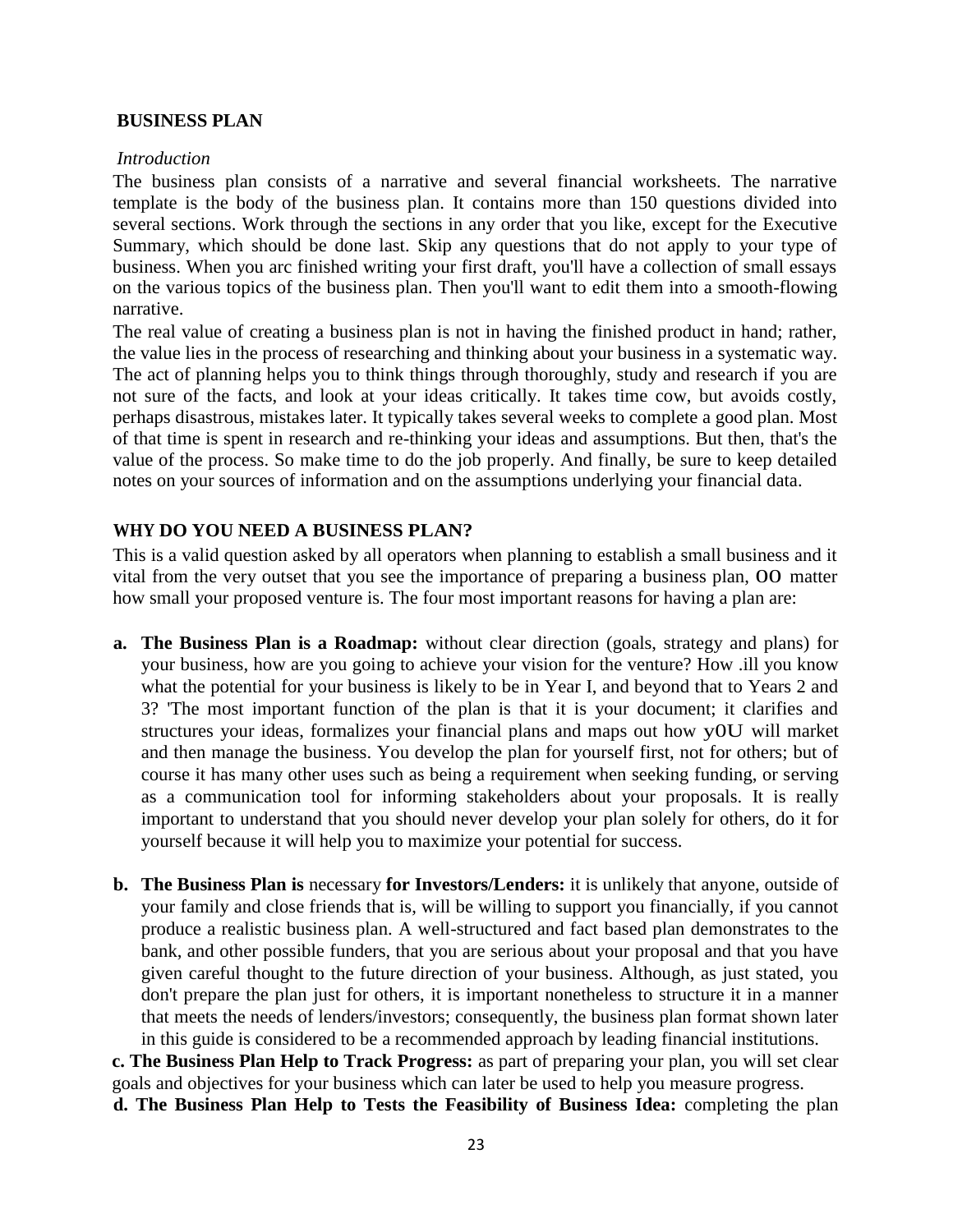helps you to check the practicality of your ideas in the sense that the research you conduct, and the discussions you will have with independent advisors in compiling the plan, will serve to test the feasibility of your proposals. Maybe, when viewed under the microscope, your idea doesn't stack up as well as you first thought, but even if you find that negative outcomes arise from the planning process, isn't it better to know this before you invest all your time and money?

#### **HOW SHOULD YOU STRUCTURE YOUR BUSINESS PLAN?**

Many business owners avoid preparing a business plan because the task seems too onerous or time consuming. This is a mistake and one of the most common causes of business failure is poor planning. There is no pretence that preparing a plan for your business is going to be an entirely painless activity, but it is a vital one in terms of maximizing your chances for success. For most small businesses, the plan does not have to be an overly complicated document, although at the same time, you should understand that it will take your time and effort to put it together and that certain information is required to make the plan worthwhile.

In tackling the development of your business plan, you can structure the information as follows:

#### **1. Cover Sheet (Title Page)**

The first page of your business plan will be the cover sheet. It serves as the title page of your plan. It should contain the following information:

- Name of the company
- Company address
- Company phone number include area code)
- Logo (if you have one)
- Names, titles, addresses, phone numbers (include area code) of owners
- Month and year in which the plan is issued
- Name of preparer.

#### **2. Executive Summary**

The executive summary section is a snapshot of the highlights of your business plan and is usually the last thing you write. For a standard business plan, the executive summary generally includes the following information:

- Purpose of the plan
- Market opportunity
- Management team
- Track record, if any
- Financial projections.
- Funding requirements.

As well as summarizing your plan, you should keep in mind that the executive summary must grab the attention of the reader. In many cases, this is the section that is read first and if you fail to excite them about your proposals, then they will be unlikely to read any further. In that sense the executive summary is your chance to 'sell' as well as 'tell'. It is advisable to make the executive summary two pages or fewer and include everything that supposed to be covered in a five-minute interview. Make it enthusiastic, professional, complete, and concise.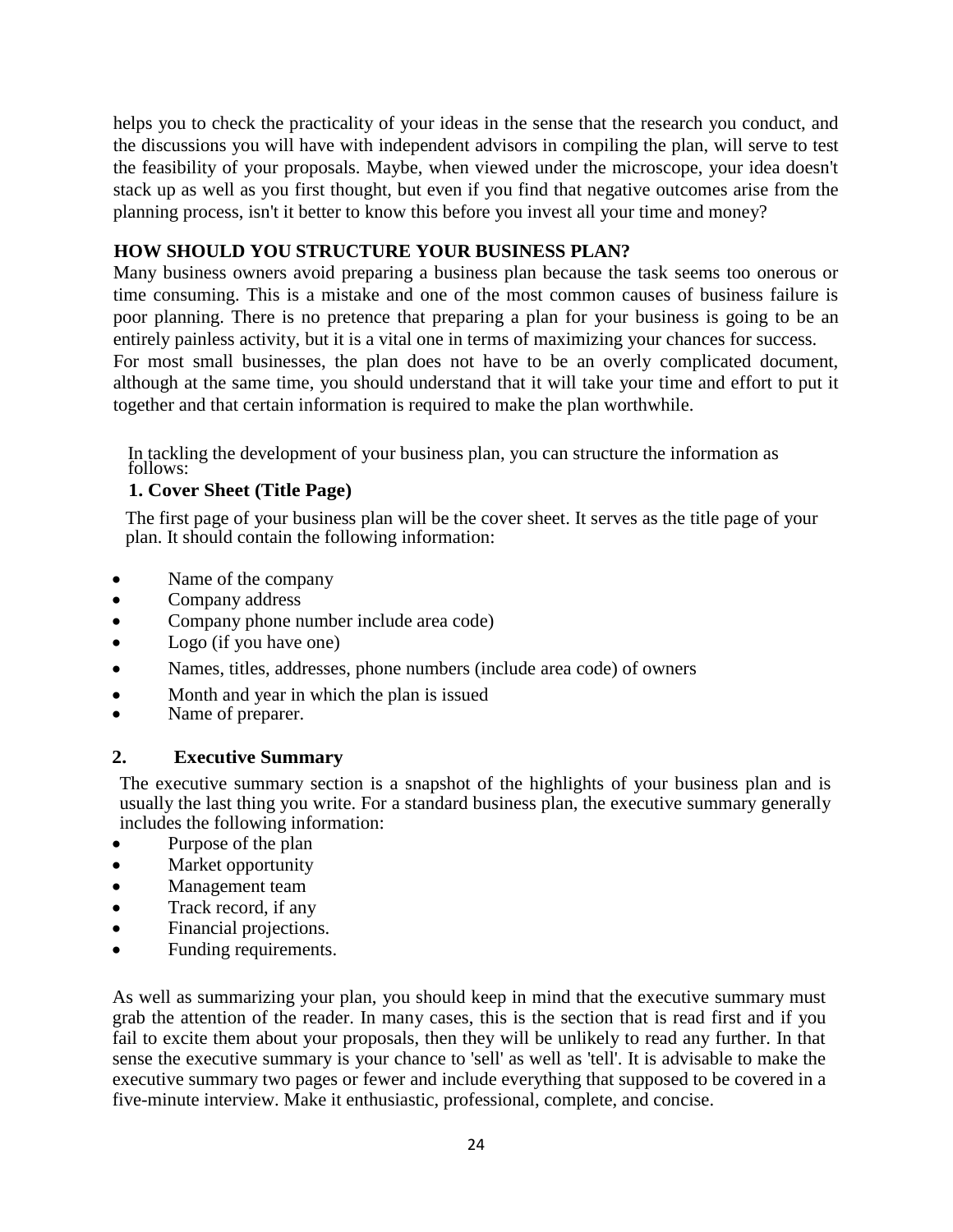Business Description and Vision

When describing your business, generally you should explain

a. Mission Statement: Many companies have a brief mission statement, usually in 30 words or fewer, explaining their reason for being and their guiding principles. If you want to draft a mission statement, this is a good place to put it in the plan, followed by:

**b. Company Goals and Objectives:** Goals are destinations where you want your business to be. Objectives are progress markers along the way to goal achievement. For example, a goal might be to have a healthy, successful company that is a leader in customer service and that has a loyal customer following. Objectives might be annual sales targets and some specific measures of customer satisfaction.

**c. Business Philosophy:** What is important to you in business? To whom will you market your products? Legalities of the business form (i.e proprietorship, partnership; corporation) the licenses or permits you will need; Business type (merchandizing, manufacturing or service); what your product or service is? Is it a new independent business, a takeover, an expansion, a franchise? When your business will be open (days, hours)?

**d. Location:** The location of your business can play a decisive role in its success or failure. Your location should be built around your customers, it should be accessible and it should provide a sense of security. Probably you do not have a precise location picked out yet. This is the time to think about what you want and need in a location. Many startups run successfully from home for a while. Here, analyze your location criteria as they will affect your customers.

Consider these questions when addressing this section of your business plan Is

your location important to your customers? If yes, how?

If customers come to your place of business: Is it convenient? Parking? Interior spaces? Not out of the way? Is it consistent with your image?

Is it what customers want and expect?

Where is the competition located?

Is it better for you to be near them (like car dealers or fast food restaurants) or distant (like convenience food stores)?

It may be a good idea to make a checklist of questions you identify when developing your business plan. Categorize your questions and, as you answer each question, remove it from your list.

### **3. Definition of the Market**

Marketing plays a vital role in successful business ventures. How well you market your business, along with a few other considerations, will ultimately determine your degree of success or failure. The key element of a successful marketing plan is to know your customers -- their likes, dislikes, expectations. By identifying these factors, you can develop a marketing strategy that will allow you to arouse and fulfill their needs.

**a. Industry Description.** Is it a growth industry? What changes do you foresee in the industry, short term and long term? How will your company be poised to take advantage of them? Describe your most important company strengths and core competencies. What factors will make the company succeed? What do you think your major competitive strengths will be? What background experience, skills, and strengths do you personally bring to this new venture?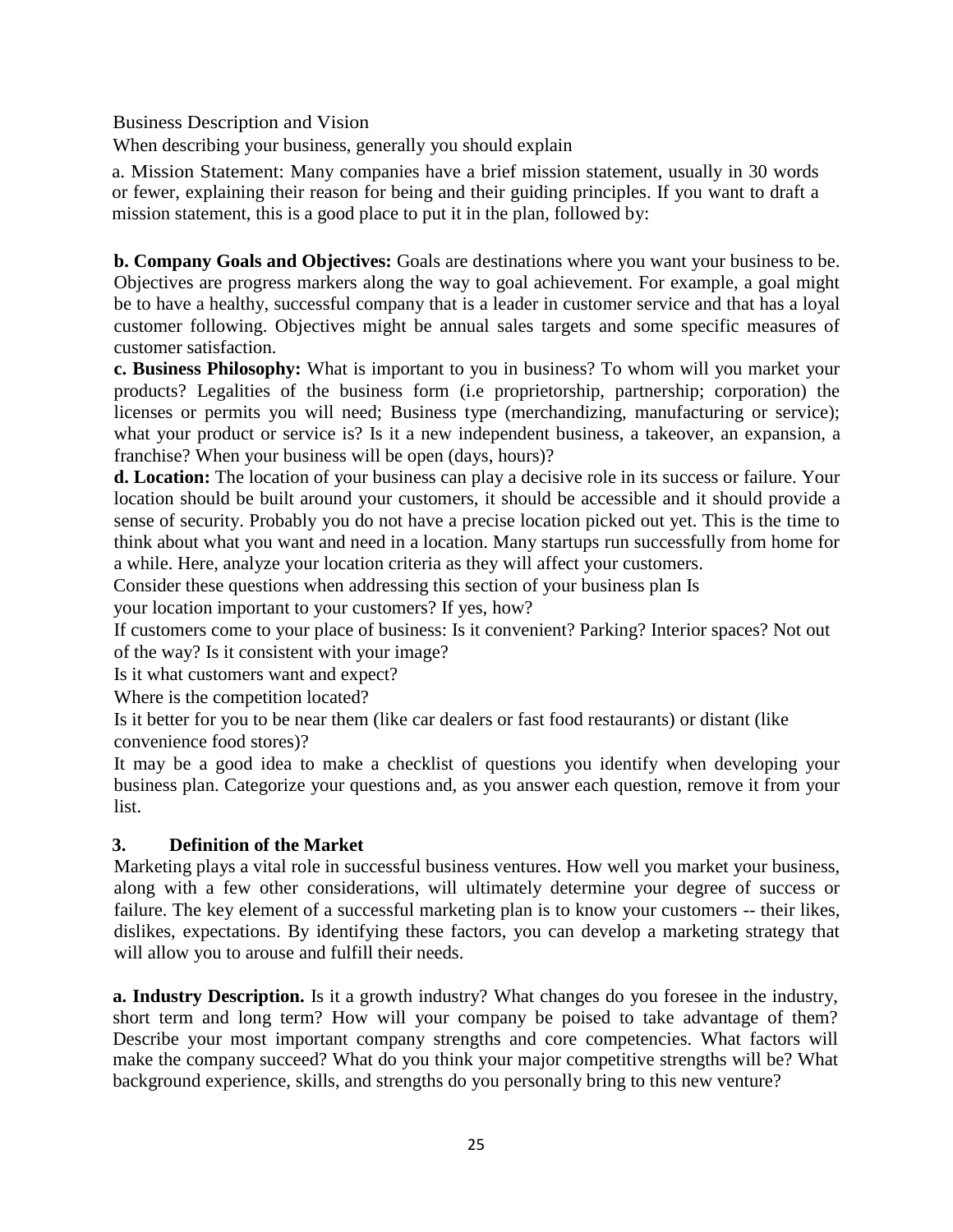#### **b. Competition Analysis**

Competition is a way of life. We compete for jobs, promotions, and scholarships to .institutes of higher learning, in sports-and in almost every aspect of our lives. Nations compete for the consumer in the global marketplace, as do individual business owners. Advances in technology can send the profit margins of a successful business into a tailspin causing them to plummet overnight or within a few hours. When considering these and other factors, we can conclude that business is a highly competitive, volatile arena. Because of this volatility and competitiveness, it is important to know your competitors.

Use the Competitive Analysis table below to compare your company with your two most important competitors. In the first column are key competitive factors. Since these vary from one industry to another, you may want to customize the list of factors.

In the column labeled Me, state how you honestly think you will stack up in customers minds. Then check whether you think this factor will be very honest here. Better yet, get some disinterested strangers to assess you. This can be a real eye-opener. And remember that you cannot be all things to all people. In fact, strength or a weakness for you. Sometimes it is hard to analyze our own weaknesses. Try to be trying to be causes many business failures because efforts become scattered and diluted. You want an honest assessment of your firm is strong and weak points.

Now analyze each major competitor. In a few words, state how you think they compare. In the final column, estimate the importance of each competitive factor to the customer.  $1 =$  critical; 5  $=$  not very important.

| Factor             | Me | Strength | Weakness | Competitor A | Competitor B | Importance to Customer |
|--------------------|----|----------|----------|--------------|--------------|------------------------|
| Products           |    |          |          |              |              |                        |
| Price              |    |          |          |              |              |                        |
| Quality            |    |          |          |              |              |                        |
| Selection          |    |          |          |              |              |                        |
| Service            |    |          |          |              |              |                        |
| Reliability        |    |          |          |              |              |                        |
| Stability          |    |          |          |              |              |                        |
| Expertise          |    |          |          |              |              |                        |
| Company            |    |          |          |              |              |                        |
| Reputation         |    |          |          |              |              |                        |
| Location           |    |          |          |              |              |                        |
| Appearance         |    |          |          |              |              |                        |
| Sales<br>Method    |    |          |          |              |              |                        |
| Credit<br>Policies |    |          |          |              |              |                        |
| Advertising        |    |          |          |              |              |                        |
| Image              |    |          |          |              |              |                        |

#### **Table 1: Competitive Analysis**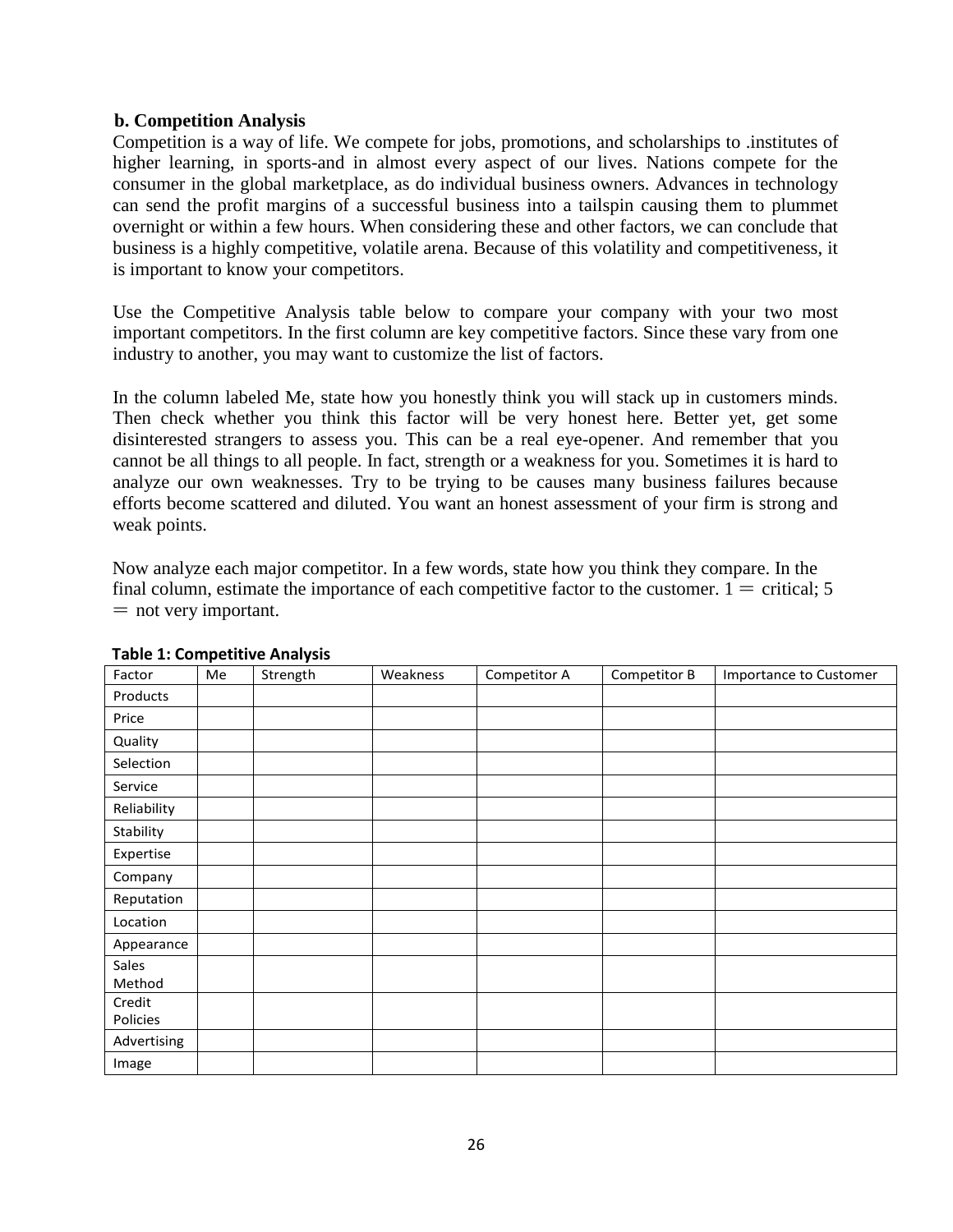#### **Anticipating Problems**

Try to see ahead and determine what possible problems may plague you. For example, you may have to deal with costs that exceed your projections. At the same time, you may experience a sharp decline in sales. These two factors occurring simultaneously can portend disaster if you are not ready for them. Also, be cautious when things are too good. The increased profits may only be temporary. A product or service that is in demand this year may not be popular next year. You might think about developing an alternate budget based on possible problems. Awareness of changes in your industry and revision according to those changes will benefit you greatly.

### **SAMPLE BUSINESS PLAN OLTLINE**

This sample of business plan is a generic model suitable for all types of businesses. However, you should modify it to suit your particular circumstances. Before you begin, review the section titled Refining the Plan. It suggests emphasizing certain areas depending upon your type of business (manufacturing, retail, service, etc.). It also has tips for fine tuning your plan to make an effective presentation to investors or bankers. If this is why you're creating your plan, pay particular attention to your writing style. You will be judged by the quality and appearance of your work as well as by your ideas.

### **Sample (A) of a Business Plan Outline**

1. Name of Firm

State the business's legal name

State owner(s) name, as well as the form and percent of ownership

3. Information on the Business

### **A. Type of Business and Product or Service**

- State the general and specific nature of the business, (i.e., restaurant, catering, fanning, ice cream production; beer parlor, day care, and craft - etc). State the type of business (manufacturing, service, construction, wholesale, retail, other). State the company's goals and objectives
- Describe your product and/or services. Briefly state who buys the product/service and who the final users are (you will discuss your customers very thoroughly under Market Analysis).
- Describe how the product/service is sold to customers (walk-in stores, sales, representatives, mail order catalogs, telephone orders, etc.).
- Describe how and where buyers get the product/service (walk-in stores, mail delivery, etc.).
- Comment on the quality of the product/service
- Estimate average price of product/service.

# **B. History**

If new, say so. If existing, discuss age of business, prior owners, how acquired and length of time operated by you, image or reputation; number of employees, last year's sales volume and profit and any significant events that have affected the company's development.

### **c. Office/Plant**

- Give addresses and description of area and building.
- State whether rented, leased or owned. If rented or leased, state from whom and under what conditions. State size (square footage).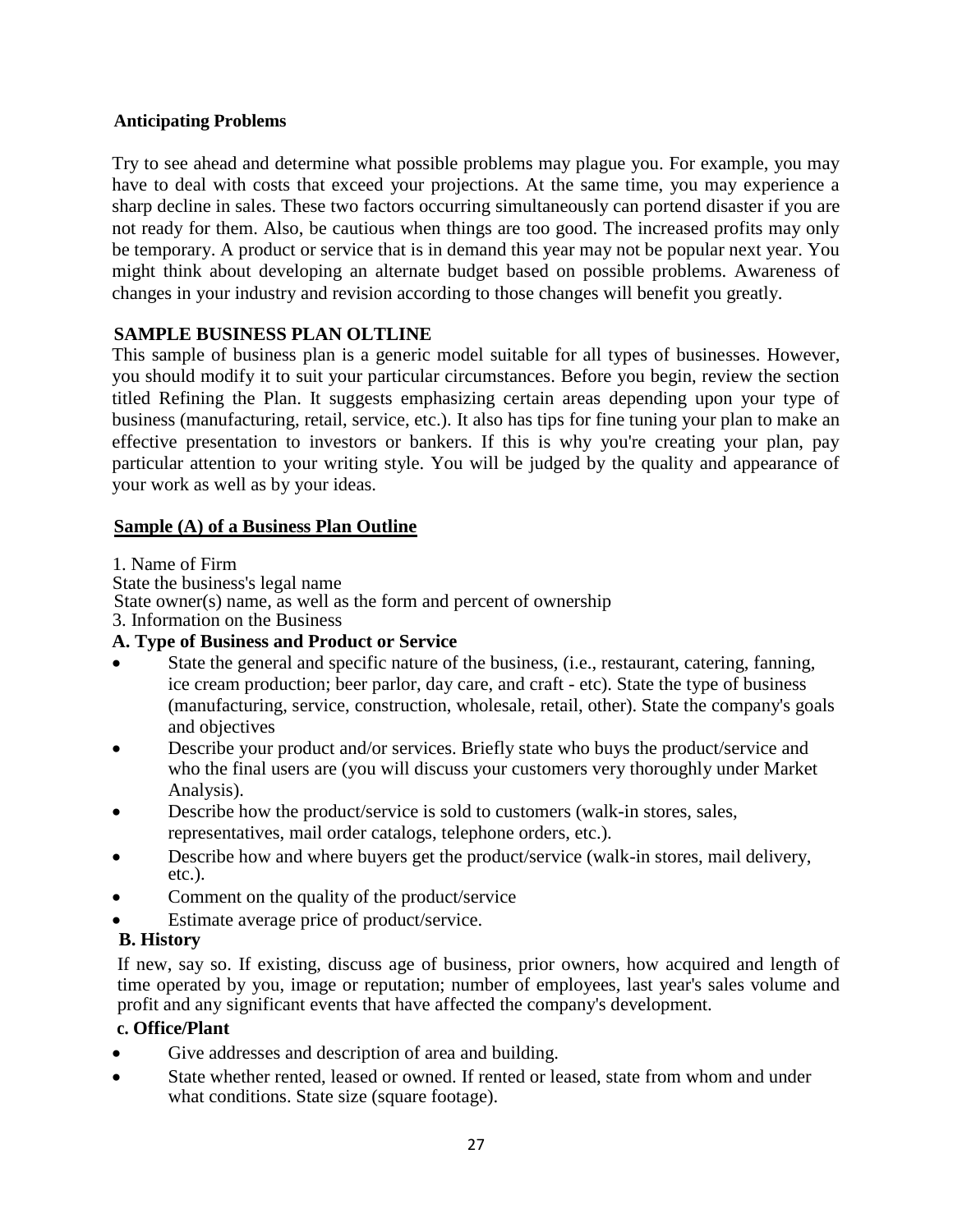- Describe type of access to building (major roads, freeways, walking, parking, etc.).
- Is the location a good one that is convenient to customers?
- State business hours.

# **D. Personnel**

- For the present and future, state number of employees, type of labor (skilled and unskilled, etc.), sources of labor (especially minorities, handicapped veterans or other socially or economically disadvantaged grouped), timing of hiring (or layoffs).
- Comment on the quality of the staff.

# **E. Economic/Accounting**

- Describe how this business makes money.
- State how prices are or will be determined and by whom.

# **f. Inventory, Supplies, Suppliers, and Equipment**

- Describe what inventory, raw materials and/or supplies the business uses (initial and continuing).
- List your suppliers: name, address, type and percent of supplies furnished and length of time you have been buying from each, reliability and frequency of purchase.
- How easy or difficult is it to get necessary supplies? If it is difficult, how will you deal with potential or actual shortages?

Are the prices of your supplies steady or fluctuating? If fluctuating, how do you deal with changing costs?

List the equipment used by the business and comment on its condition. If the equipment has been appraised, include values and state who did the appraisal.

# **G. Legal**

- State form of business (sole proprietorship, partnership, LLC, corporation) and status (already formed or in process of formation).
- State licensing requirements (type and licensing sources) and status (not yet applied, applied and pending, obtained).
- State zoning requirements and status.
- State insurance requirements (type, source) and status.
- Have building codes been complied with?
- State any health code requirements.
- Describe any other laws and regulations that affect the business. Describe lease, if any.
- Trademarks, patents, licenses and copyrights should be checked for legality

### **H. Future Plans**

What are your plans for the future (maintain, expand, diversify, sell, etc.)?

### **4. Market Analysis**

# **A. Customers (market)**

 What is your market, or, who are your customers (wholesalers, retailers, consumers, government, etc.).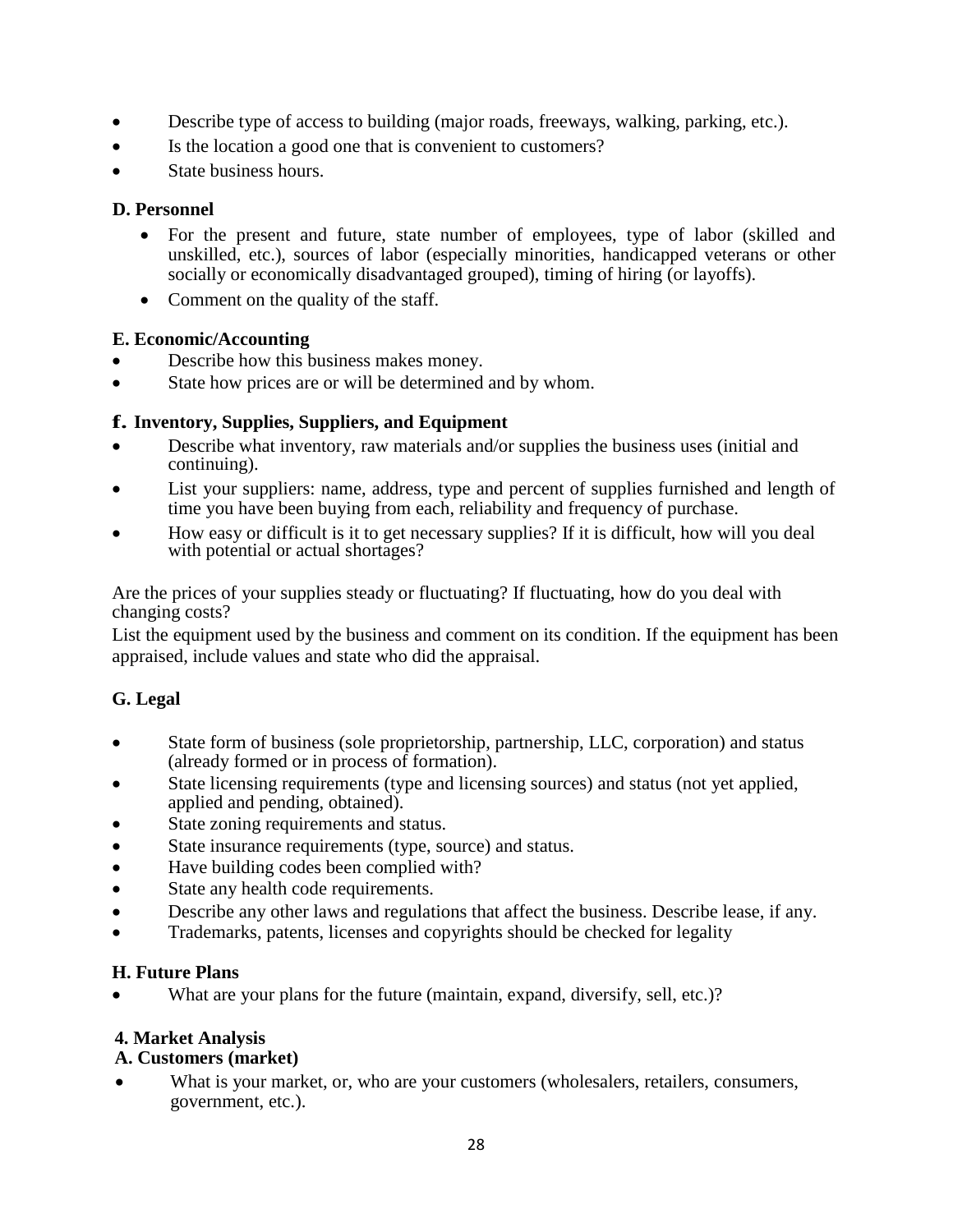Why does this market "1\EED your product/service? (All markets are created on the basis of need). One product/service often satisfies several needs.

How long will this market need your product/service? If your product/service a fad or continuing need; being phased out or created by new technology?

- List the characteristics of your average customers: age, location (market area), average income/sales, sex, life style (family or single), working and other important information. The more you understand about your market, the better your can see to it.
- What **d.** customers like and dislike about your product/service or business? Estimate how much the total market will spend on this or similar products/services in the next year

# **B. Environment**

 Discuss any environmental factors (economic, legal, social or technological) which affect your market or product/service. Environmental factors are those which have significant effects on your operation, but over which you have no control (i.e., county growth, rising energy costs, prices, etc.).

# **C. Competition**

- Discuss your competition; number of competitors (director or indirect), type of company (i.e., product or service), location, age, reputation, size (sales or customers ) ,market share.
- Estimate how much of your product/service ALL the competitors will provide in the next year.
- List major competitors (names and addresses). Discuss their product/service, features, age of business, price, location/distribution, reputation/image, market share, size, product/service quality and marketing strategy.

# **D. Competitive Advantages and Disadvantages**

- Discuss how your product/service meets market needs and how you can compare with the competition in terms of product/service features, location, distribution, price, other.
- Compare your estimates of the market's demand and the competition's supply.
- The relationship of supply and demand will affect your marketing and sales strategy.

High demand with low supply usually means less competition and less advertising.

Low demand and high supply indicates a very competitive situation and a need for extensive marketing.

# **E. Projections**

• Give your projections in terms of either the number of customers, items sold, or contracts obtained, etc.

#### **5. Market Strategy A. Sales Strategy**

 Present your marketing strategy. In other words, tell how you will get the edge on your competition and get customers. This is your action plan to get business.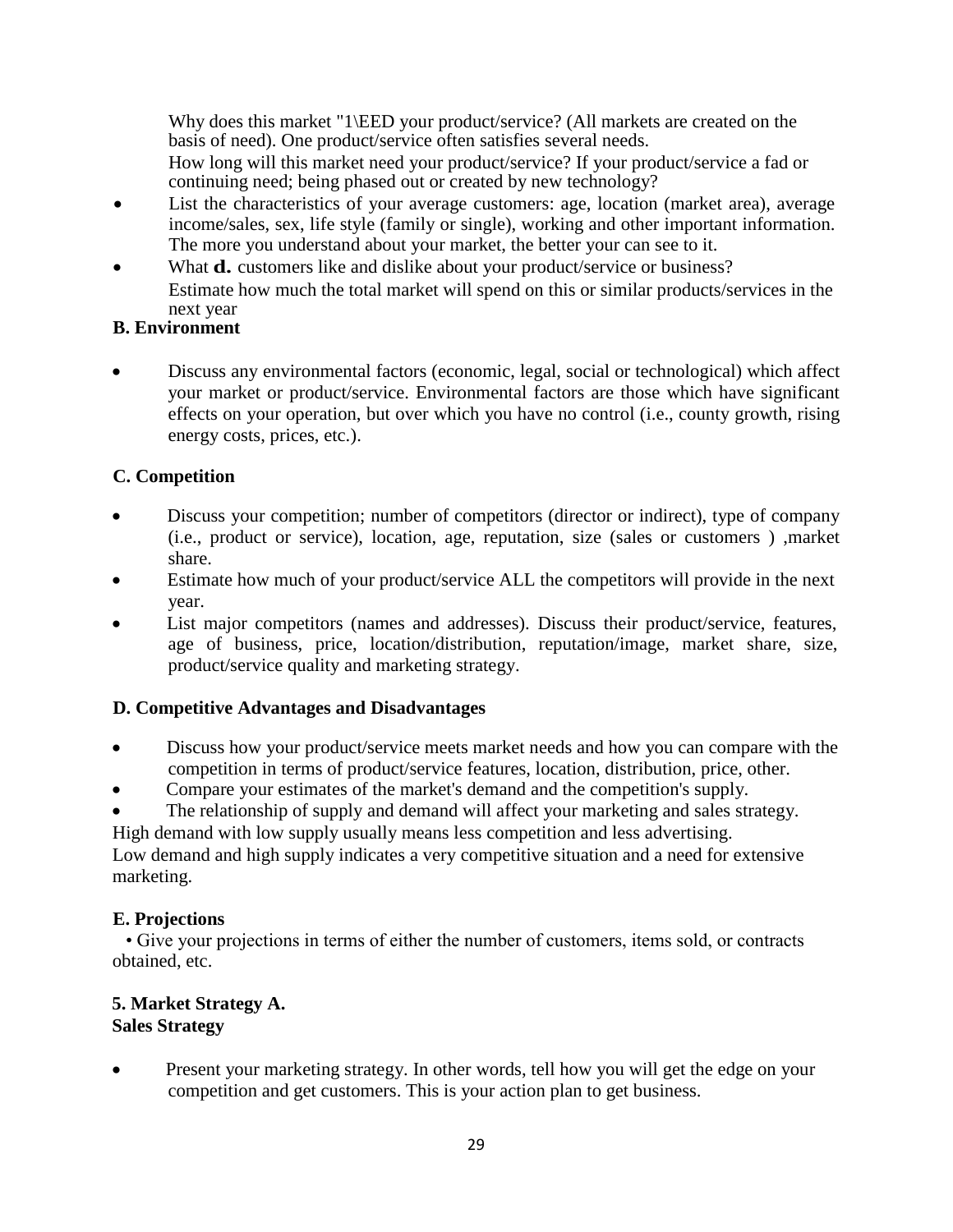Your product/service will sell because one or more of the following is attractive: advertising, pricing (high, medium, low), distribution system (limited, widespread, etc.) and promotion.

# **B. Promoting Strategy**

- Describe how you plan to promote your product/service. State how you will promote: advertising, direct mail, personal contacts, sponsoring events or other word of mouth, trade associations, etc.).
- If you plan to advertise what media you will use: radio, television, newspaper, magazines, telephone book yellow pages, Internet, and/or other (billboard, etc.). State why you consider the media you have chosen to be the most effective.
- State the content of your promotion or advertising: what your product/service is, why it is attractive, business location, business hours, business phone number, web site, and other. When you are designing your advertising, remember you are selling to satisfy someone's needs. Refer back to your Market Analysis on need.

# **6. Management**

- Why have you chosen this type of business?
- For key management personnel (e.g., the owners), include the following: resumes, personal financial statements, tax returns for the last three years and personal family budget.
- Describe prior experience that qualifies management to run this type of business.
- State why you can run this business.
- State how much time management will devote to running this business. Discuss local contacts that may assist you in your business.

# **7. Financial**

### **A. Source arid Uses**

- Describe the project to be financed.
- State where the money to pay for the project will come from (sources) and show in detail how it will be used (uses). The most common uses are equipment, leasehold improvements, inventory and working capital.

### **B. Statement**

- If business is an existing one, include business tax returns and financial statements for the last three years. Financial statements should include:
	- Balance Sheet
	- Income Statement
	- Accounts Receivable and Aging + Accounts Payable and Aging
	- Debt Schedule
	- Reconciliation of Net Worth.
	- $\bullet$
- For both existing and new businesses, project the following financial statements for the next three years (monthly for the 1st year, quarterly for 2nd and 3rd years).
- Operating (or Income) Statement with explanation (sales, expenses, profit):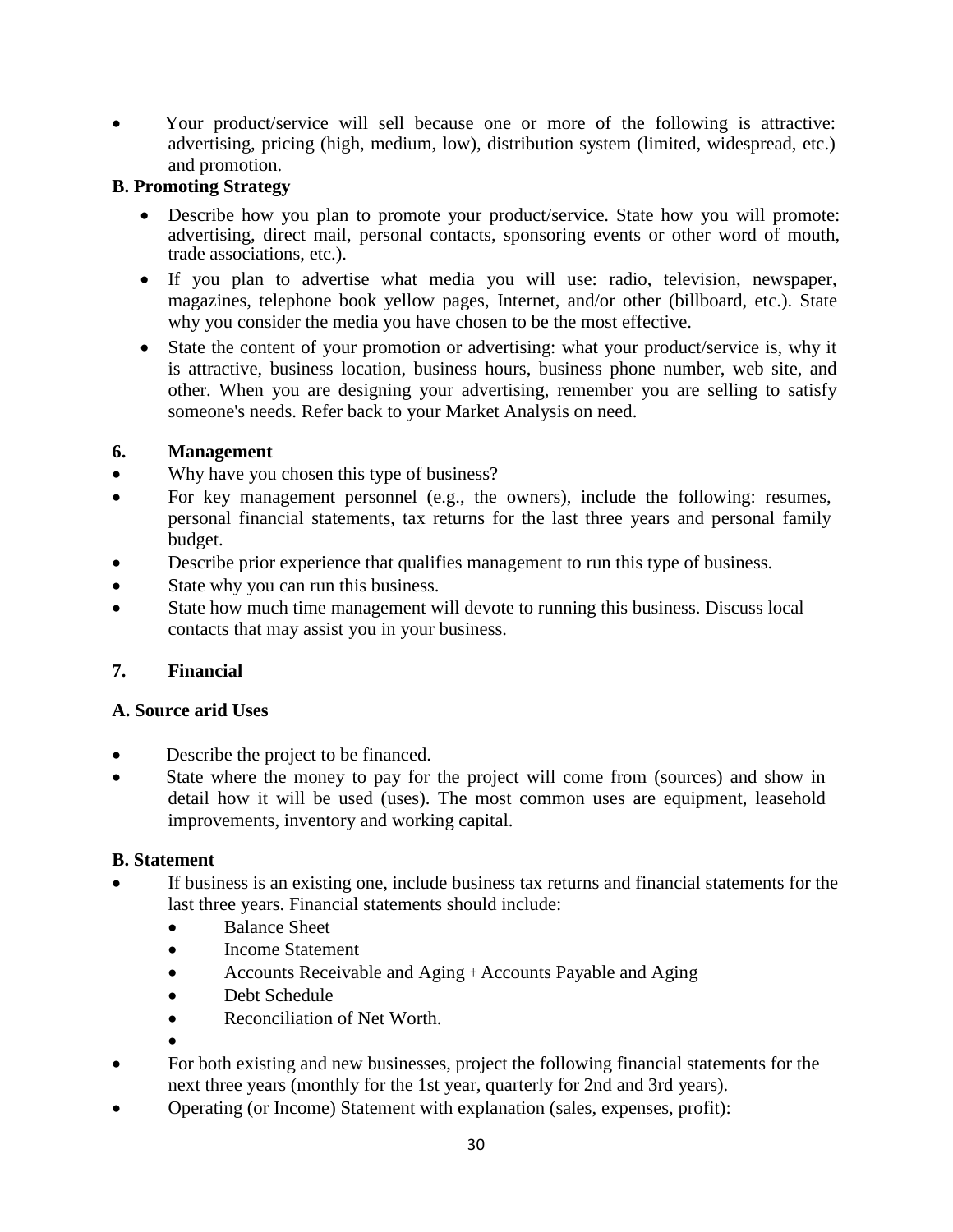- Balance Sheet<br>• Reconciliation
- Reconciliation of Net Worth<br>• Cash Flow with Explanation
- Cash Flow with Explanation
- Break-even Analysis.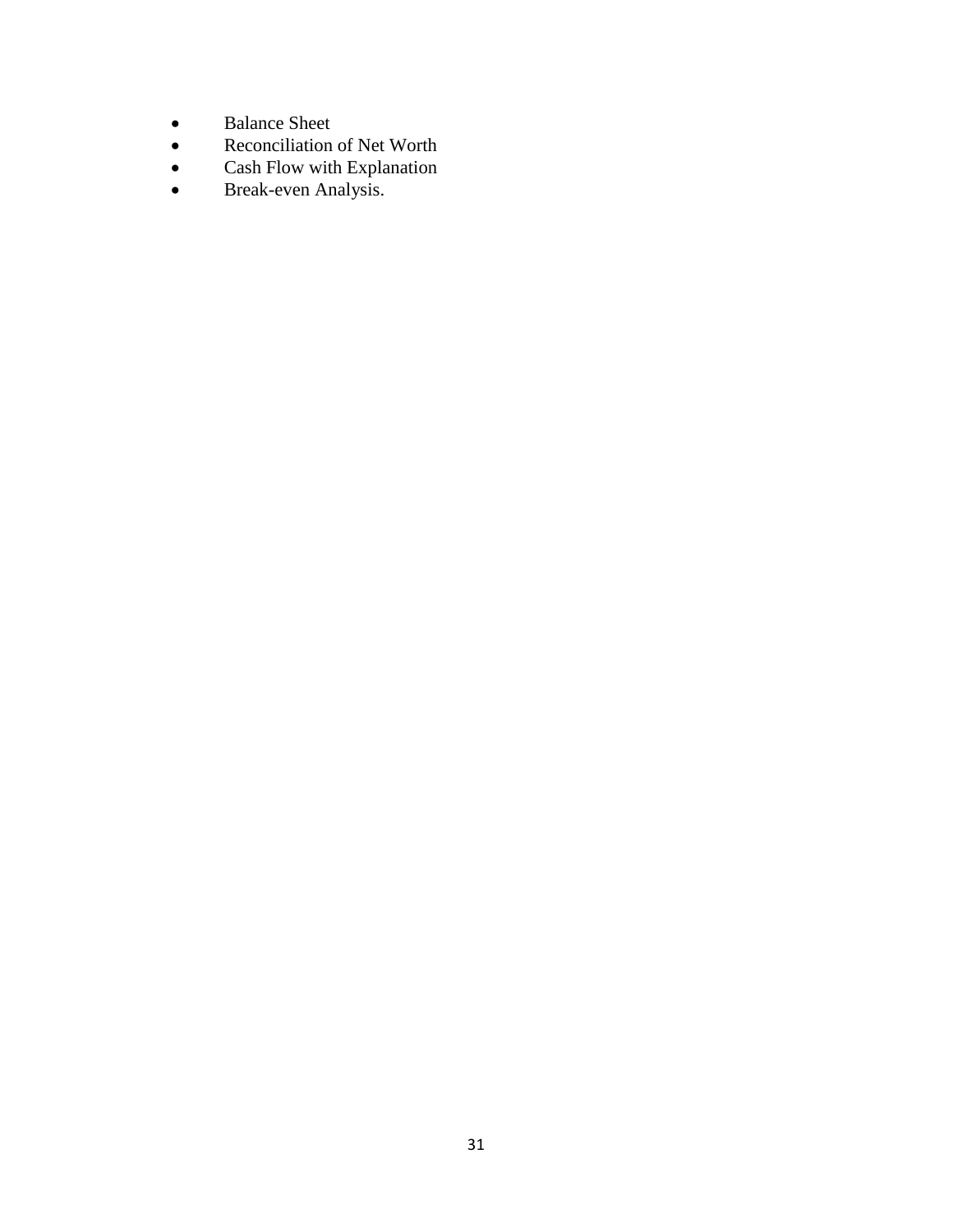#### **Sample (B) of a Business Plan Outline**

ABC NIGERIA LIMITED 872 Main Market Street Lagos, Nigeria

Okafor Mohamed Abayomi, President 724 Oroki Street Surulere, Lagos State.

Adedeji; Chinaza Aisha, Vice President No, 88 Gariki Avenue Abuja

Aminu Chukwudi Oluyemi, Secretary 423 Allen Avenue Lagos Nigeria

Nnamdi Hassan Temitope, Treasurer 21 Kano Street Onitsha, Anambra state

Plan prepared September 2017 by Company Officers

#### **Executive Summary**

The statement of purpose is also called the executive summary. If your lender were to read only this information, he or she would know the name and nature of your business, its legal structure, the amount and purpose of your loan request and your plan for repayment. Use the key word approach mentioned earlier. Be concise and clear. The executive summary is contained on one page. Although it is positioned after the cover sheet, it is most effectively written after the plan has been completed. At that time, all the information and financial data needed are available.

If you are writing your plan for a lender, be specific about the use of funds. Support the amount requested with information such as purchase orders, estimates from suppliers, rate sheets and marketing results. Include this information in the supporting documents section. Address the question of loan repayment. You want to show the lender your company's ability to meet payments of interest as well as principal. Some investors like to see two ways out, i.e., two different sources of repayment. When you have answered the key word questions, you are ready to present that information in one or two concise paragraphs. A sample statement of purpose follows.

#### **Mission Statement**

ABC Nigeria Limited is a private limited liability company established in 2017. ABC Nig Ltd is a tool and equipment company that manufactures specialized parts for the aerospace industry and is located at 872 Main Market Street Lagos, Nigeria. The company is seeking growth capital in the amount of N500,000 for the purpose of purchasing new and more modern equipment and for training existing personnel in the use of that new equipment.

Funding is needed in time for the equipment to be delivered and in place by 11 January 2018. There is a two-month period between order placement and delivery date.

The modernized equipment will result in a 35 percent increase in production and a 25 percent decrease in the unit cost. Repayment of the loan and interest can begin promptly within 30 days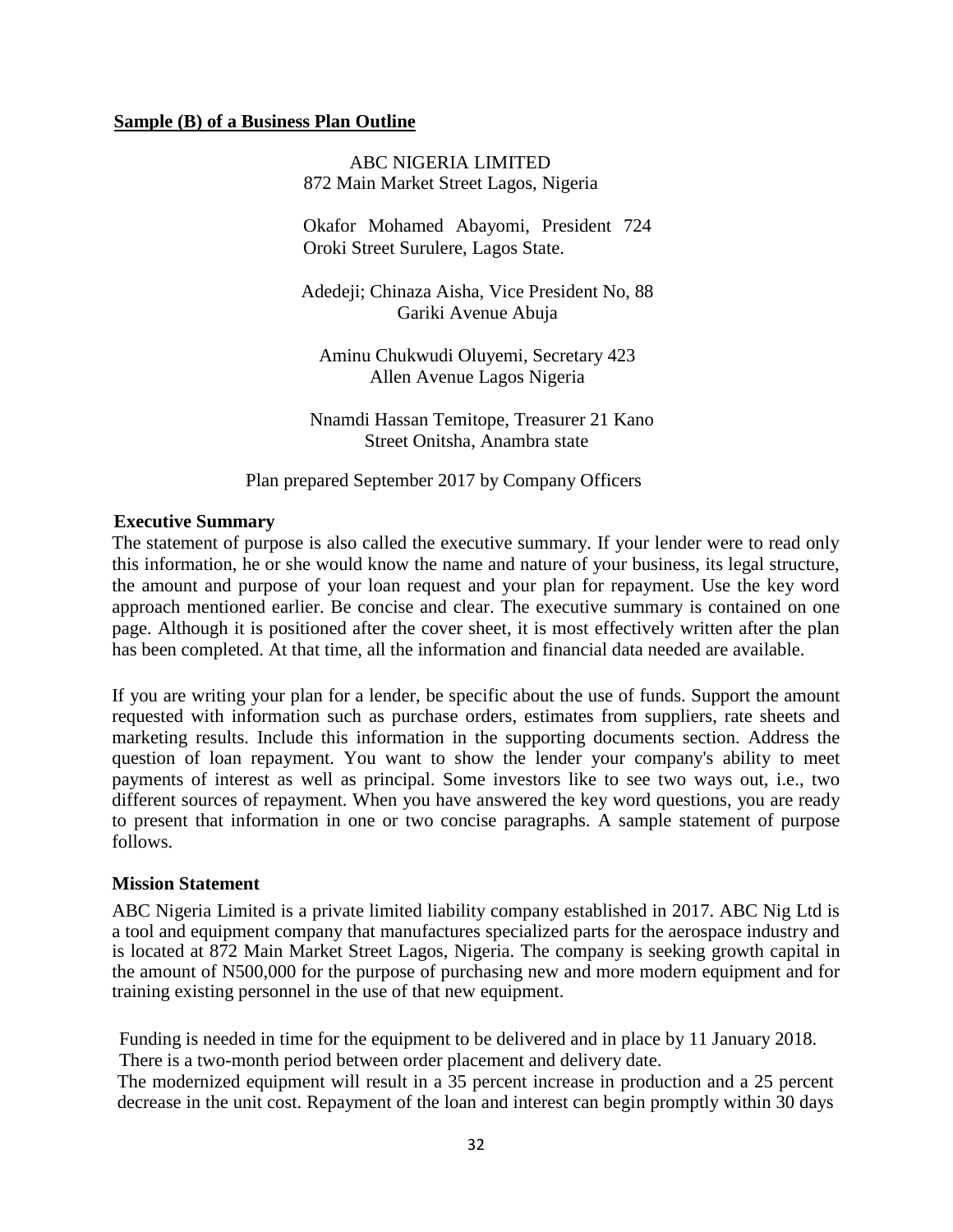of receipt and can be further secured by real estate, which is owned by the company and which has a 2017 assessed valuation of N 185,000.

#### **The Business**

The first major section of your plan covers the details of your business. Begin this section with a one-page summary addressing the key elements of your business. The following text will expand on each area presented in the summary. Use the key word system to help you write concisely. Address all of the topics as they relate to your business in an order that seems logical to you. Include information about your industry in general, and your business in particular. Be prepared to back up statements and justify projections with data in the supporting documents section.

#### **Legal Structure**

State the reasons for your choice of legal structure. If you are a sole proprietor, you may include a copy of your business license. If you have formed a partnership, include a copy of your partnership agreement in the supporting documents section. Your agreement should include provisions for partners to exit and for the dissolution of the company. It must spell out the distribution of the profits and the financial responsibility for any losses. Explain the reasoning behind the terms of the agreement. If you have formed a corporation, explain why this legal form was chosen and how the company will operate within the corporate structure, and include a copy of the charter and articles In the supporting document section.

#### **Description of the Business**

This is the section of the plan in which you go into greater detail about your business. Answer the key word questions regarding the business's history and present status, and your future projections for research and development. Outline your current business assets and report your inventory in terms of size, value, rate of turnover and marketability. Include industry trends. Stress the uniqueness of your product or service and state how you can benefit the customer. Project a sense of what you expect to accomplish three to five years into the future.

#### **Products or Services**

Give a detailed description of your product from raw materials to finished item. What raw materials are used, how much do they cost, who are your suppliers, where are they located and why did you choose them? Include cost breakdowns and rate sheets to back up your statements. Although you may order from one main supplier, include information on alternate suppliers. Address how you could handle a sudden increase of orders or a loss of a major supplier.

You may hear a lender refer to the worst case scenario. This means that the lender wants you to be able to anticipate and solve potential problems. It is also to your advantage to think in terms of alternatives and to prepare for the unexpected so that your business can continue to run smoothly. Some businesses fail because they become too successful *too* soon. Therefore, it is also good to plan for the best case scenario. If you are inundated with orders, your business plan should contain information needed to hire staff and contact additional suppliers.

If you are providing a service, tell what your service is, why you are able to provide it, how it is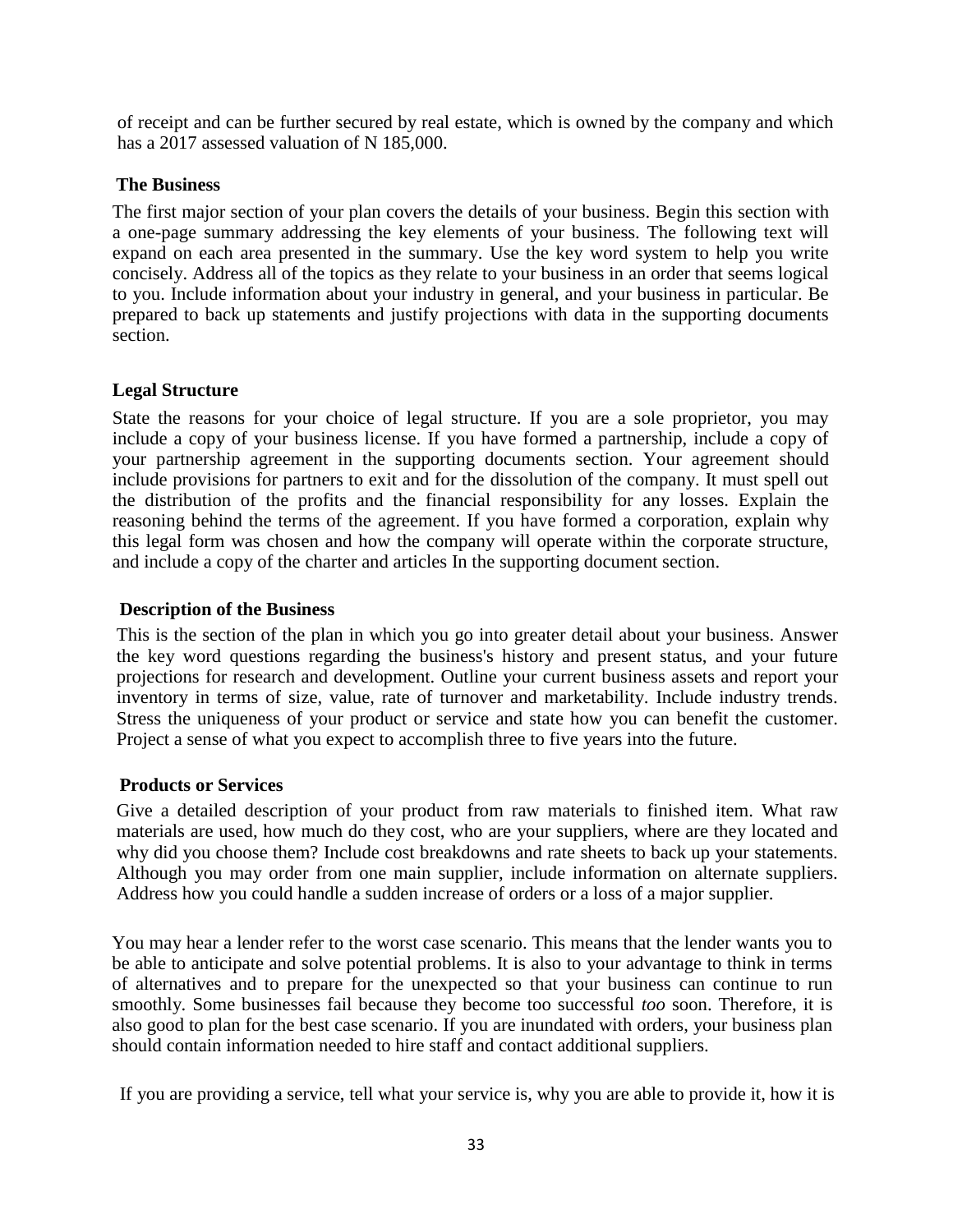provided, who will be doing the work and where the service will be performed. Tell why your business is unique and what you have that is special to offer to your customers. If you have both a product and a service that work together to benefit your customer (such as warranty service for the products you sell) be sure to mention this in your plan. Again the key words come into use. List future services you plan to add to your business. Also, anticipate any potential problem areas and work out a plan for action.

You should state any proprietary rights, such as copyrights, patents or trademarks, in this section.

#### **Location**

If location is important to your marketing plan, you may focus on it in the marketing section. For example, if you are opening retail shop, your choice of location will be determined by your target market. If you are a manufacturer and ship by common carrier, your location is not directly tied to your target market so you can discuss location in the business section. You may begin this topic with a sentence such as "ABC ABC Nig Ltd is housed in 25,000 square feet of warehouse space located at 872 Main Market Street Lagos, Nigeria. This site was chosen because of accessibility to shipping facilities, good security provisions, low square footage costs and proximity to sources of supplies. "

Now expand on each reason for choosing that location and back up your statements with a physical description of the site and a copy of the lease agreement. Give background information on your site choice and list other possible locations. You may want to include copies of pictures, layouts or drawings of the location in the supporting document section.

Use the worksheet on as a guideline for writing a location (site) analysis. Cover only those topics that are relevant to your business.

#### **Location Analysis Worksheet**

- 1. Address:
- 2. Name of realtor/contact person:
- 3. Square footage/cost:
- 4. History of location:
- 5. Location in relation to target market:
- 6. Traffic patterns for customers:
- 7. Traffic patterns for suppliers:
- 8. Availability of parking: (include diagram)
- 9. Crime rate for area:
- 10. Quality of public services (e.g. police, fire protection)
- 11. Notes on walking tour of area:
- 12. Neighboring shops and local business climate:
- 13. Zoning regulations:
- 14. Adequacy of utilities (get information from utility company representatives):
- 15. Availability of raw materials/supplies:
- 16. Availability of labor force;
- 17. Labor rate of pay for the area:
- 18. Housing availability for employees:
- 19. Tax rates (state, county, income, payroll, special assessments):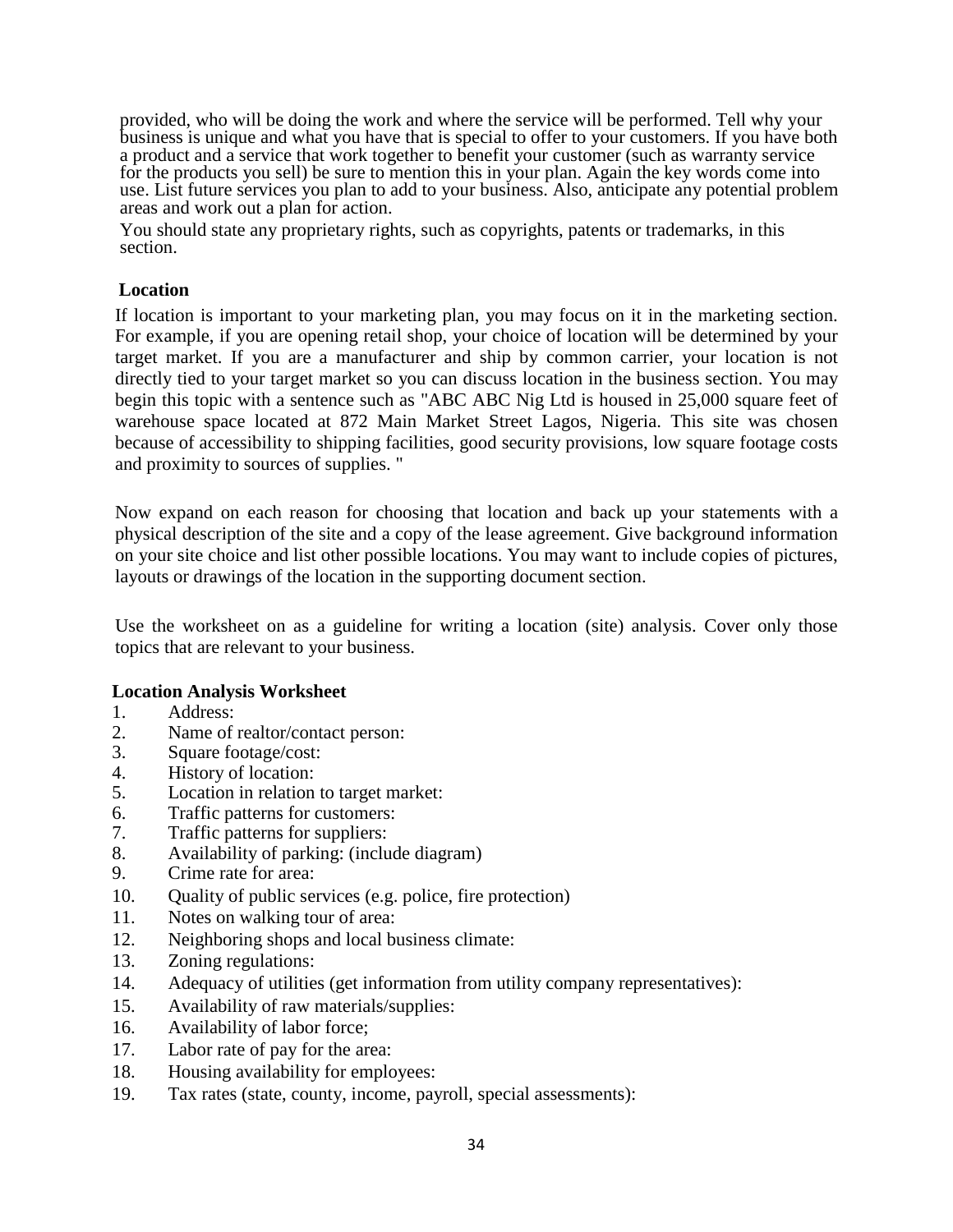20. Evaluation of site in relation to competition:

#### **Management**

This section describes who is behind the business. If you are a sole proprietor, tell about your abilities and include your resume. Be honest about areas in which you will need help and state how you will get that help. Will you take a marketing seminar, work with an accountant or seek the advice of someone in advertising?

If you have formed a partnership, explain why the partners were chosen, what they bring to the company and how their abilities complement each other's. Experience, background and qualifications will be covered in their resumes in the supporting documents section.

If your business is incorporated, give detailed information on the corporate structure and officers. Include a resume for each officer and describe each one by answering the following questions: Who are they? What are their skills? Why were they chosen? What will they bring to the organization?

#### **Personnel**

Who will be doing the work? Why are they qualified? How will they be hired? What is their wage? What will they be doing? Outline the duties and job descriptions for all personnel. Explain any employee benefits. If you are inundated with orders for your product or items to be serviced, do you have a plan for increasing personnel?

Methods of Record Keeping

Tell what accounting system will be used and why the system was chosen. What portion of your record keeping will be done internally? Who will be responsible for keeping those records? Will you be using an outside accountant to maximize your profits? If so, who within your company will be skilled at reading and analyzing financial statements provided by the accountant? It is important not only to show that your accounting will be taken care of, but that you will have some means of using your financial statements to implement changes to make your company more profitable. After reading this section, the lender should have confidence in your company's ability to keep and interpret a complete set of financial records.

#### **Insurance**

Insurance is an important consideration for every business. Product liability is a major consideration, especially in certain industries. Service businesses are concerned with personal liability, insuring customers' goods while on the premises or during the transporting of those goods. If a vehicle is used for business purposes, your insurance must reflect that use. If you own your business location, you will need property insurance. Some types of businesses require bonding. Partners may want life insurance naming each other as the beneficiary. Consider the types of coverage appropriate to your business. Tell what coverage you have, why you chose it,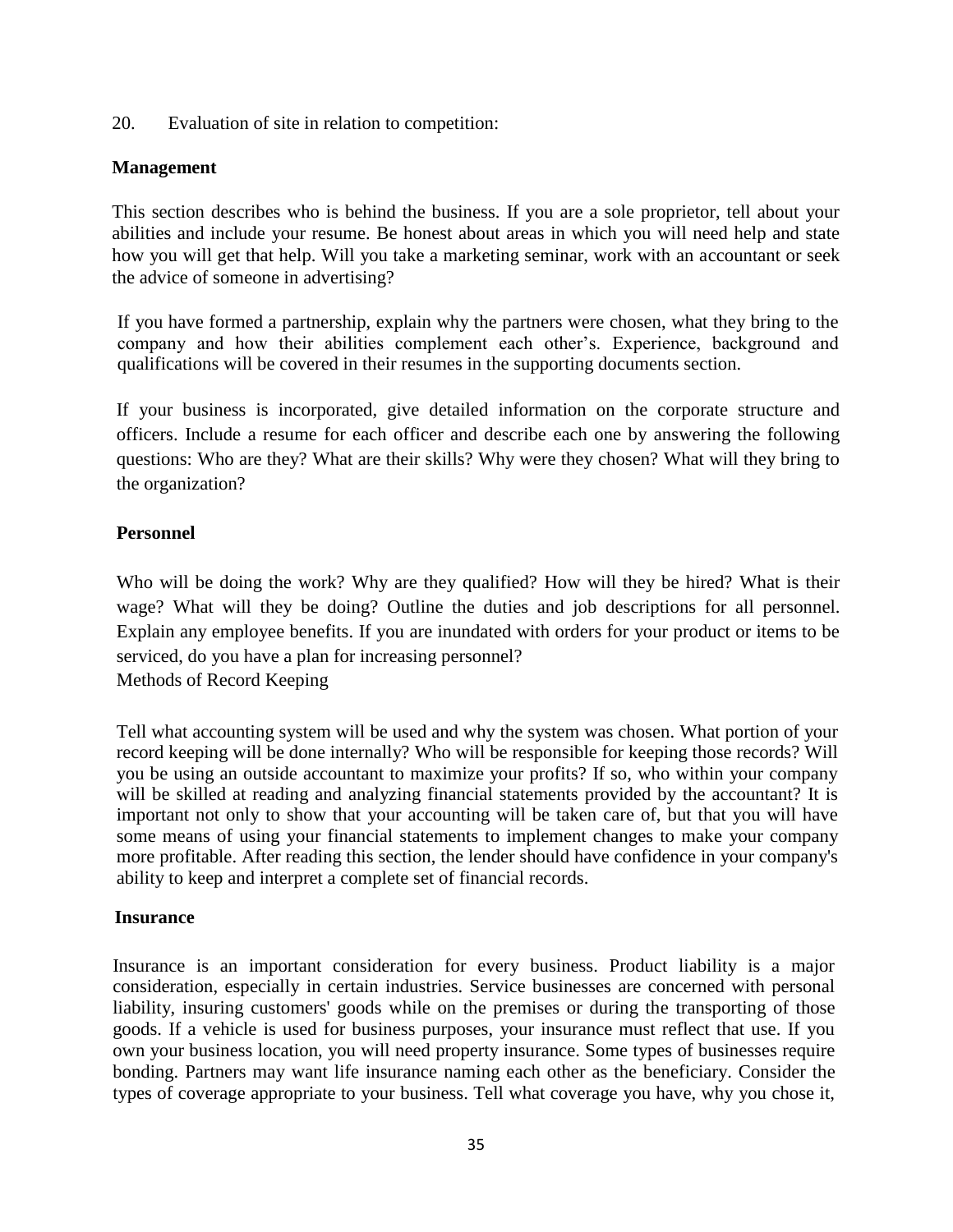what time period it covers and who the carrier is. Keep your insurance information current.

#### **Security**

Address the issue of security as it relates to your business. Anticipate problem areas in your business, identify security measures you will put into practice, tell why you chose them and what you project they will accomplish. Discuss this area with your insurance agent. By installing security devices you may be able to lower certain insurance costs along with protecting your business.

### **Marketing**

The second major section of your business plan covers the details of your marketing plan. A good marketing plan is essential to your business development and success. Include information about the total market with emphasis on your target market. You must take the time to identifyyour customers and find the means to make your product or service available to them. The key here is time. It takes time to research and develop a marketing plan, but it is time well spent. Most of the information you need will be found in your public library and in the publications of the Central Bank of Nigeria (CBN), National Bureau of Statistics (NBS) etc. Remember that you need a clear understanding of who will purchase your product, who will make use of your service, why they will choose your company and how they will find out about it.

Begin this section with a one-page summary covering the key elements of your marketing plan. The following text will expand on each area presented in the summary. Back up statements and justify projections with data in the supporting documents section. Again, the key word approach will help you to thoroughly cover each area. The topics may be covered in any order that seems logical to you.

### **Target Market**

The target market has been defined as that group of customers with a set of common characteristics that distinguish them from other customers. You want to identify that set of common characteristics that will make those customers yours. Tell how you did your market research. What were your resources and your results? What are the demographics of your target market? Where do your customers live, work and shop? Do they shop where they live or where they work? If you are in the business of video cassette recorder (VCR) repair, how many VCRs are owned within a certain radius of your shop? Would in-home service be cost-effective and a benefit to your customers? State how you feel you can serve this market in terms of your resources, strengths and weaknesses. Focus on reasonable, believable and obtainable projections regarding the size of your potential market.

### **Competition**

Direct competition is a business offering the same product or service to the same market. Indirect competition is a company with the same product or service but with a different target market. Evaluate both types of competitors. You want to determine the competitors' images. To what part of the market are they trying to appeal? Can you appeal to the same market in a better way? Or can you find an untapped market?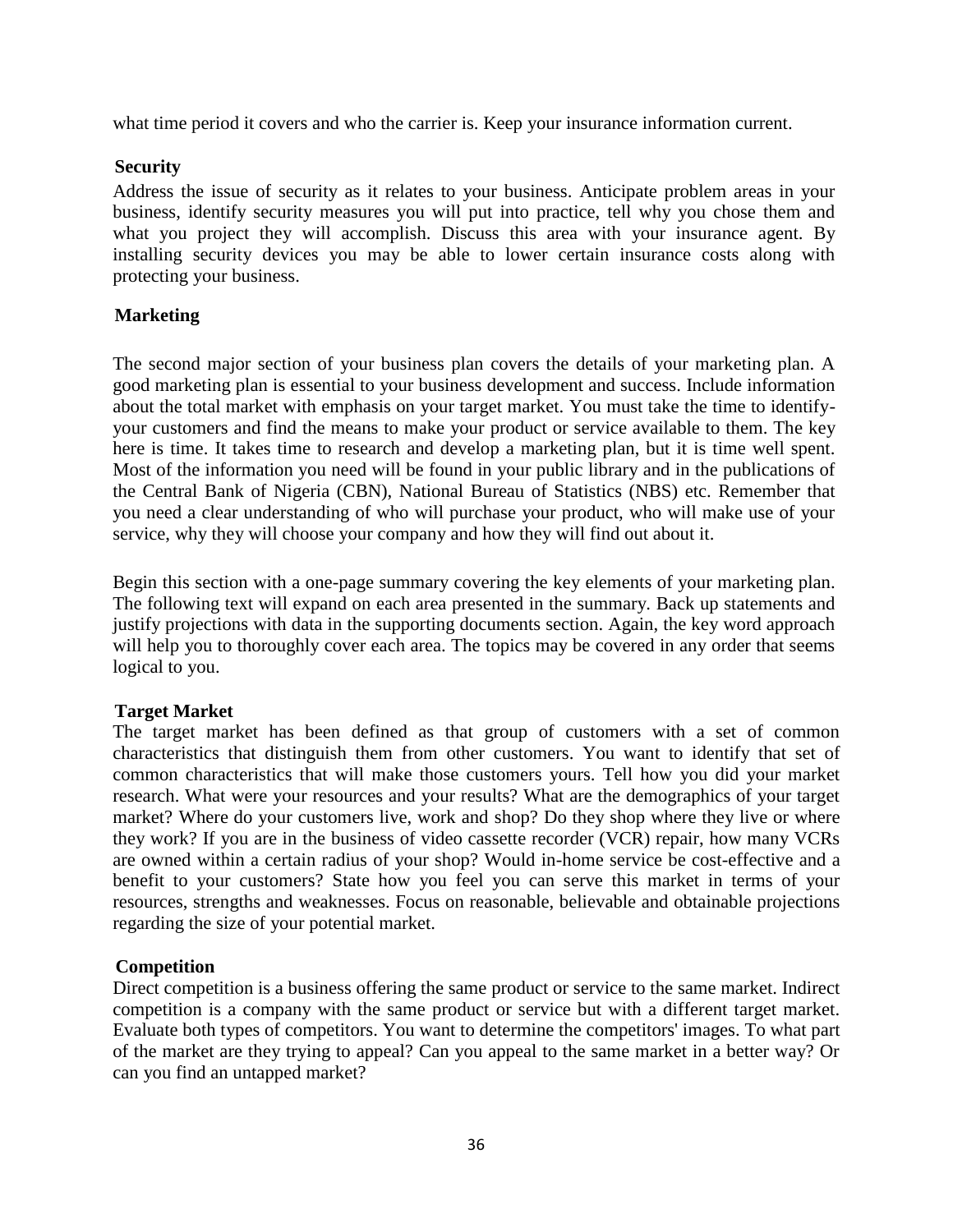Use the worksheet to compile, organize and evaluate information on your competition. Your analysis of this information will help you plan your market entry. What is the competition's current market share (what percent of the total customer base is theirs)? Can you tap into this share or will you need to carve out your own market niche?

### **Competitor Profile Worksheet**

Competitors Item 1 2 3

- 1. Name ofCompetitor(s):
- 2. Location:
- 3. Products or services offered:
- 4. Methods of distribution (wholesale, retail, marketing reps, personal selling, and corporate sales):
- 5. Image Packaging:

Promotional materials:

Methods of advertising:

Positioning (customers' perception of quality of product or service):

- 6. Pricing structure:
- 7. Performance (past and present):
- 8. Market share (by number, type and location of customers):
- 9. Strengths (The strengths of the competition become your strengths):
- 10. Weaknesses (Looking at the weaknesses of the competition can help you find ways of being unique and of benefiting the customer.):

# **Methods of Distribution**

Distribution is the manner in which products are physically transported to the consumer or the way services are made available to the customer. Distribution is closely related to

your target market.

Establish the purchasing patterns of your customers. If you are selling a product, do your customers purchase by direct mail, buy through catalogues or make in-store purchases? Will you sell directly or through a manufacturer's representative? If you are shipping the product, who will absorb the shipping costs and what carrier will be used? Use the key words to answer questions regarding your distribution plan. Back up your decisions with statistical reports, rate sheets from shippers, contracts with manufacturer's representatives or any other supporting documents. If you are involved in a service business, will you provide in-shop service? Will you make service calls, and, if so, how will mileage costs be handled? What is your planned response time to fill your customers' needs?

List the pros and cons of the various methods of distribution and give reasons for your choices. Keep in mind the worst case scenarios mentioned above. Present alternatives. For example, if your major supplier, were to go on strike, how would you distribute your products? If your mobile service van were to break down, do you have a vehicle which could be used as backup? Provide for a smooth business flow.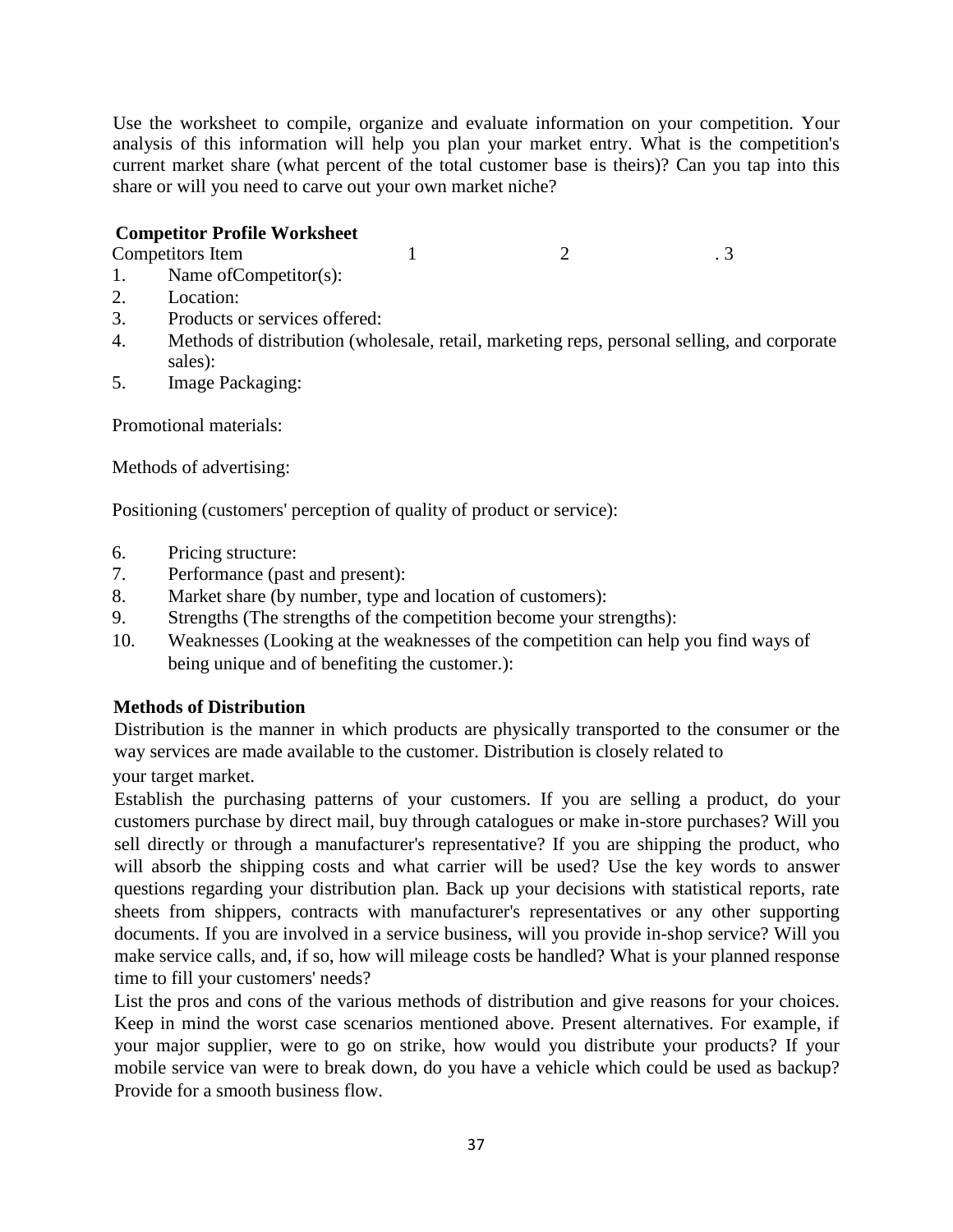#### **Advertising**

Advertising presents the message to your customer that your product or service is good and desirable. Tailor your advertising to your target market. Your marketing research will have spelled out which television and radio stations and which publications are of interest to your target market. Those are the ones you will use. Analyze your competitors' advertising in these publications. Be ready to back up your decisions. Include copies of your promotional materials, such as brochures, direct mail advertisements and flyers. Tell the lender where you will put your advertising money, why you chose those methods, how your message will reach your target market, when your advertising campaign will begin, how much your plan will cost and what format your advertising will take.

#### **Pricing**

Your pricing structure is critical to the success of your business and is determined through market research and analysis of financial considerations. Basic marketing strategy .s to price within the range between the price ceiling and the price floor. The price ceiling is determined by the market; it is the highest cost a consumer will pay for a product or service and is based on perceived value. What is the competition charging? What is the quality of the product or service you are offering? What is the nature of the demand and what is the image you are projecting? The price floor is the lowest amount at which you can offer a product or service, meet all your costs and still make your desired profit. Consider all costs of raw materials, office overhead, shipping, vehicle expense, taxes, loan and interest payments and owner draws are a few. The profitable business operates between the price ceiling and the price floor. The difference allows for discounts, bad debt and returns. Be specific about how you arrived at your pricing structure and leave room for some flexibility.

**Positioning** - predetermining the perceived value in the eyes of the consumer can be accomplished through promotional activities. To be successful, you must decide what your product or service offers that your competitor's does not and promote it as the unique benefit. Very few items on the market have universal appeal your product or service cannot be all things to all people. However, if you position your product or service properly, prospective purchasers or users will immediately recognize its benefits to them.

#### **Product Design**

Packaging and product design can play a major role in the success of your business. It's what first catches the customer's eye. Consider the tastes of your target market in the ultimate design of your product and your package design. Decide what will be most appealing in terms of size. Shape color, material and wording. Packaging attracts a great deal of public attention. Be advised of the Fair Packaging and Labeling regulations, which established mandatory labeling requirements. The NAFDAC and SON have strict procedures for the labeling of items falling within its jurisdiction.

Use key words to answer questions regarding your product design and packaging. Include sketches or photographs. Also include information on any proprietary rights, such as copyrights, trademarks or patents.

### **Timing of Market Entry**

The timing of your entry into the marketplace is critical and takes careful planning and research. Having your products and services available at the right time and the right place depends more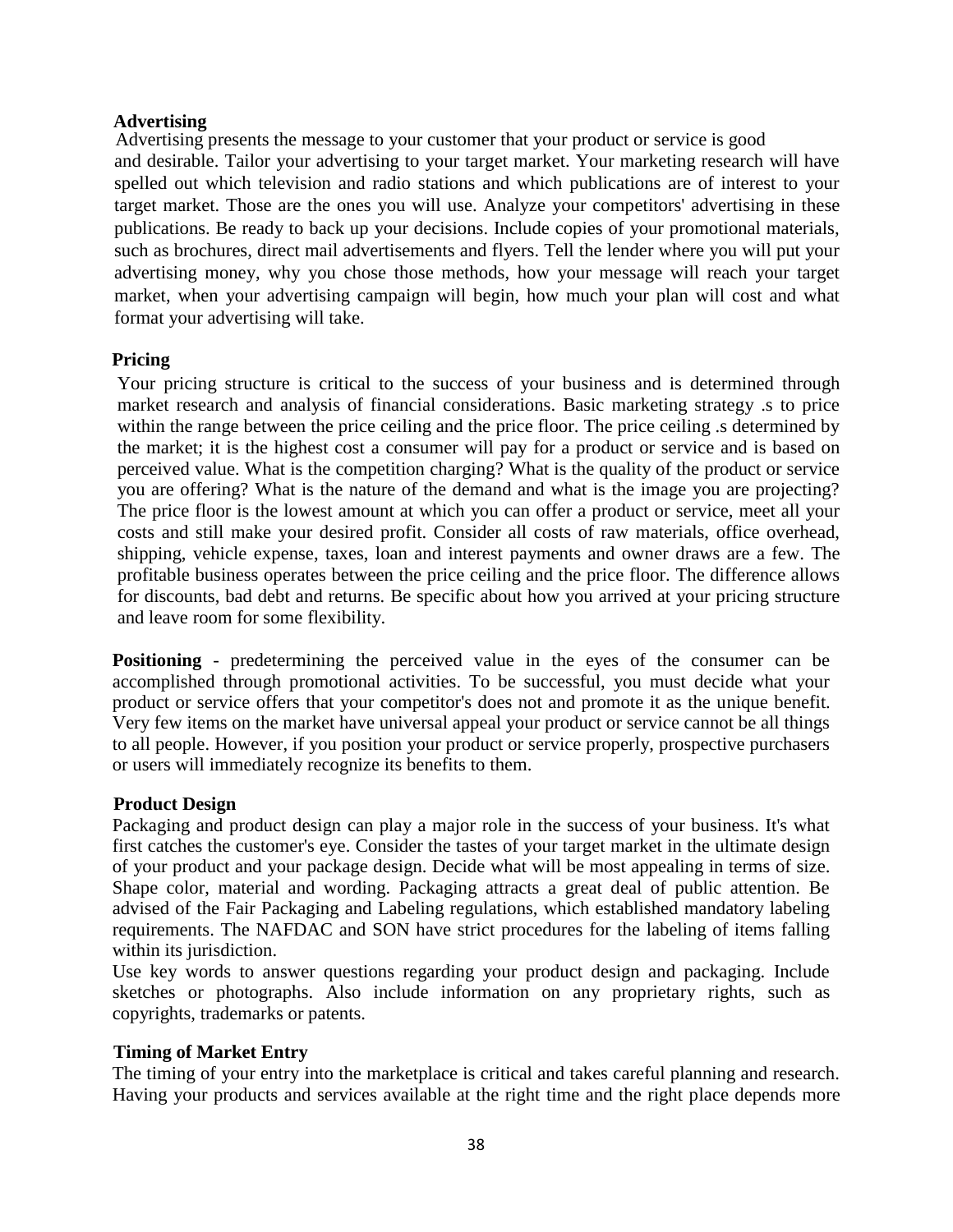on understanding consumer readiness than on your organizational schedule. The manner in which a new product is received by the consumer can be affected by the season, the weather and holidays. Early January and September are the best times to mail flyers and catalogs, as consumers seem to be more receptive to mail order purchasing in those months. The major gift shows are held in the summer months (June, July, and August) and again in January and February. Most wholesale buying takes place at these shows. November and December are not good months for introducing new service businesses unless they relate in some way to the holiday season. Spring is a better time to introduce a service. Trade journals and trade associations in your field can provide the information you need on the timing patterns of your industry. Tell the lender when you plan to enter the market and how you arrived at your decision.

#### **Location**

If your choice of location is related to your target market, cover it in this section of your business plan. List the reasons for your choice. What is the character of the neighborhood? Does the site project your business image? Where is the competition in the area? What is the traffic pattern? What are the terms of the lease? What services, if any, does the landlord provide? What is the occupancy history of your location? Did any companies in the area go out of business within the past few months? If so, try to find out if it was related to location. Is the area in which you plan to locate supported by a strong economic base? What alternate sites were considered? These are some of the questions to be considered. Refer to Location in the business section for additional information.

#### **Industry Trends**

Be alert for changes in your industry. New technology may bring new products into the market place that will generate new service businesses. Read trade journals and industry reports in your field. Project how your market may change and what you plan to do to keep up.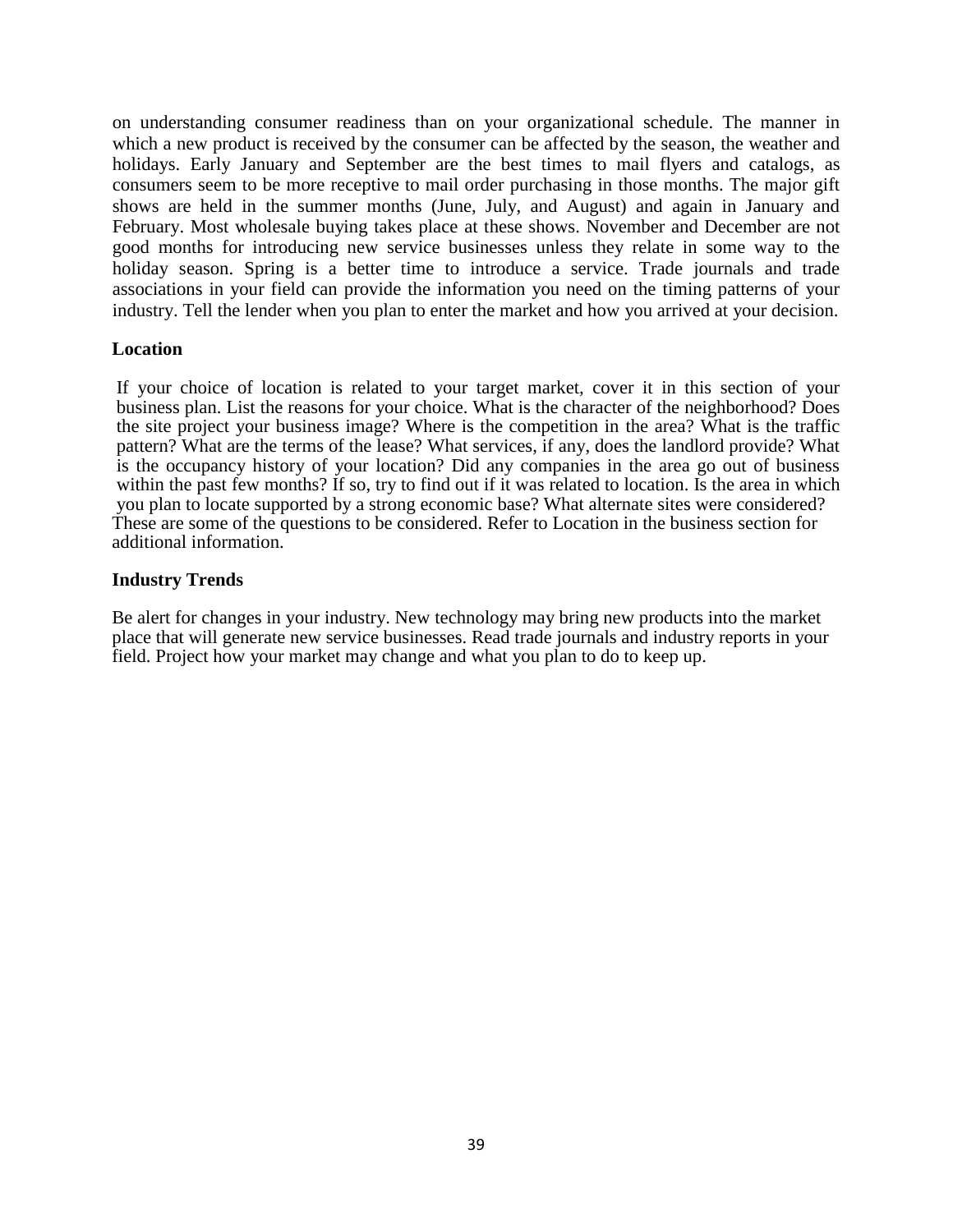#### **Financial Documents**

You are now ready to develop the third area of your plan. Financial records are used to show past, current and projected finances. In this section we will cover the major documents you will want to include in your business plan. They will consist of both pro forma (projected) and actual financial statements. Your work will be easier if these are done in the order presented.

- Summary of Financial
- Needs Application of Loan Funds
- Cash Flow Statement (Budget) Threeyear Projection Break-even Analysis
- Actual Performance Statements:
	- Balance Sheet
	- Income (Profit and Loss) Statement
	- Loan Application/Financial History.

#### **Summary of Financial Needs**

If you are applying for a loan, your lenders and investors will analyze the needs of your business. They will distinguish among the three types of capital to be used as follows:

**Working capital --** Used to meet fluctuating needs that are to be repaid through cash during the business's next full operating cycle, generally one year.

**Growth capital--** Used to meet needs that are to be repaid with profits over a period of a few years. If you seek growth capital, you will be expected to show how the capital will be used to increase your profits enough to be able to repay the loan within several years (usually not more than seven).

**Equity capital --** Used to meet permanent needs. If you seek equity capital, it must be raised from investors who will take the risk in return for some combination of dividend returns, capital gains or a specific share of the business.

Keeping the above in mind, you must now prepare a summary of financial needs. This document is an outline telling why you are applying for a loan and how much you need.

#### **Summary of Financial Needs**

I. ABC Nig Ltd is seeking a loan to increase its growth capital in the following areas of production:

- A. Equipment (new and more modem)
- B. Training of personnel in operation of above.
- II. Funds needed to accomplish above goal will be N50,000.
- A. See "Use of Funds" for distribution of funds and backup statement.

#### Uses **of Funds Statement**

The potential lender will require a statement of how the money you intend to borrow will be used. It will be necessary for you to tell how you intend to disperse the loan funds. Back up your statement with supporting data.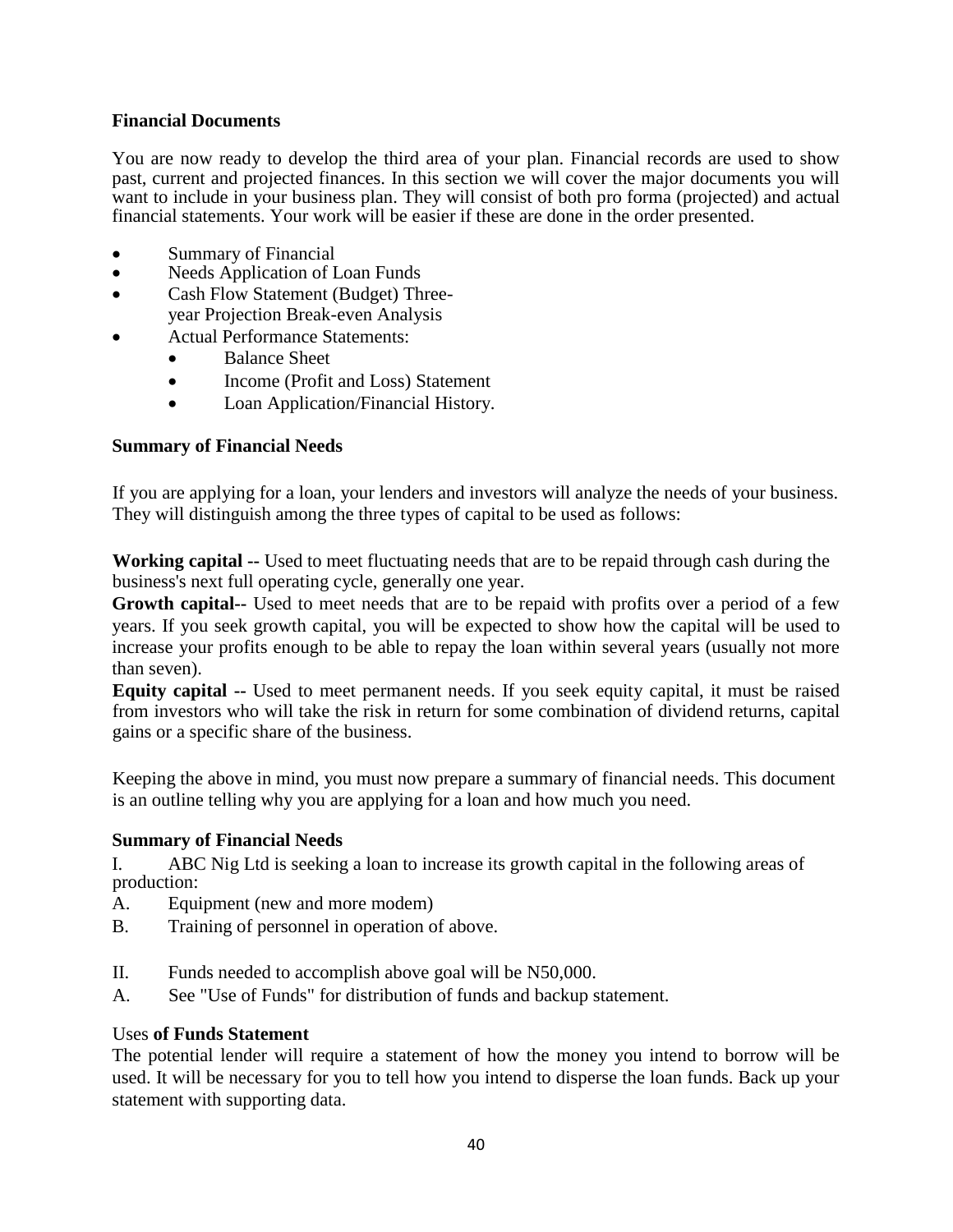You must be sure that your supporting data can be easily found by the loan officer who is examining your application. If you do not have your information well organized and retrievable, your application may be refused for the simple reason that the material cannot be found. It will be necessary to have a well written table of contents.

#### **USES OF FINDS**

#### **1. Dispersal of Loan Funds**

ABC Nig Ltd will use anticipated loan funds in the amount of N50,000 to modernize its production equipment. This will necessitate the purchase of two new pieces of equipment and the training of present personnel in the operation of this equipment.

#### **2. Backup Statement**

- a. The equipment needed is as follows:
- (1) High-speed F-34 Atlas Press (purchase price **--** N32,900)
- (2) S71 Jaworski Ebber (purchase price **--** N2,800)
- b. The training is available from the manufacturer as a three-week intensive program (cost: 10 employees @ N1,200 = S 12,000).
- c. The remaining N2,300 will be used for the first monthly installment on loan repayment **-** a period of low production due to employee training.
- d. The equipment will result in a 35 percent increase in production, a 25 percent decrease in unit cost, and a net profit increase sufficient to repay the loan and interest within three years with a profit margin of 15 percent.

When writing your business plan be sure that your production plan includes a description of the equipment, how the work will be done, by whom and at what cost.

The market research will show projected needs for your product, and thus show how increased production will results in increased sales and ultimately in the capability to enable you to repay the loan.

#### **Cash Flow Statement (Budget)**

Cash flow statements are the documents that project what your business plan means in terms of dollars. They show cash inflow and outflow over a period of time and are used for internal planning. If you have been in business for some time, worksheets can be put together from the actual figures of income and expenses of previous years combined with projected changes for the next period. If you are starting a new business, you will have to project your financial needs and disbursements. Your profit at the end of the year will depend on the proper balance between cash inflow and outflow. The cash flow statement identifies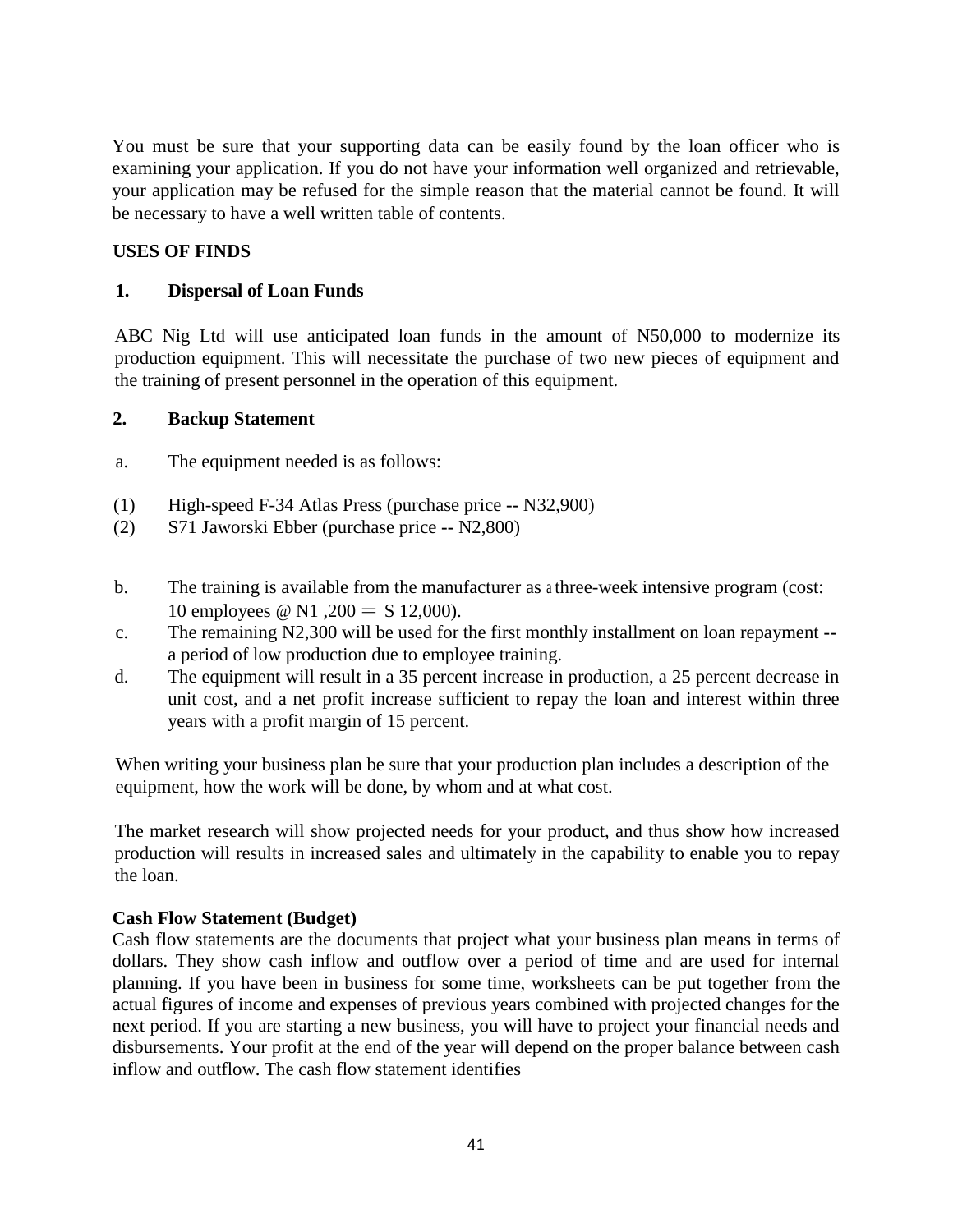When cash is expected to be received? How much cash will be received? When cash must be spent to pay bills and debts? How much cash will be needed to pay expenses?

It also allows the manager to identify the source of necessary cash, i.e., will it come from sales and services rendered or must it be borrowed? Be sure that your projections take into account receivables and how long it will take your customer to pay. The cash flow statement deals only with actual cash transactions and not with depreciation and amortization of goodwill or other noncash expense items.

A cash flow statement can be prepared for any period of time. It is recommended that you match the fiscal year of your business. It should be prepared on a monthly basis for the next year and revised not less than quarterly to reflect actual performance in the preceding three months of operations.

In preparing your cash flow statement, it might be useful to compile several individual budgets. They could be as follows:

- 1. Cost of sales budget.
- 2. Fixed expenses budget.
- 3. Variable expenses budget.

Two worksheets can be used in developing a cash flow statement:

Sources of cash worksheet -- Contains all the financing sources for the business. Cash to be paid out worksheet -- Identifies how much cash is expected to be spent to pay expenses and obligations.

**Note:** Projections in the two worksheets must be made for the same time period (monthly, quarterly or annually).

Once you have completed the two worksheets, you are ready to transfer the information into your cash flow statement. You will need to think your way through each month, projecting what amount from each category of the worksheets will be appropriate to what month. For example, if your total sales amount to 5100,000, you will have to project the individual amounts that will probably occur in each month.

#### **Sources of Cash Worksheet**

| (Cash Flowing Into Your Business)  |  |
|------------------------------------|--|
|                                    |  |
| <b>Sales-Revenues</b>              |  |
| Sales                              |  |
| Service Income                     |  |
|                                    |  |
| Collections on accounts receivable |  |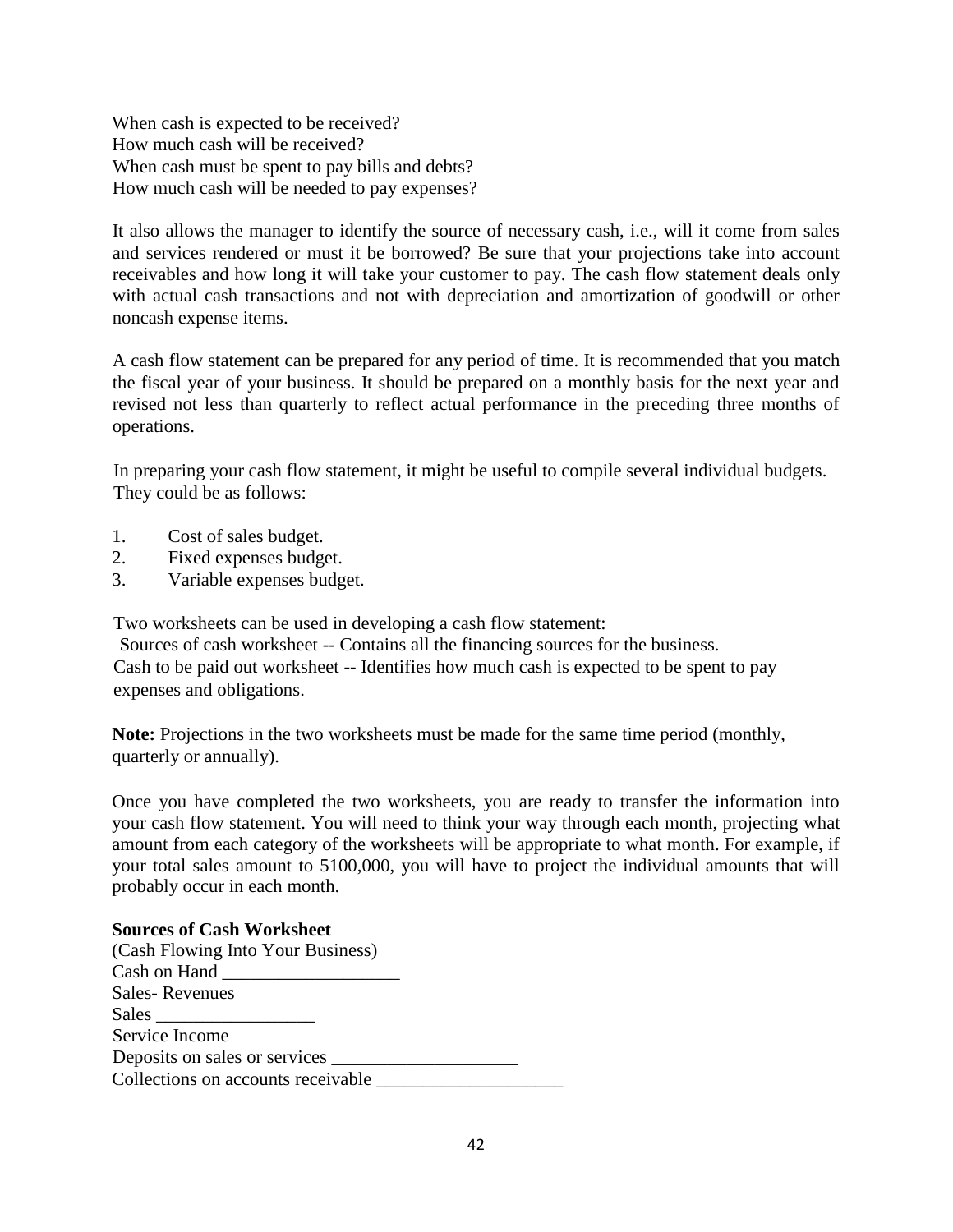Miscellaneous income Interest income \_\_\_\_\_\_\_\_\_\_\_\_\_\_\_\_\_\_\_\_\_ Sale of long-term assets \_\_\_\_\_\_\_\_\_\_\_\_\_\_\_\_\_\_\_\_\_

Liabilities Loans (banks, finance companies, MFB, etc)\_\_\_\_\_\_\_\_\_\_\_\_\_\_\_\_\_\_

| Equity                                               |
|------------------------------------------------------|
| Owner investments (sole proprietor or partnership) _ |
| Contributed capital (corporation)                    |
| Venture capital                                      |

Total Cash Available

#### **Cash to Be Paid Out Worksheet**

| (Cash Flowing Out of Your Business)   |  |
|---------------------------------------|--|
| Start-up costs                        |  |
| Business license (annual expense)     |  |
| Stamp duty filing fee (one time cost) |  |
| Other start-up costs                  |  |
|                                       |  |

| Inventory purchases              |  |
|----------------------------------|--|
|                                  |  |
| Variable expenses (controllable) |  |
|                                  |  |
|                                  |  |
|                                  |  |
|                                  |  |
|                                  |  |
|                                  |  |
|                                  |  |
| Fixed expenses (overhead)        |  |
| Insurance                        |  |
| Licenses & permits               |  |
| Office salaries                  |  |

Utilities \_\_\_\_\_\_\_\_\_\_\_\_\_\_\_\_\_\_\_\_\_ Misc. indirect expenses \_\_\_\_\_\_\_\_\_\_\_\_\_\_\_\_\_\_\_\_ Total indirect expenses \_\_\_\_\_\_\_\_\_\_\_\_\_\_\_\_\_\_\_\_

Assets (long-term purchases)

\_\_\_\_\_\_\_\_\_\_\_\_\_\_\_\_\_\_\_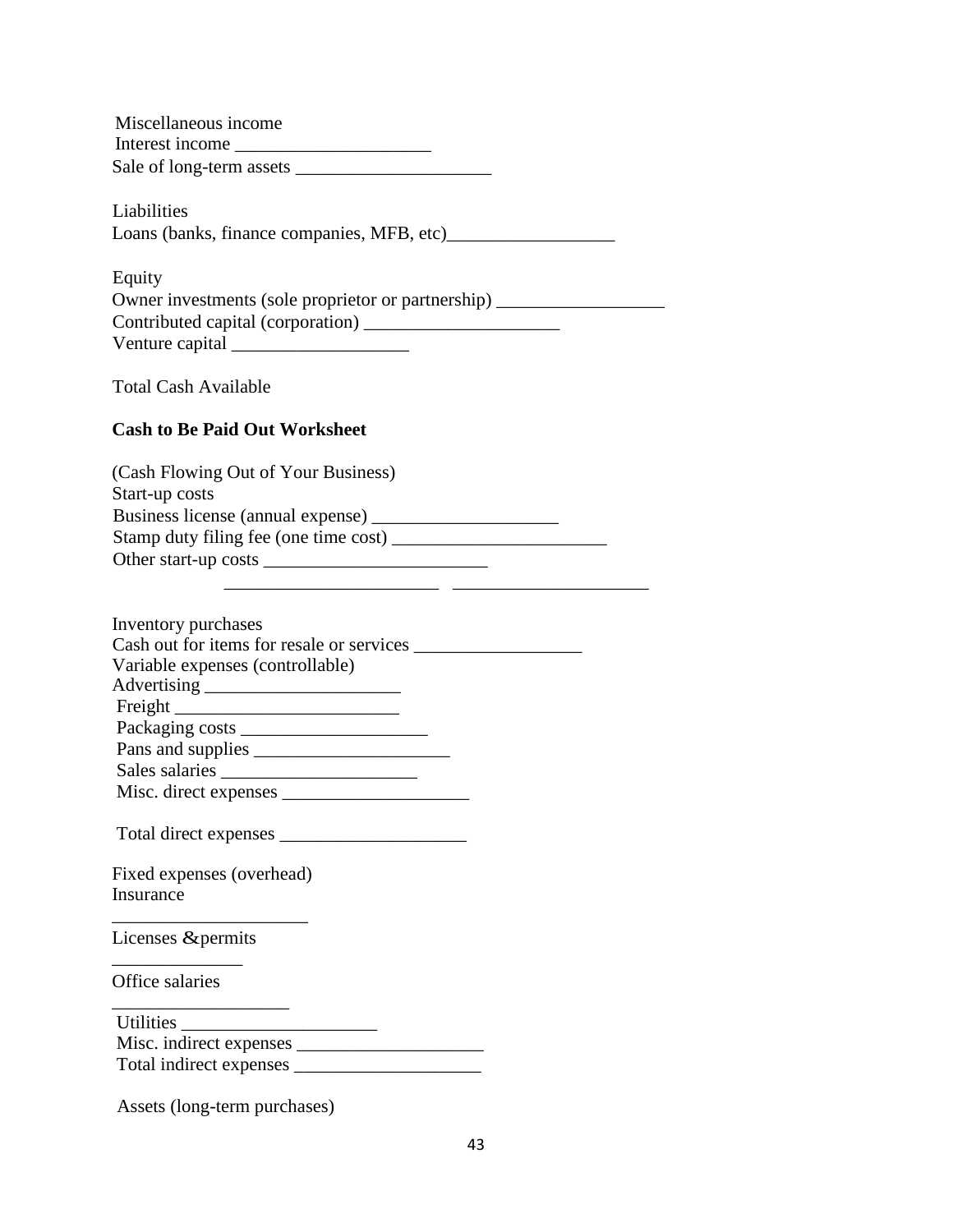Cash to be paid in current period Owner equity Cash to be withdrawn by owner

Total cash to be paid out \_\_\_\_\_\_\_\_\_\_\_\_\_\_\_\_\_\_\_\_

# **Completing Your Cash Flow Statement**

The vertical columns of a cash flow statement represent the twelve months, preceded by a total column. Horizontal rows on the statement contain figures for the sources of cash and cash to be paid out copied from the two previous worksheets and from individual budgets.

The figures are projected for each month, reflecting the flow of cash in and out of your business for a one-year period. Begin with the first month of the business cycle and proceed as follows:

- 1. Project the beginning cash balance. Enter under the first month of the business cycle.
- 2. Project the cash receipts for the first month.
- 3. Add beginning cash balance and cash receipts to determine total cash available.
- 4. Project the direct, indirect and interest expenses for the first month.
- 5. Project monies due on taxes, long-term assets and loan repayments. Also project any amounts to be drawn by owners.
- 6. Total all expenses and draws. This is total cash paid out.
- 7. Subtract total cash paid out from total cash available. Enter the result under cash balance/deficiency. If the result is negative, be sure to bracket this figure.
- 8. Project loans to be received and equity deposits to be made. Add to cash balance/ deficiency to get ending cash balance.
- 9. Carry forward the ending cash balance for January as February's beginning cash balance.
- 10. Repeat the process through the last month of the business cycle.

To complete the total column, proceed as follows:

- 1. Enter the beginning cash balance for the first month in the first space of the total column.
- 2. Add the monthly figures for each category horizontally and enter the result in the corresponding total category.
- 3. Compute the total column in the same manner as each of the individual months. If you have been accurate in your computations, the December ending cash balance will be exactly the same as the total ending cash balance.

**Note:** If your business is new, you will have to base your projections solely on market research and industry trends. If you have an established business, you will also use your financial statements from the previous tax years.

A quarterly budget analysis should be used as a record to compare your cash flow statement (or budget) with your business's actual performance. Its purpose is to let you know whether or not you are operating within your projections and to help you maintain control of all phases of your business operations. If your analysis shows that you have gone over budget in some areas you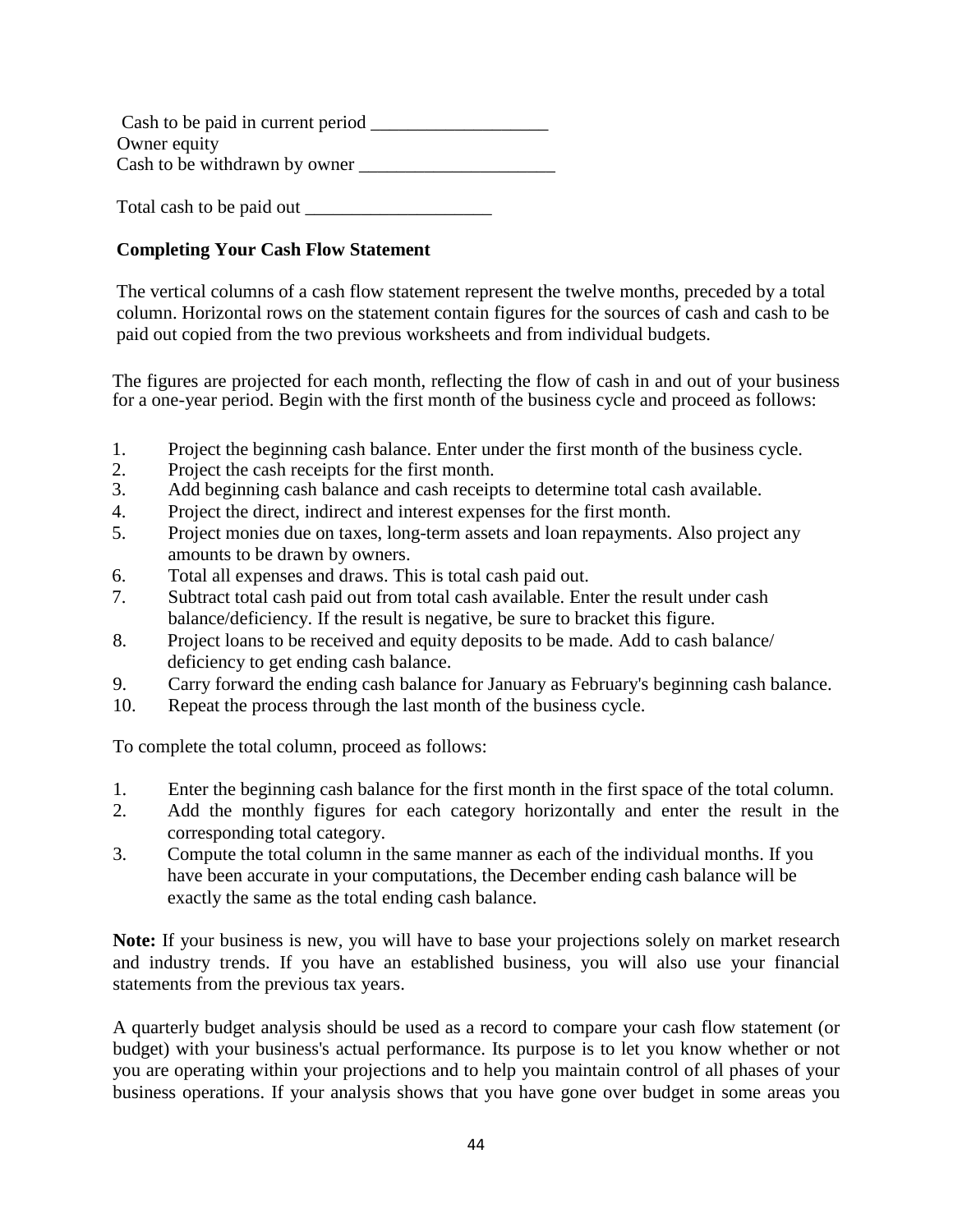will have to compensate by adjusting your cash flow statement with future cuts in those or other areas. If properly used, a cash flow statement can prove to be an invaluable tool to help you reach your financial goals.

Your cash flow statement can be compiled on a month-by-month basis and then 'compared with actual monthly performance. Prepared in this manner, your statement can provide an annual projection for your next fiscal year.

#### Three-year Income Projection

The three-year income projection is a pro forma income statement (profit and loss statement for more information, see Income Statement). The difference is that the three-year projection only includes income and deductible expenses while the cash flow statement includes all sources of cash and cash to be paid out.

There are various opinions as to what period of time should be covered in estimating income and expenses, i.e., whether it should be on an annual or monthly basis. If this income projection is for the purpose of obtaining a loan, talk to the lender about his or her specific requirements. If the projections are for your own use, a three-year projection is suggested with annual rather than monthly projections.

#### **Sources of Information**

Information for a three-year income projection can be found in your cash flow statement, sales forecast and individual budgets, and your business and marketing analyses if you are new in business. Again, if you are an established business, you will also be able to use past financial statements to help determine future projections for your business. Be sure to take into account fluctuations anticipated in costs, efficiency of operation, changes in the market and any other factors. Increases and decreases in income and expenses are only realistic. These changes should be reflected in any projections. Remember, too, that industry trends can cause decreases in both income and expenses. An example of this might be the computer industry, where competition has increased greatly and standardization of components has caused a decrease in both the cost and the sales price of certain items.

#### Break-Even Analysis (BEA)

The break-even point is the point at which a company's expenses exactly match its sales or service volume. It is the point at which the business will neither make a profit nor incur a loss. The break-even point can be calculated in either mathematical or graph form. It can be expressed in total dollars or revenue exactly offset by total expenses or in total units of production (cost of which equals exactly the income derived by sales).

To apply a break-even analysis to a business operation, two types of expenses must first be projected: fixed costs and variable costs. Fixed costs do not vary with sales or output. Variable costs vary in direct proportion to the output. The greater the volume of sales, the higher the cost. For purposes of the break-even analysis, make sure to include cost of sales in your variable costs figure.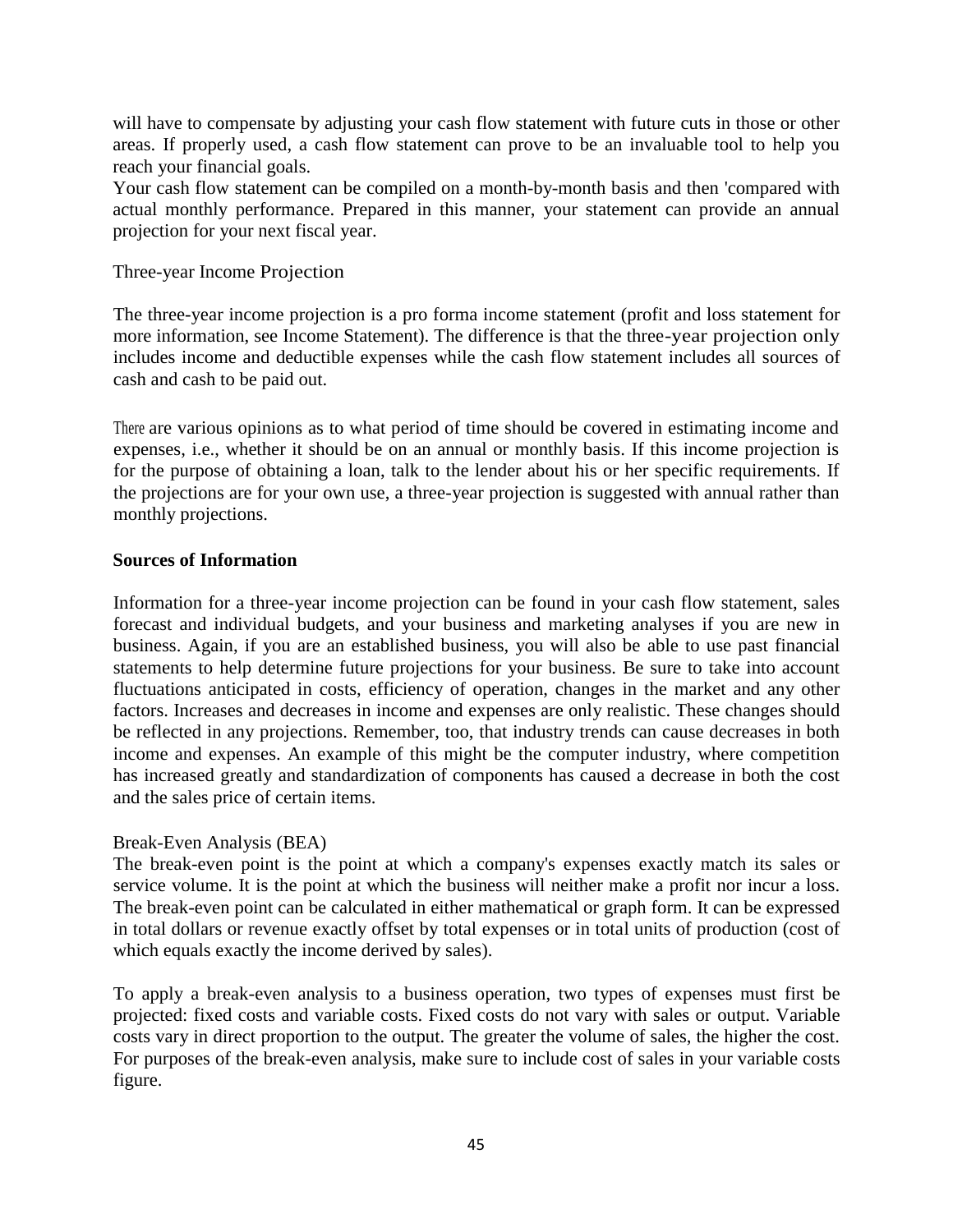Sources of Information for a Break-even Analysis

All of your figures can be derived from your three-year projection. In fact, by now you should be able to see that each financial document in your business plan builds on the ones done previously. It should be a simple matter to retrieve the figures to plug into the following formula.

Mathematically

An example of calculating the break-even point using a mathematical formula is shown below. Formula:

B-E point sales (at break-even point) = fixed costs  $+$  [1 - variable costs expressed as % of total sales]

Terms used:

 $B-E$  point sales  $=$  volume of sales at break-even point  $Fixed costs = fixed expenses, depreciation, interest$ Variable costs = cost of sales and variable expenses Sales revenues  $=$  income from sales of goods/services over a specified period

Values used: B-E point sales  $(S) = ?$ Fixed costs  $= 525,000$ Variable costs  $=$  N45,000  $Sales$  revenues  $=$  N90,000

#### **Composition:**

| S (at break-even point) $=$ | N25,000<br>1-(545,000/90,000 |
|-----------------------------|------------------------------|
| $S=$                        | _525,000_<br>$(1-0.50)$      |
| $S=$                        | N25,000<br>(.50)             |
|                             | $.50S = 525,000$             |

 $S = N50,000$  (break-even point in terms of revenue exactly offset by total expenses)

#### **Graphically**

A firm's sales at break-even point can be plotted as in the following break-even analysis graph.

Using the same figures as in the above formula, draw three lines in the graph: horizontal line at point representing Fixed costs (25); total expenses (TC =  $FC + VC$ ) line from left end of fixed cost line sloping upward to point where total (fixed plus variable) costs on vertical scale (7) meet total sales revenues on the horizontal scale (9); total revenues (sales) line from zero through a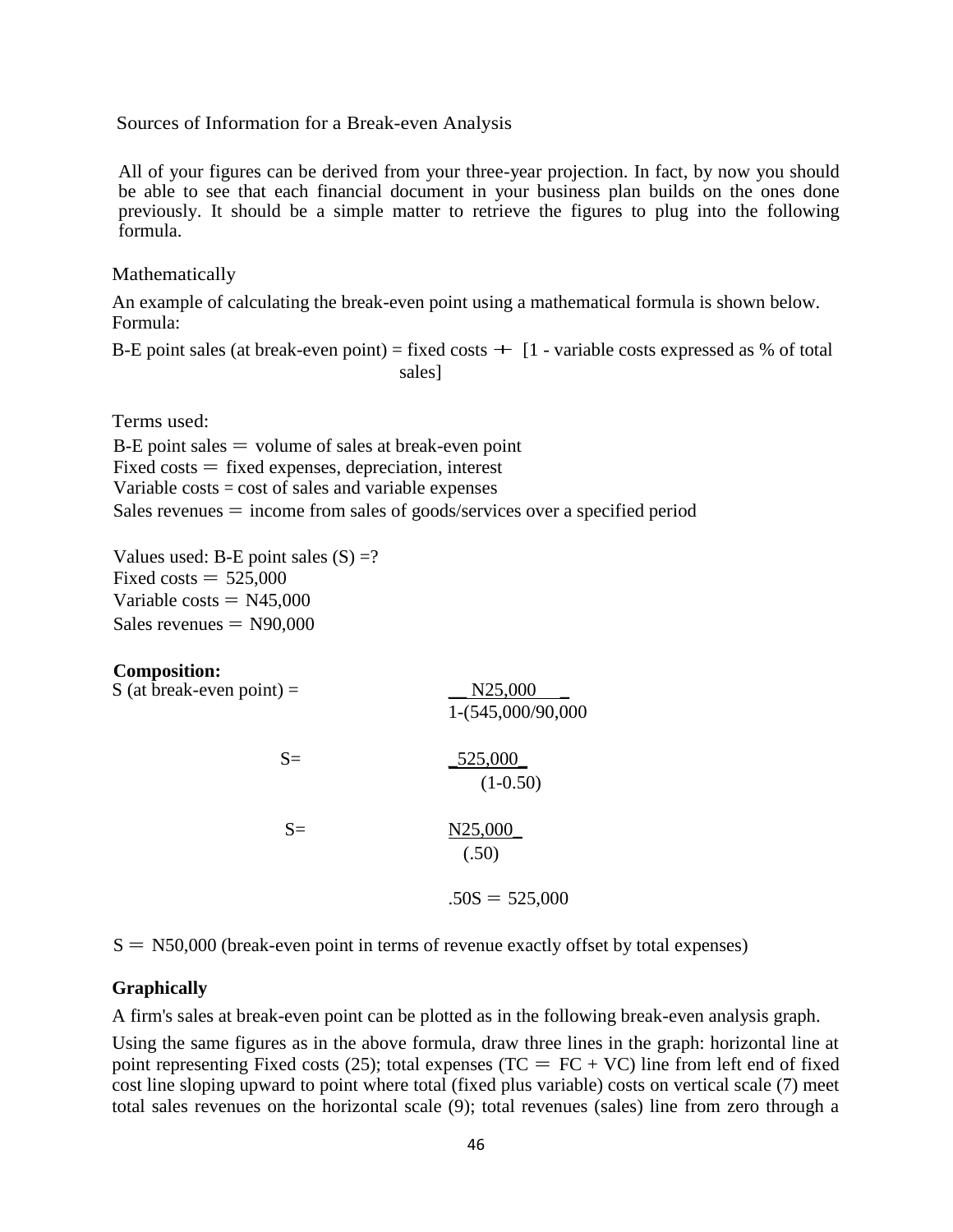point describing total revenues (sales) on both scales (9).

The point on the graph where the total expenses line intersects the total sales revenues line is the break-even point. This business estimates that it will break even when sales volume reaches N50,000. The triangular area below that point represents company losses. The triangular area above and to the right of the point represents potential profit.

#### **Actual Performance Statements**

Actual performance statements are those financial statements reflecting the activity of your business in the past. If you are a new business owner, you have no business history. Your financial section will end with the projected statements and a personal financial history. If you are an established business, you will include the following actual performance statements:

Balance sheet Profit and loss (income) statement Business financial history or loan application

#### **Balance Sheet**

The balance sheet is a financial statement, usually prepared at the close of an accounting period that shows the financial position of the business as of a fixed date. It is a picture of your firm's financial condition at a particular moment. By regularly preparing this statement, you will be able to identify and analyze trends in the financial strength of your business and thus implement timely modifications.

#### **Categories**

All balance sheets must contain three categories -- assets, liabilities and net worth -- that have been established by a system known as generally accepted accounting principles. The three are related in that at any given time a business's assets equal the total contributions by its creditors and owners.

**Assets =** , Anything your business owns that has monetary value.

**Liabilities =** Debts owed by the business to any of its creditors.

**Net worth** (capital)  $=$  An amount equal to the owner's equity.

The relationship between these terms is simply illustrated in the following accounting formula:

#### **Assets = Liabilities + Net Worth**

Examined as such, it becomes apparent that if a business possesses more assets than it owes to creditors, its net worth will be a positive value. Conversely, if a business owes more money to creditors than it possesses in assets, the net worth will be a negative value.

#### **Format**

The balance sheet also must follow an accepted format. By so doing, anyone reading the balance sheet can readily interpret it.

All assets are divided under three headings:

**Current assets --** Assets that can be converted into cash within one year of the date on the balance sheet.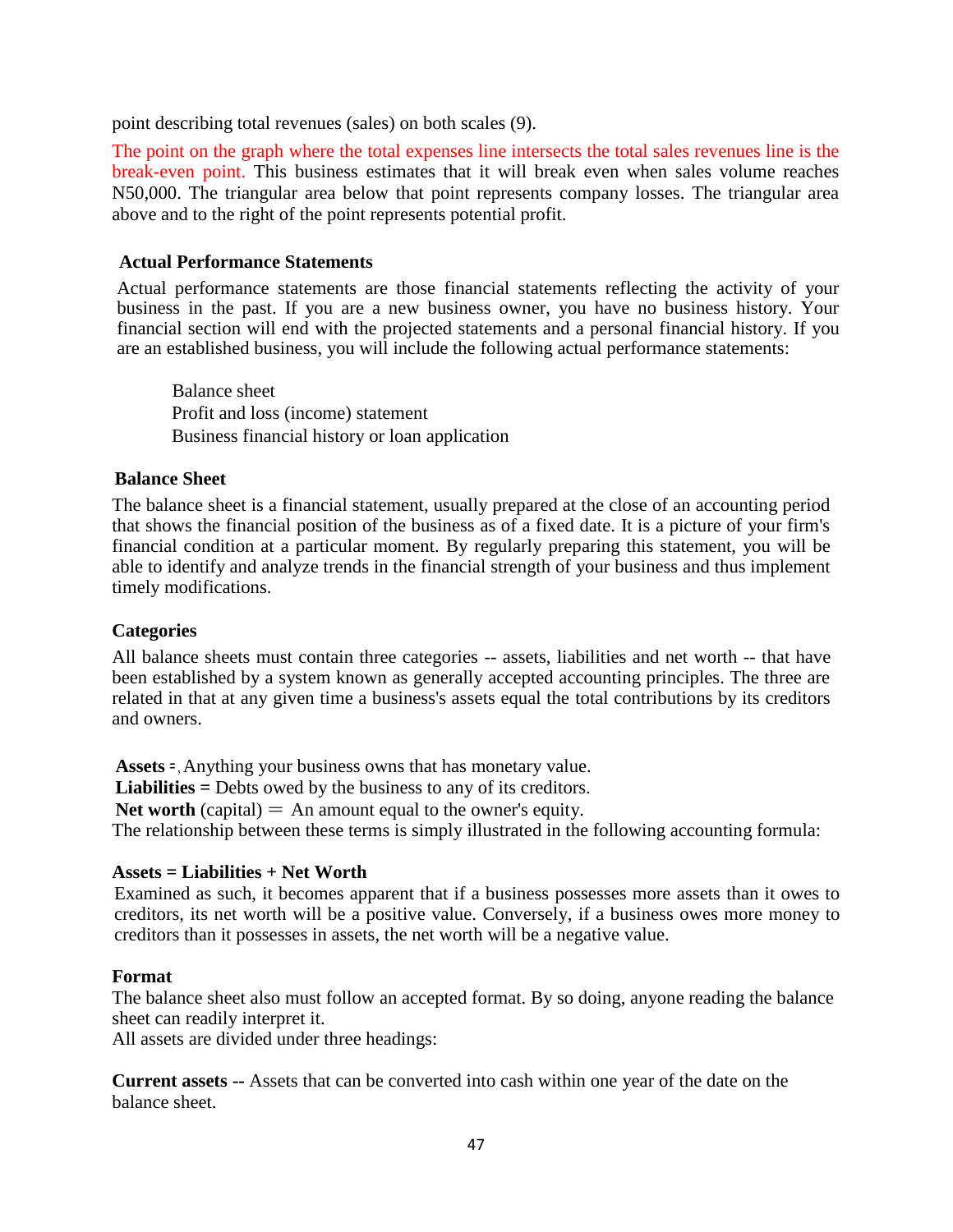**Long-term investments --** Stocks, bonds and special savings accounts to be kept for at least one year.

**Fixed assets --** The resources a business owns and does not intend for resale (land, buildings, equipment, automobiles, etc.).

Liabilities are divided into Current and Long-term Liabilities: **Current liabilities --** Those obligations payable within one operating cycle.

**Long-term liabilities --** Outstanding balance less current portion due (e.g., mortgage, vehicle). Net worth is documented according to the legal structure of the business:

**Proprietorship or Partnership --** Each owner's original investment plus earnings after withdrawals.

**Corporation --** The sum of contributions by owners or stockholders plus earnings retained after paying dividends.

#### **Company Name**

| Assets                                                                | Liabilities                   |
|-----------------------------------------------------------------------|-------------------------------|
| Current assets                                                        | <b>Current Liabilities</b>    |
|                                                                       | Accounts                      |
|                                                                       |                               |
| Petty Cash                                                            |                               |
| Accounts Receivable                                                   | <b>Interest Payable</b>       |
|                                                                       | <b>Taxes Payable</b>          |
| Fed. Income tax                                                       |                               |
|                                                                       |                               |
|                                                                       | Self-employment               |
|                                                                       |                               |
|                                                                       |                               |
| Long-term investments                                                 | Long-term liabilities         |
| <b>Fixed assets</b>                                                   |                               |
|                                                                       |                               |
|                                                                       |                               |
| Improvements                                                          |                               |
|                                                                       | Net worth (Owner equity)      |
| Furniture                                                             | Proprietorship or Partnership |
| Automobiles/vehicles                                                  | (name's) equity               |
|                                                                       |                               |
| Other assets                                                          | Corporation                   |
|                                                                       |                               |
|                                                                       |                               |
| 1.<br>the control of the control of the control of the control of the |                               |
| 2.<br><u> 1989 - Johann Barbara, martin a</u>                         |                               |
| 3.                                                                    |                               |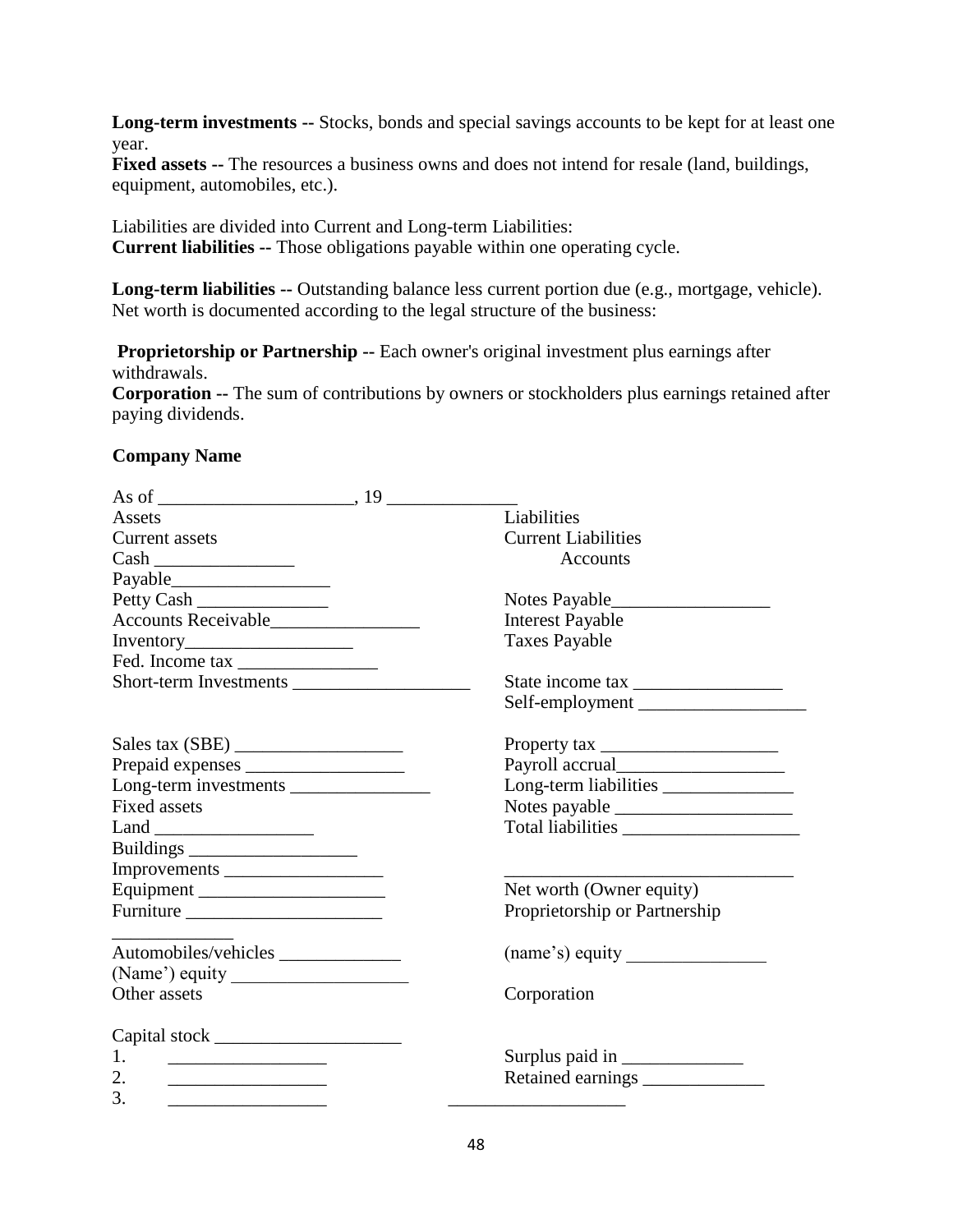Total net worth **with** 

Total liabilities Total assets \_\_\_\_\_\_\_\_\_\_\_\_\_\_\_\_\_ and net worth \_\_\_\_\_\_\_\_\_\_\_\_\_\_\_\_\_\_ (Total assets will always equal total liabilities and total net worth)

#### **Income Statement**

The income (profit and loss) statement shows your business financial activity over a period of time, usually your tax year. In contrast to the balance sheet, which shows a picture of your business at a given moment, this statement can be likened to a moving picture, which shows what has happened in your business over a period of time. The income statement is an excellent tool for assessing your business. You will be able to pick out weaknesses in your operation and plan ways to run your business more effectively and thereby increase your profits. For example, you may find that some heavy advertising you did in March did not effectively increase your sales. In following years, you may decide to use your advertising funds more effectively by using them at a time of increased customer spending. Along the same vein, you might examine your income statement to see what months have the heaviest sales volume and plan your inventory accordingly. Comparison of the income statements from several years will give you an even better picture of the trends in your business. Do not underestimate the value of this particular tool when planning your tactics.

### **Development**

The income statement shows where your money has come from and where it was spent over a specific period of time. It should be prepared not only at the end of the fiscal year, but at the close of each business month. It is one of the two principal financial statements prepared from the ledgers and records of a business. All profit and loss statements contain income and expense account balances. The remaining asset, liability and capital information provides the figures for the balance sheet.

At the end of each month, the accounts in the general ledger are balanced and closed. Balances from the revenue accounts and the expense accounts must be transferred to your profit and loss statement.

#### **Format**

A profit and loss statement must also follow an accepted format and contain the following categories:

**Income** Net sales (gross sales returns and allowances). Cost of goods sold (see IRS Form 1040, Schedule C for computation). Gross profit (net sales cost of goods sold).

**Expenses** Selling expenses (direct, controllable, variable). Administrative expenses (indirect, fixed, office overhead).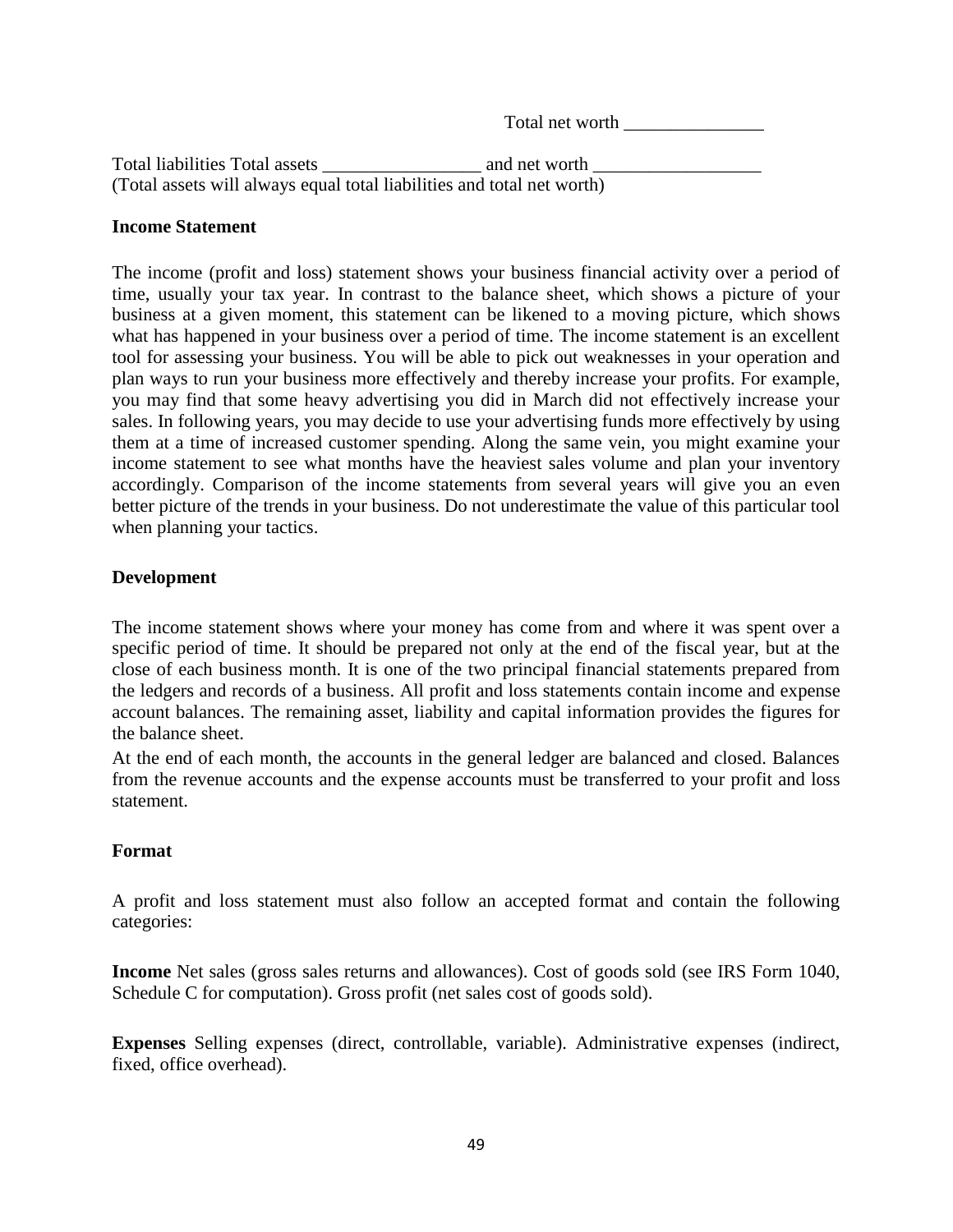#### **Total expenses**

Income from operations (gross profit total expenses) Other income (interest income) Other expenses (interest expense)

Net profit (loss) before income taxes Income taxes (federal, state, self-employment) Net profit (loss) after income taxes

Two sample income statements are shown for your use. The first is divided into 12 months. Fill it in monthlyafter balancing your ledgers. At the end of the year, this form will provide an accurate picture of your financial activity. The second form can be used for your monthly and annual profit and loss statements.

INCOME STATEMENT (Also known as Profit and Loss Statement) For the year  $\overline{\phantom{a}}$ 

| <b>INCOME</b> |  |
|---------------|--|
|               |  |

1. Net Sales **-----------------------------------**2. Cost of Sales  $\overline{\phantom{a}}$ 3. Gross profit (1 minus 2)

#### **EXPENSES**

| a.            | Advertising               |                               |
|---------------|---------------------------|-------------------------------|
| b.            | Freight                   |                               |
| $C_{\bullet}$ | Packaging costs           |                               |
| d.            | Parts & supplies          |                               |
| e.            | Sales salaries            | ---------------------------   |
| f.            |                           |                               |
| g.            | Legal fees                | ----------------------------- |
|               |                           |                               |
| $2_{\cdot}$   | Fixed expenses (overhead) |                               |
|               | т.                        |                               |

- a. Insurance
- b. Licenses &permits

1. Variable exp. (controllable)

- c. Office salaries
- d. Rent
- e. Utilities
- f. Misc. indirect expenses Total Expenses

| Income from Operations (Gross Sales Minus Expenses) |
|-----------------------------------------------------|
| Other Incomes (Interest)                            |
| Other Expenses (Interest)                           |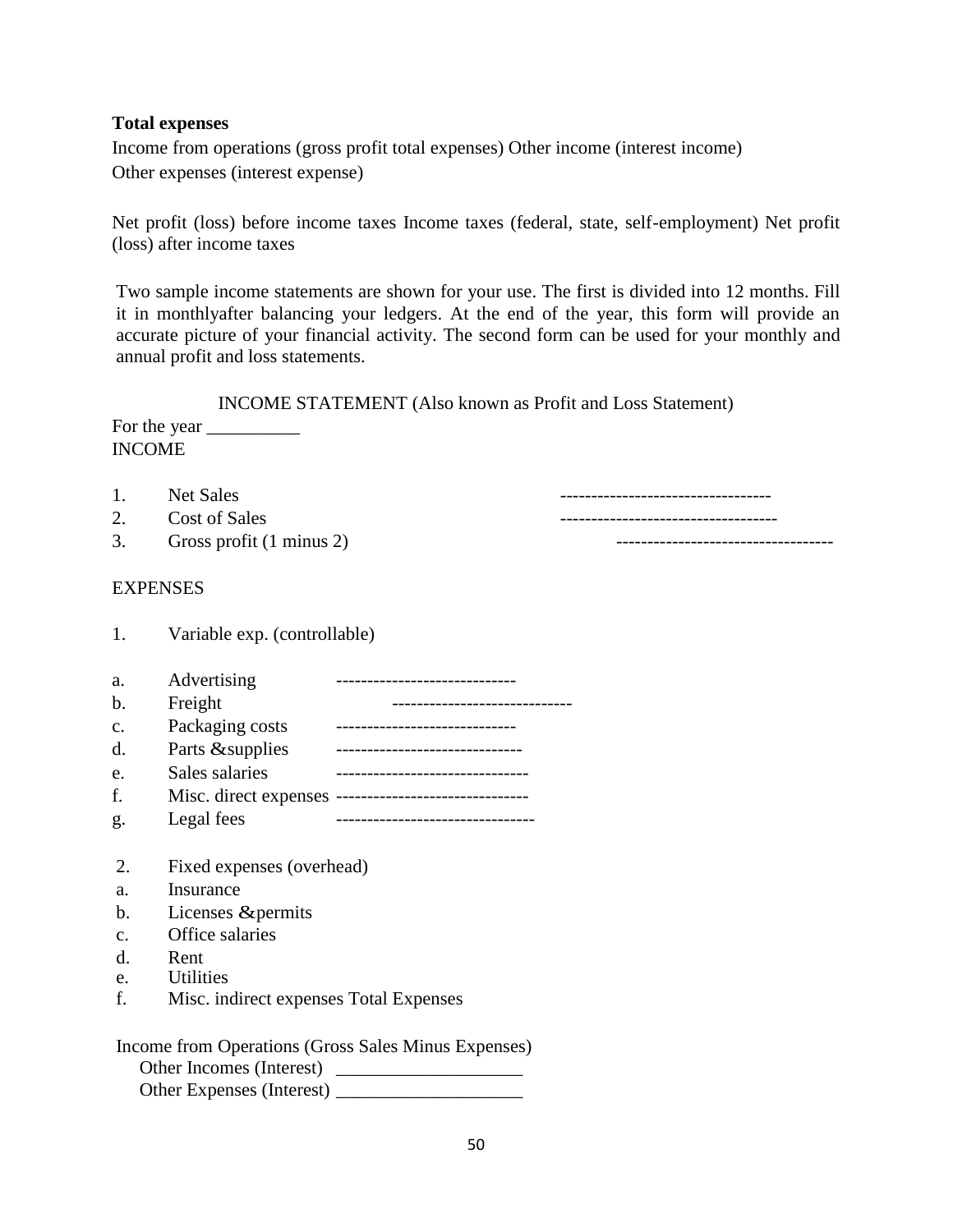Income before Taxes Income Taxes Net Income

#### INCOME STATEMENT

| For the period beginning ________________ and ending ____________________________                                                                                                                                                                                                                                                                                                                                                                                                                                                                                                       |  |
|-----------------------------------------------------------------------------------------------------------------------------------------------------------------------------------------------------------------------------------------------------------------------------------------------------------------------------------------------------------------------------------------------------------------------------------------------------------------------------------------------------------------------------------------------------------------------------------------|--|
| Income<br>Net Sales (Gross-Returns @ Allowance)<br>1.                                                                                                                                                                                                                                                                                                                                                                                                                                                                                                                                   |  |
| 2.<br><b>Cost of Sales</b><br>Inventory $(J \text{ an. } 1)$<br>a.<br><u> 1989 - Johann John Harrison, mars and de final and de final and de final and de final and de final and de final</u><br>Purchases<br>$\mathbf{b}$ .<br><u> 1989 - Johann Barbara, martxa al III-lea (h. 1978).</u><br>Cost of goods available for sale $[(a)+(b)]$<br>$C_{\bullet}$<br><u> 1990 - Johann Barn, mars ann an t-Amhain ann an t-A</u><br>Deduct inventory (Dec.31)<br>d.<br><u> 1989 - Johann Barbara, martin amerikan basal dan berasal dalam basal dalam basal dalam basal dalam basal dala</u> |  |
| 3.<br>Gross profit on sales                                                                                                                                                                                                                                                                                                                                                                                                                                                                                                                                                             |  |
| <b>Expenses</b>                                                                                                                                                                                                                                                                                                                                                                                                                                                                                                                                                                         |  |
| 1.<br>Variable expenses (control-label) (selling)<br>Advertising<br>a.<br>Freight<br>$\mathbf b$ .<br>Packaging costs<br>$C_{\bullet}$<br>Parts & supplies<br>d.<br>Sales salaries<br>e.<br>f.<br>Misc. direct expenses<br><u> 1989 - Johann Barn, mars et al. (b. 1989)</u>                                                                                                                                                                                                                                                                                                            |  |
| Fixed expenses (overhead) (administrative)<br>2.                                                                                                                                                                                                                                                                                                                                                                                                                                                                                                                                        |  |
| Insurance<br>a.<br>Licenses & permits<br>$\mathbf{b}$ .<br>Office salaries<br>$\mathbf{c}$ .                                                                                                                                                                                                                                                                                                                                                                                                                                                                                            |  |
| Rent expense<br>d.                                                                                                                                                                                                                                                                                                                                                                                                                                                                                                                                                                      |  |
| <b>Utilities</b><br>e.<br>f.<br>Misc. indirect expenses                                                                                                                                                                                                                                                                                                                                                                                                                                                                                                                                 |  |
| Total expenses<br>Income from operations (gross profit less expenses)<br>Other income                                                                                                                                                                                                                                                                                                                                                                                                                                                                                                   |  |
| Interest income<br>1.<br>Other expenses                                                                                                                                                                                                                                                                                                                                                                                                                                                                                                                                                 |  |
| Interest expenses<br>1.                                                                                                                                                                                                                                                                                                                                                                                                                                                                                                                                                                 |  |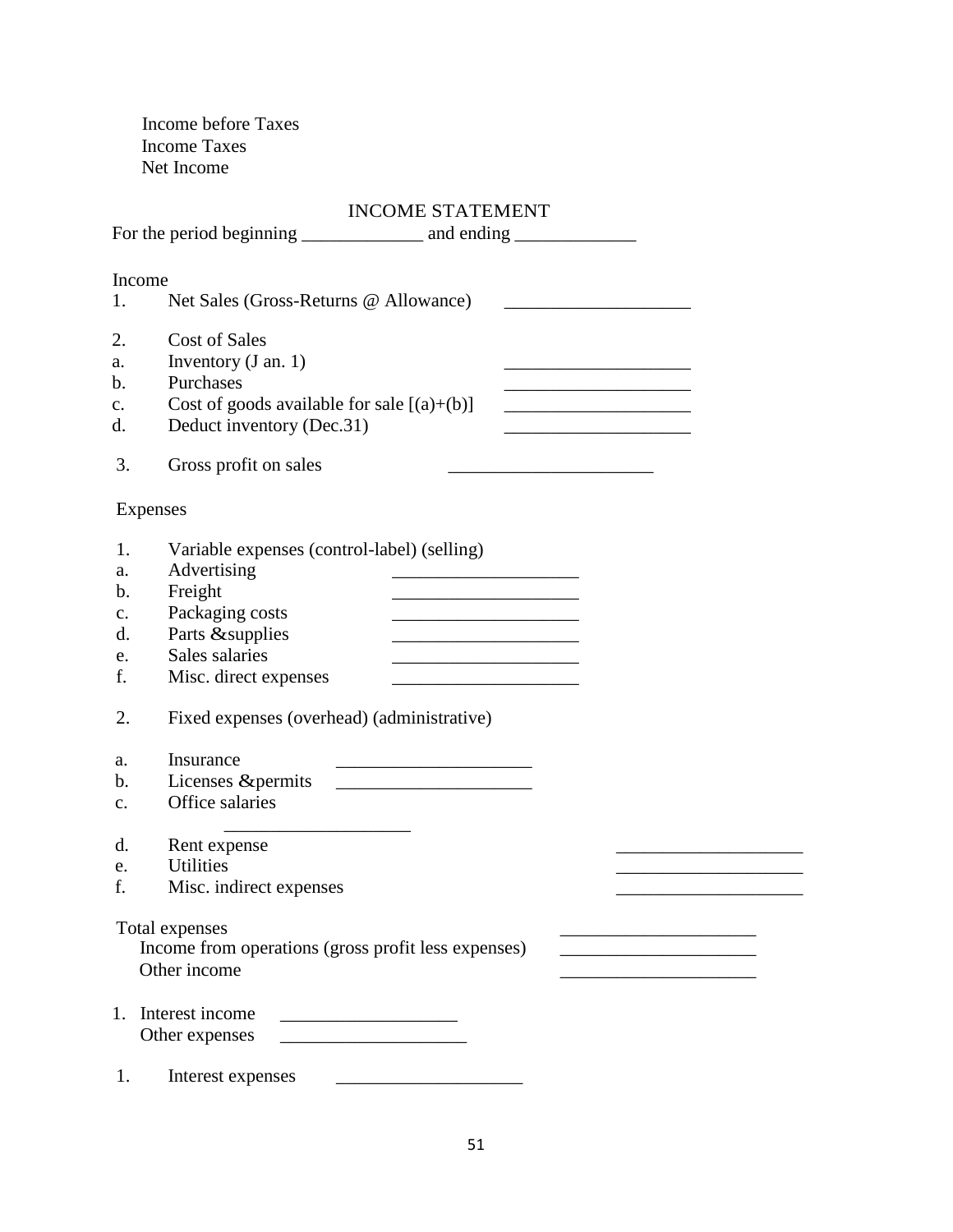Net profit (loss) before taxes Income taxes \_\_\_\_\_\_\_\_\_\_\_\_\_\_\_\_\_\_\_\_\_\_ Net profit (loss) after income taxes \_\_\_\_\_\_\_\_\_\_\_\_\_\_\_\_\_\_\_\_\_

#### **Business Financial History**

The financial history is the last of the financial statements required in your business plan. It is a summary of financial information about your company from its start to the present.

If you are a new business, you will have only projections for your business. If you are applying for a loan, the lender will require a personal balance sheet. This will be of benefit in that it will show the lender the manner in which you have conducted your personal business and be an indication as to the probability of succeeding in your new business.

If you are using your business plan to apply for a loan, your business financial history and the loan application are the same. This document should be completed last, but placed first in the financial section of your plan. When you indicate that you are interested in obtaining a business loan, the institution considering the loan will supply you with an application. The format may vary slightly. When you receive your loan application, be sure to review it and think about how you are going to answer each item. Answer all questions and, by all means, be certain that your information is accurate and that it can be verified if the need should arise.

#### **Information Needed and Sources**

As you complete your business financial history or loan application, it should become immediately evident why this is the last financial document to be completed. All of the information needed will have been compiled in earlier parts of your plan and in the completed financials. To help you with your financial history, the following is a list of information usually included and the source you will refer to for that information:

**Assets, liabilities and net worth --** You should be able to recognize these three as balance sheet terms. Go back to your balance sheet and bring these figures forward.

**Contingent liabilities --** These are debts you may come to owe in the future (e.g., default on cosigned note or settlement of a pending lawsuit).

**Inventory details --** Information about inventory is derived from your inventory record. Also, the business section should have a summary of your current policies and methods of evaluation.

**Income statement --** This is revenue and expense information. Depending on the period of time to be covered, you will transfer the information from your most recent annual profit and loss statement or from a compilation of several if required by the lender.

**Real estate holdings, stocks and bonds --** Refer back to the business portion of your plan. You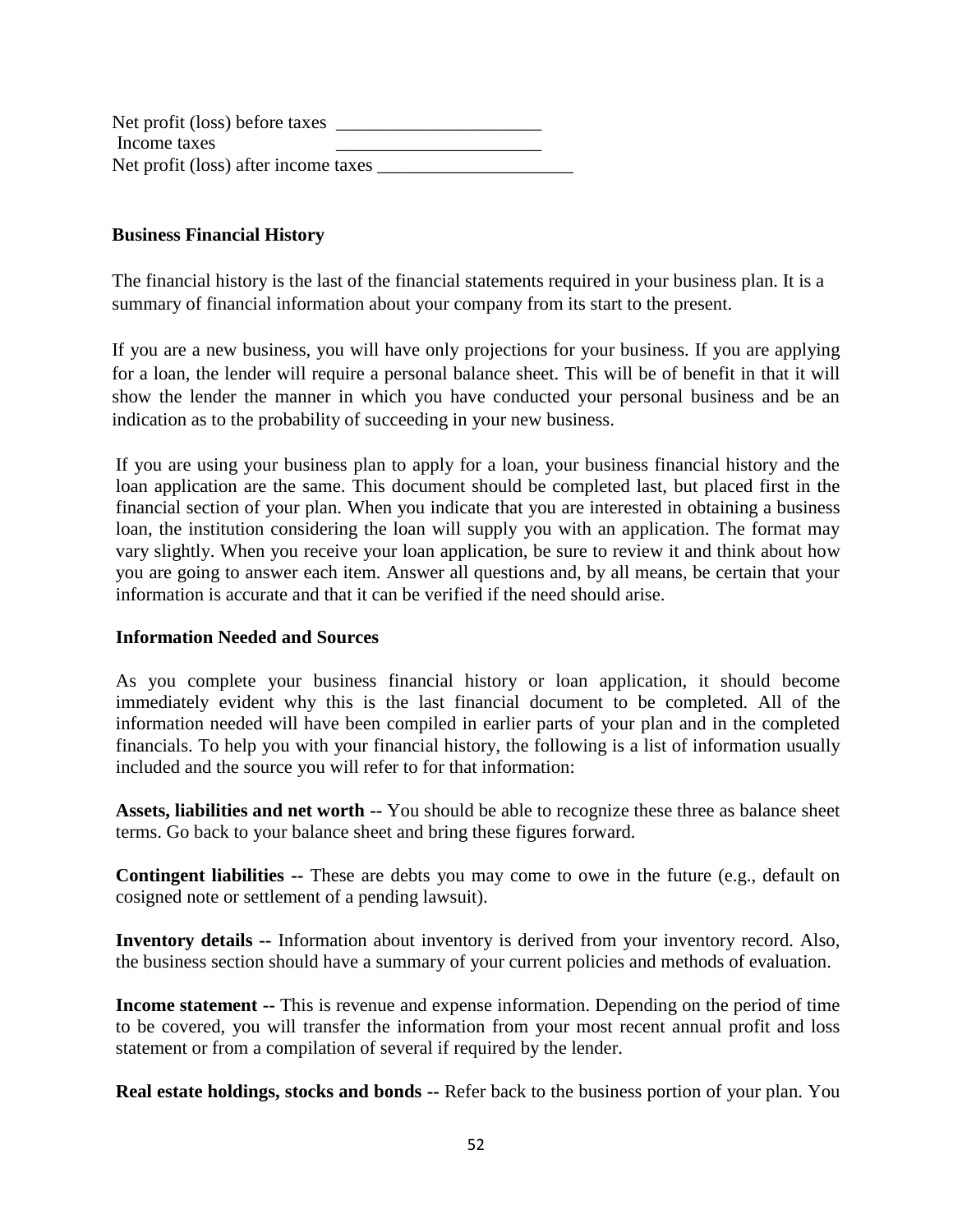may also have to go through your investment records for more comprehensive information.

**Sole proprietorship, partnership or corporation information --** There are generally three separate schedules on the financial history one for each form of legal structure. You will be required to fill out the one that is appropriate to yours. In the business section, you will have covered two areas that will serve as the source of this information -- legal structure and management. Your supporting documents may also contain some of the information that you will need.

**Audit information --** Refer back to your business section under record keeping. You may also be asked questions about other prospective lenders, whether you are seeking credit, who audits your books and when they were last audited.

**Insurance coverage --** You will be asked to provide detailed information on the amounts of different types of coverage (i.e., merchandise, equipment, public liability, earthquake, automobile, etc.). Your business section contains coverage information that can be brought forth to the financial history.

#### **Summary**

The financial documents covered in this section will probably be sufficient for both your own use and that of potential lenders. Some lenders may not require all documents and other lenders may require additional documents. The important thing to note in compiling any financial statements is that the information must be correct and that you must have records to support your figures.

Remember, you can use the information in your business plan not only to aid you in dealing with a lender, but also to assist you on an on-going basis. If you have done your homework, the financial documents you have prepared will be invaluable to you in the assessment of your operation and may very well be the determining factor in whether or not you succeed in your business.

### **SUPPORTING DOCUMENTS**

Now that you have completed the main body of your business plan, you will need to include a separate section for any additional records that should be included to support your plan. Supporting documents are the records that back up the statements and decisions made in the three main parts of your plan. As you are compiling the first three sections, it is a good idea to keep a separate list of the supporting documents that you mention or that come to mind. For instance, discussion of your business location might indicate a need for demographic studies, location maps, area studies, leases, etc. If you are considering applying for a loan to purchase equipment, your supporting documents might be existing equipment purchase agreements or lease contracts. By listing these items as you think of them, you will have a fairly complete list of all of your supporting documents by the time you reach this part of your task. You will be ready to sort them into a logical sequence and add any new ones that come to mind.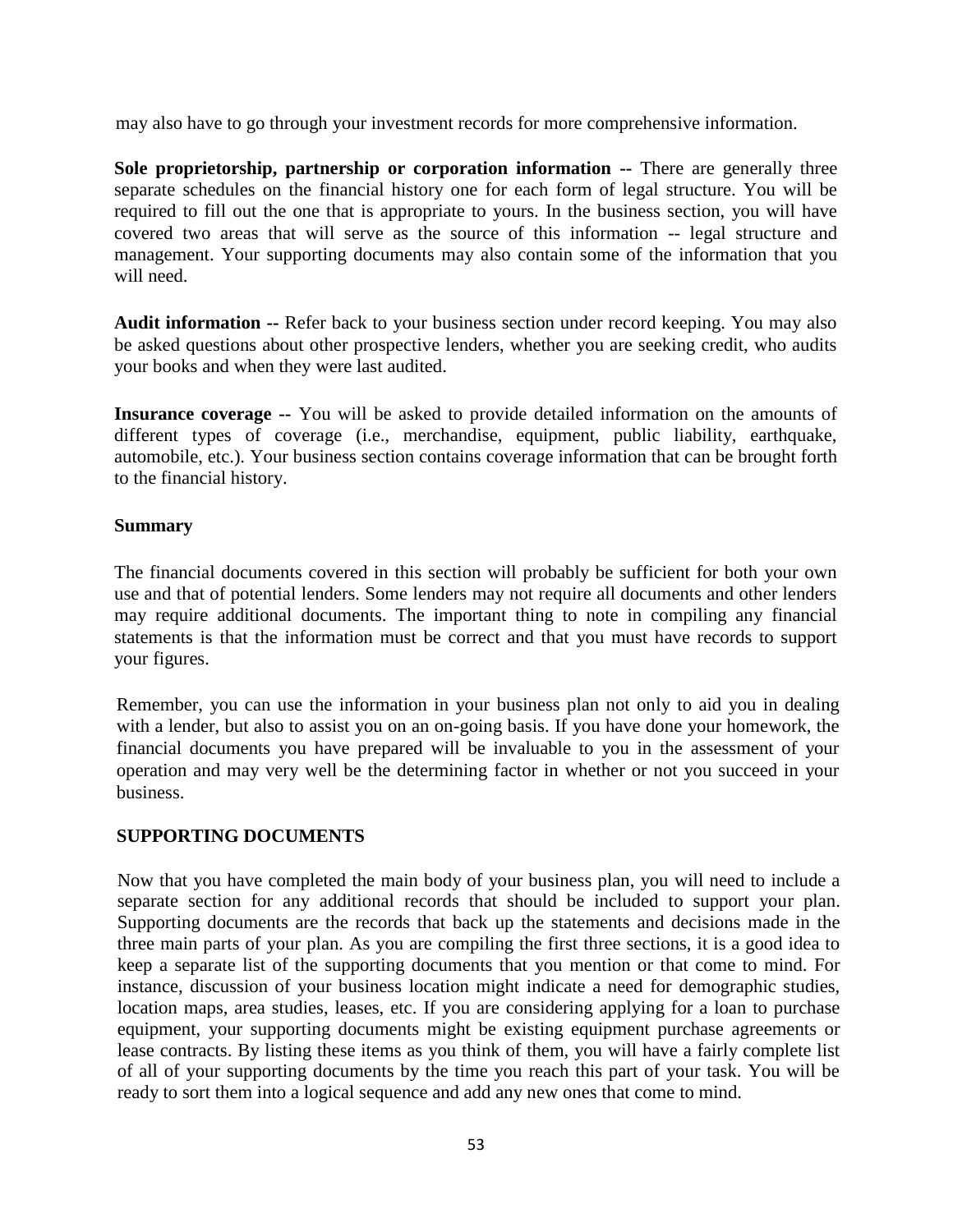# **SEMINAR PAPER OUTLINE**

Leaners (Students) are expected to cover the following areas:**YOUR BUSINESS IDEA**  The following questions are designed to assist you in the development of your business idea, your vision for the future of the business and to detail the expertise that you bring to your new business venture start up funding.

# 1. **BUSINESS FEASIBILITY STUDY TEMPLATE**

**Name:** ----------------------------------------------------------------------------------------------------------- ----- **Address:** -------------------------------------------------------------------------------------------------------- **Phone:** -------------------------------------- **Mobile:** --------------------------------------------------------- ----- **Proposed business:** ------------------------------------------------------------------------------------------- ---------------------------------------------------------------------------------------------------------------------

What are your reasons for wanting to start your own small business?

What are your objectives for your business over the next twelve months? -

What are your objectives for your business over the following two years?

List all the products and/or services that you plan to provide at the commencement of the business List all the products and/or services that you plan to provide in the future.

Who will operate the business?

Who else will be employed by the business immediately?

Who else will be employed by the business in the future?

### **2. FINANCES**

### *CAPITAL REQUIREMENTS*

This section that will help you to calculate the amount of money you need to get your business underway. It also looks at your ability to gain finances and whom you will approach if finance is necessary.

List all the equipment that you will need for the business, e.g.: Plant and equipment fittings, tools, office furniture, and computer equipment.

Already Own Approximate value

### *3. START UP EXPENSES*

What are your Start Up Expenses? Complete the checklist of Business start up expenses. What finance do you need to raise now? and how do you intend to raise the Finance?

- Personal Income
- Bank Loan
- Cooperative Society
- Family
- Friends
- Government & NGO grants
- Others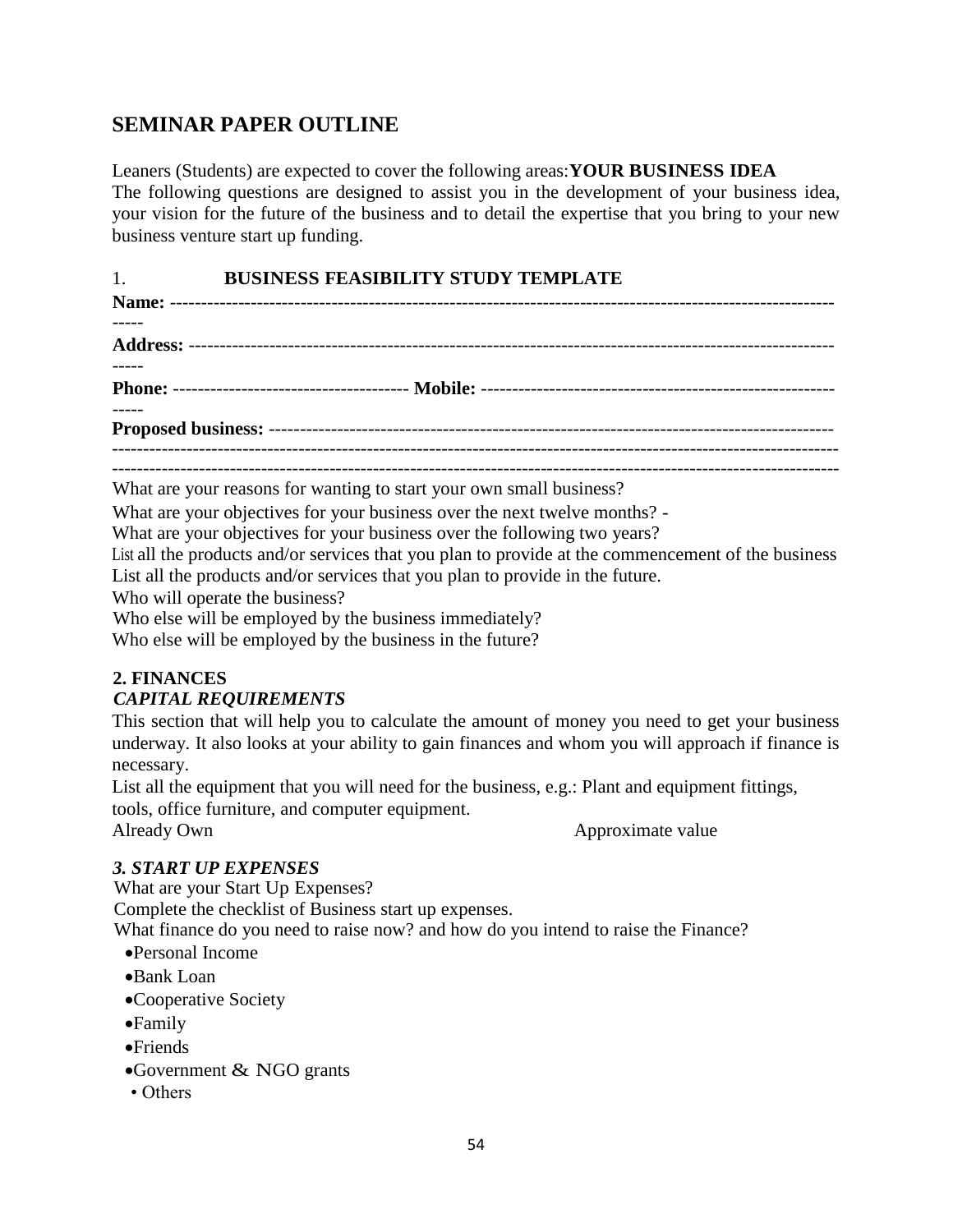# **4. POTENTIAL INCOME/TURNOVER**

Pricing Explain how you calculated the cost of producing your product/service Turnover Expected turnover in the  $1<sup>st</sup>$  year - how did you calculate this?

# **5. WHAT EXPENSES WILL YOU INCUR OVER THE FIRST 12 MONTHS OF OPERATION**

Complete the checklists of projected business expenses for the first 12 months of operation of your business.

What are your current monthly financial commitments?

Prepare your questions before you approach people. To find out about your target market you must be prepared to ask "hard questions" or exploratory questions that will give you a sound understanding of your target market, how they think and what will appeal **to** them. To ensure that the information gathered is relevant, select people who have detailed knowledge and experience in the industry sector you propose to enter. Ask targeted questions, designed to provide realistic feedback on your business idea. Accordingly questions should be framed to draw information on the positives and negatives of the industry sector you propose entering.

In the space below, write down the questions you will ask to identify your market segment e.g.

1. Why would you choose this product/service?

2. How would you describe most people who buy this product/service?

3. Where would you look to find this product/service?

4. What would you expect to pay for this product/service?

5. How often would you buy this product?

6. If you would like more information about this product, contact…

Summarize the information collected during this consultation.

Profile your prospective customer or "market segment" (i.e.:- where do they live? how much do they earn? how old are they? are they men? women? etc.)

# *6. SALES* **&***DISTRIBUTION*

Why will your prospective clients use your product or service?

How will you sell your product or service? (e.g.: from home, production point, door to door, wholesale, retail, mail order etc.).

Will you sell your product to the wholesale or retail market?

Who will the wholesaler sell to?

Will you sell locally, regionally, statewide, nationally or internationally?

How will you deliver your product to the point of sale?

Report your findings.

Who is your competition?

Do they do well?

What can you do better/differently? How does your business address unsatisfied market need? Do you intend to buy, lease, hire purchase or rent the equipment for your business?

# *7. STOCK*

When considering which supplier you will obtain your stock from, you need to first find out the reliability of that supplier, the credit terms they provide, the type and quality of the stock they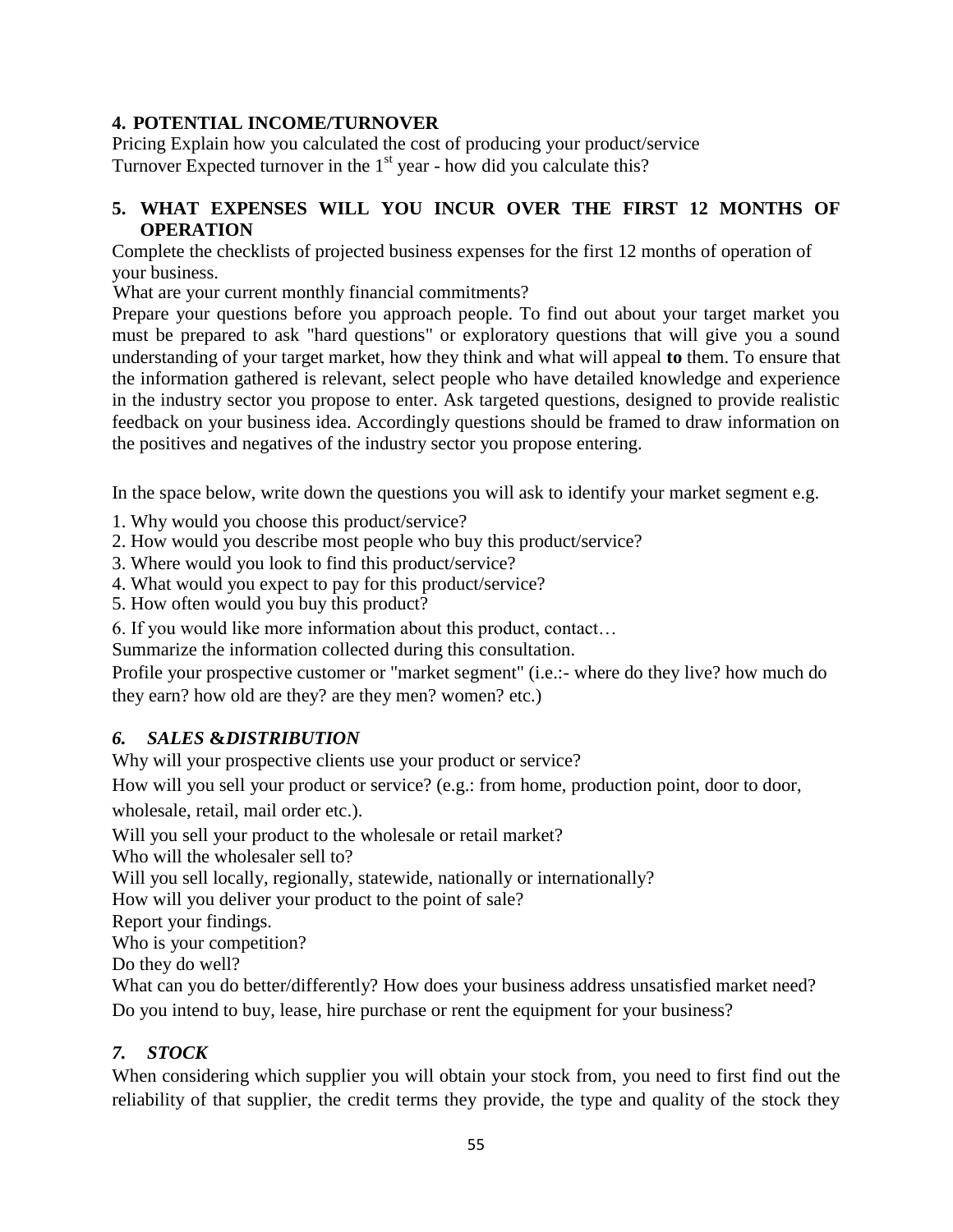distribute, the consistency of supply, what follow up support and technical advice they provide.

What stock will you purchase on a regular basis?

What essential licences/permits do you need to operate your business?

Proposed Premises - Home based or Commercial Premises Location

Ownership Structure - Sole trader/ Partnership/Company

What Small Business experience do you have?

List the skills you need to operate this business. -----------------------------------------------------------

What skills do you have now that will allow you to produce your proposed product or provide your service?

What skills do you need to gain to further develop your product or provide your service?

- **8. Competitive Analysis**
- **9. Sample (A) of a Business Plan Outline OR Sample (B) of a Business Plan Outline**
- **10. Location Analysis Worksheet**
- **11. Competitor Profile Worksheet**
- **12. Cash Flow Statement**
- **13. Three-year Income Projection**
- **14. Balance Sheet**
- **15. INCOME STATEMENT (Also known as Profit and Loss Statement)**
- **16. INCOME STATEMENT**
- **17. Conclusion and Recommendations.**
- **18. References.**

# **OTHER AREAS FROM WHICH STUDENTS CAN SOURCE OR SERCH FOR TOPICS**

These are the areas in which student can generate their presentation topic from:

- 1. Business feasibility study.
- 2. Bankable business proposals.
- 3. Entrepreneurship business finance identification and use of Micro-Credit Institution.
- 4. Pricing principles and competitive business analysis.
- 5. Demand analysis.

.

- 6. Entrepreneurship management problems and financing
- 7. Risk identification and risk management in Entrepreneurship
- 8 Fund from Local and State Government, Indigenous and Family
- 9. Feasibility Study, Business Plan and the Entrepreneur
- 10. Planning and Budgeting in Entrepreneurship
- 11. Financing New Ventures and Small and Medium Scale Enterprises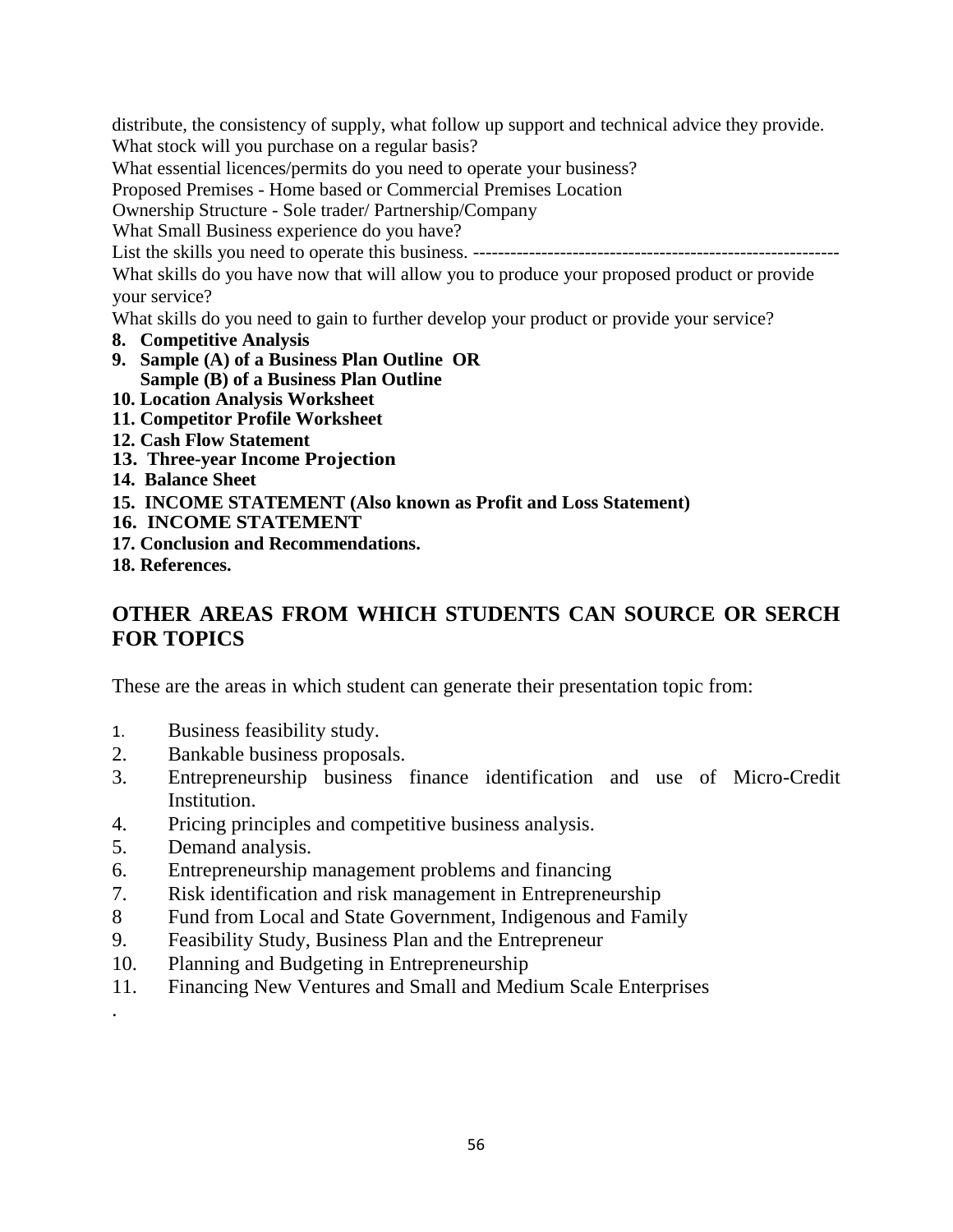# **PREPARATION AND PRESENTATION OF A SEMINAR PAPER**

The seminar presentation will normally take place at the end of the second semester examination or any other convenient time as agreed by the Study Centre Director with Department. Each student will present a report of his/her research case study project work in the presence of facilitators and at least a resident academic staff in the centre. Each student is allowed a presentation time of 10 minutes and a question and answer time of 30 minutes maximum. It is assumed that questions posed should test the students' understanding of the research aim and his/her ability to independently conduct the research. Each student must be able to relate the research questions to the objectives and analytical methods.

It is recommended that the presentation shall be done in Microsoft Power Point where the facility exits. The printout of the slides presentation should be submitted at least a day to the defence. Learners (Students) are expected to arrange for all materials needed (generators, projectors, screen and laptop).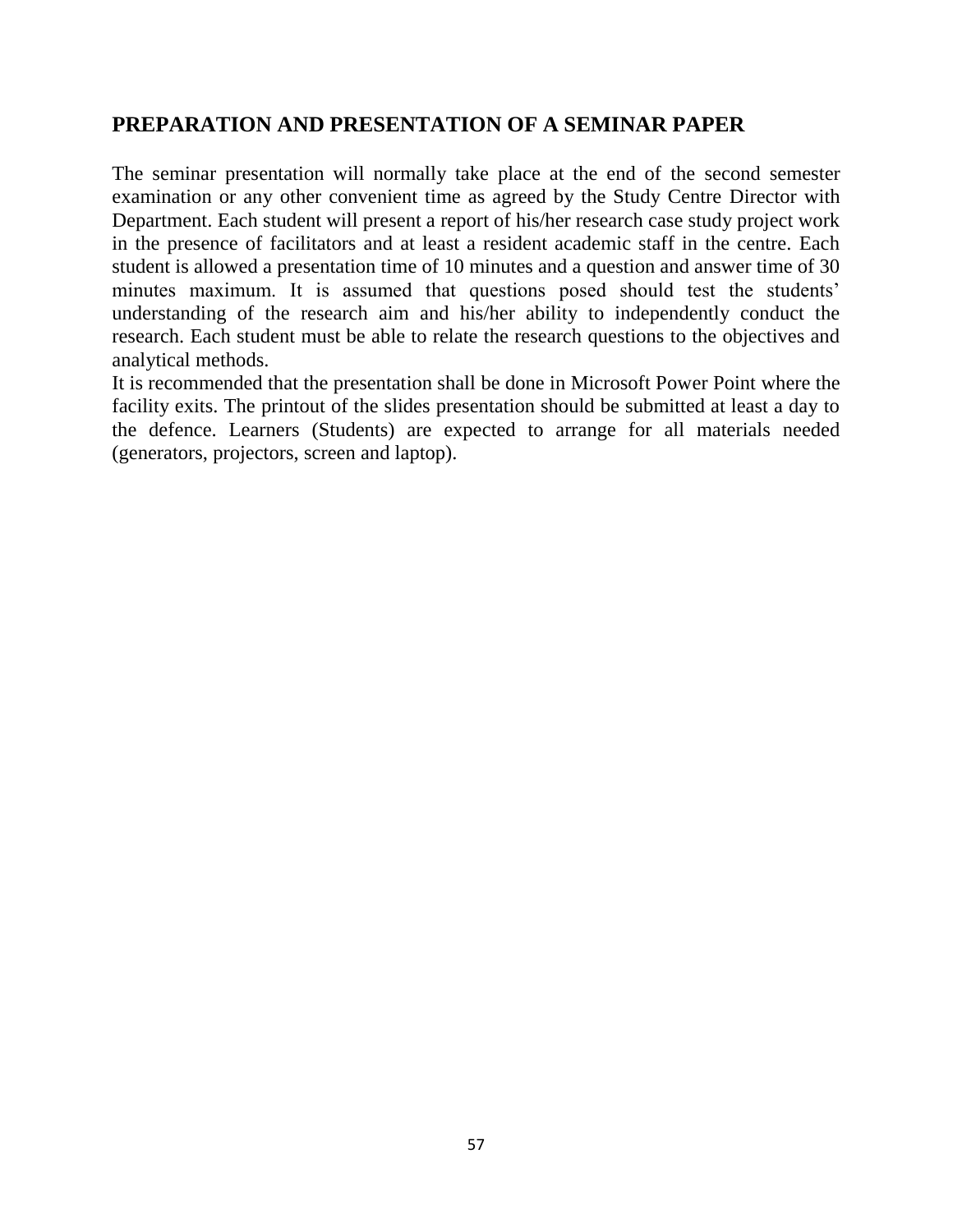#### **REFERENCES**

ABDULAHI, T.O AND LAWAL, KA.A (2017) ENTREPRENEURSHIP A GLOBAL PERSPECTIVE, IMO, UNIPETROL, Pg 9-20 LAWAL, K.A.A (2012) Seminar Guide for COP 415 LAWAL, K.A.A (2012) Seminar Guide for COP 415 LAWAL, K.A.A AND MURE, A (2017) Seminar Guide for CRD 409 RMIT 2003 15; V5 March 2005 YOUR BUSINESS IDEA